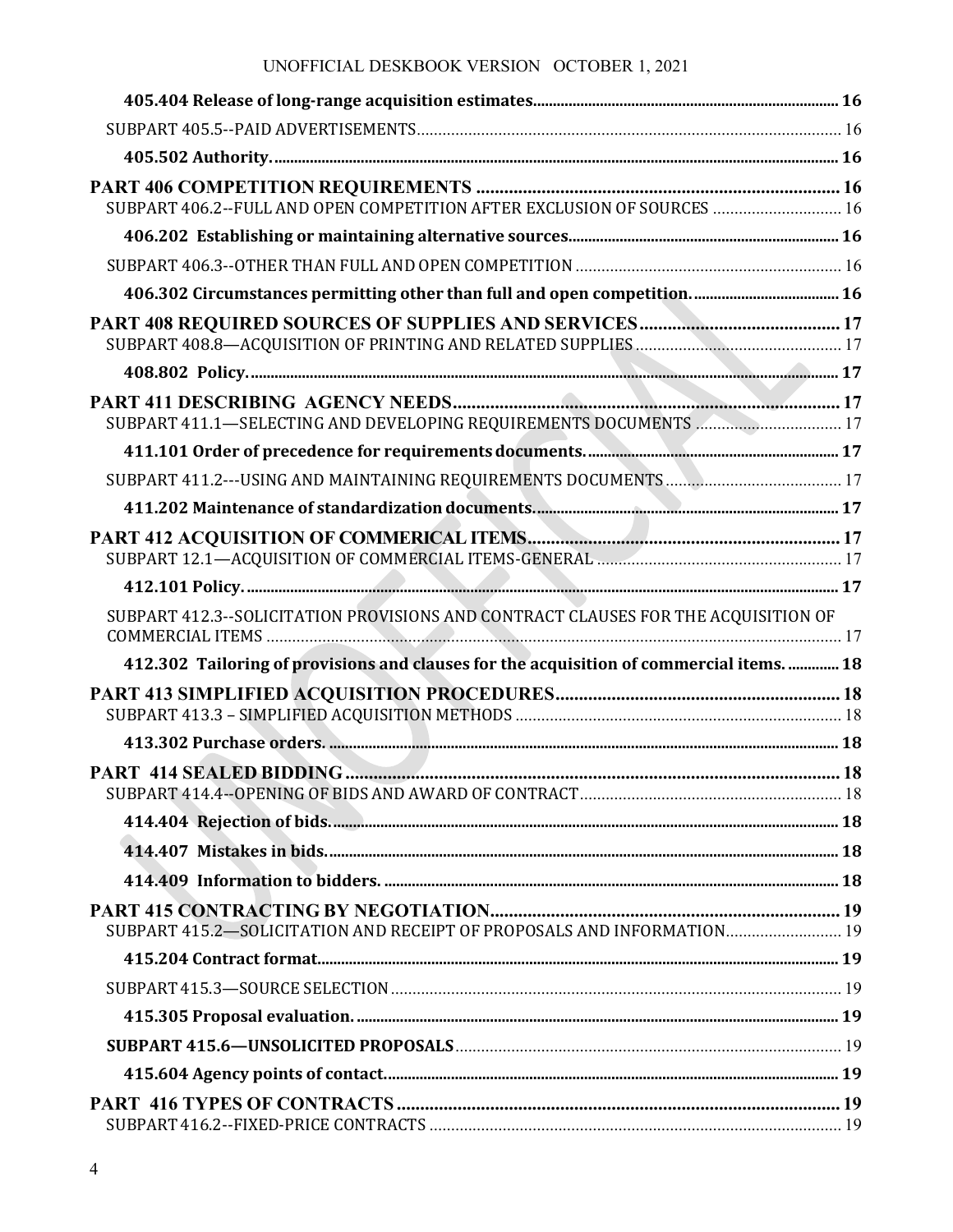| SUBPART 416.6--TIME-AND- MATERIALS, LABOR-HOUR, AND LETTER CONTRACTS 19                                                           |  |
|-----------------------------------------------------------------------------------------------------------------------------------|--|
|                                                                                                                                   |  |
|                                                                                                                                   |  |
|                                                                                                                                   |  |
| SUBPART 419.6–CERTIFICATES OF COMPETENCY AND DETERMINATIONS OF RESPONSIBILITY  20                                                 |  |
|                                                                                                                                   |  |
| <b>PART 422 APPLICATION OF LABOR LAWS TO GOVERNMENT ACQUISITIONS 20</b>                                                           |  |
|                                                                                                                                   |  |
| SUBPART 422.4--LABOR STANDARDS FOR CONTRACTS INVOLVING CONSTRUCTION  20                                                           |  |
| 422.404 Construction Wage Rate Requirements statute wage determinations.  21                                                      |  |
|                                                                                                                                   |  |
|                                                                                                                                   |  |
|                                                                                                                                   |  |
|                                                                                                                                   |  |
|                                                                                                                                   |  |
|                                                                                                                                   |  |
|                                                                                                                                   |  |
|                                                                                                                                   |  |
|                                                                                                                                   |  |
|                                                                                                                                   |  |
|                                                                                                                                   |  |
| PART 423 ENVIRONMENT, ENERGY AND WATER EFFICIENCY, RENEWABLE<br>ENERGY TECHNOLOGIES, OCCUPATIONAL SAFETY, AND DRUG-FREE WORKPLACE |  |
|                                                                                                                                   |  |
|                                                                                                                                   |  |
|                                                                                                                                   |  |
| 423.506 Suspension of payments, termination of contract, and debarment and suspension                                             |  |
|                                                                                                                                   |  |
|                                                                                                                                   |  |
|                                                                                                                                   |  |
| SUBPART 425.6-AMERICAN RECOVERY AND REINVESTMENT ACT-BUY AMERICAN STATUTE-                                                        |  |
|                                                                                                                                   |  |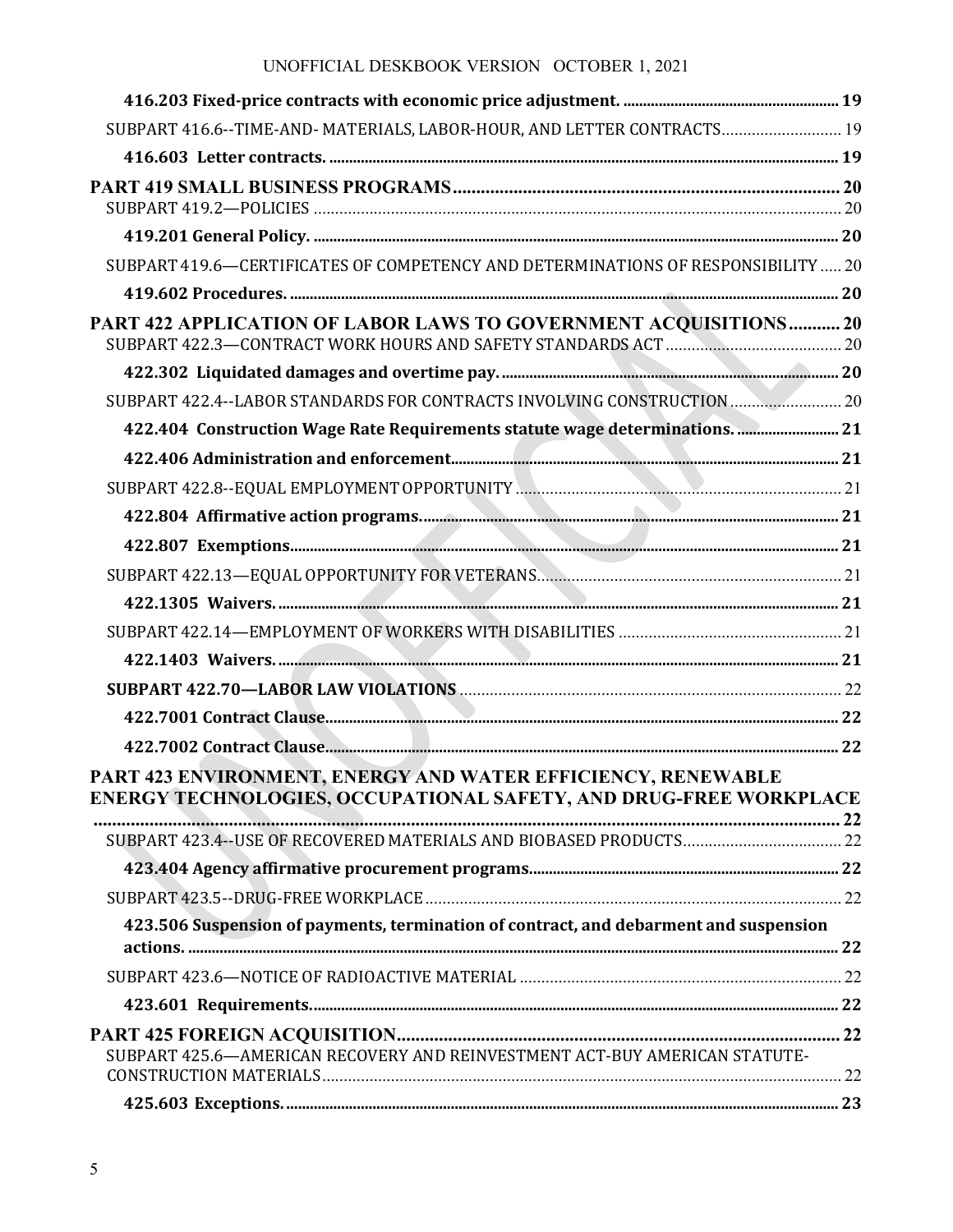| 432.006 Reduction or suspension of contract payments upon finding of fraud. |  |
|-----------------------------------------------------------------------------|--|
|                                                                             |  |
|                                                                             |  |
|                                                                             |  |
|                                                                             |  |
|                                                                             |  |
|                                                                             |  |
|                                                                             |  |
|                                                                             |  |
|                                                                             |  |
|                                                                             |  |
|                                                                             |  |
|                                                                             |  |
|                                                                             |  |
|                                                                             |  |
|                                                                             |  |
|                                                                             |  |
|                                                                             |  |
|                                                                             |  |
|                                                                             |  |
|                                                                             |  |
|                                                                             |  |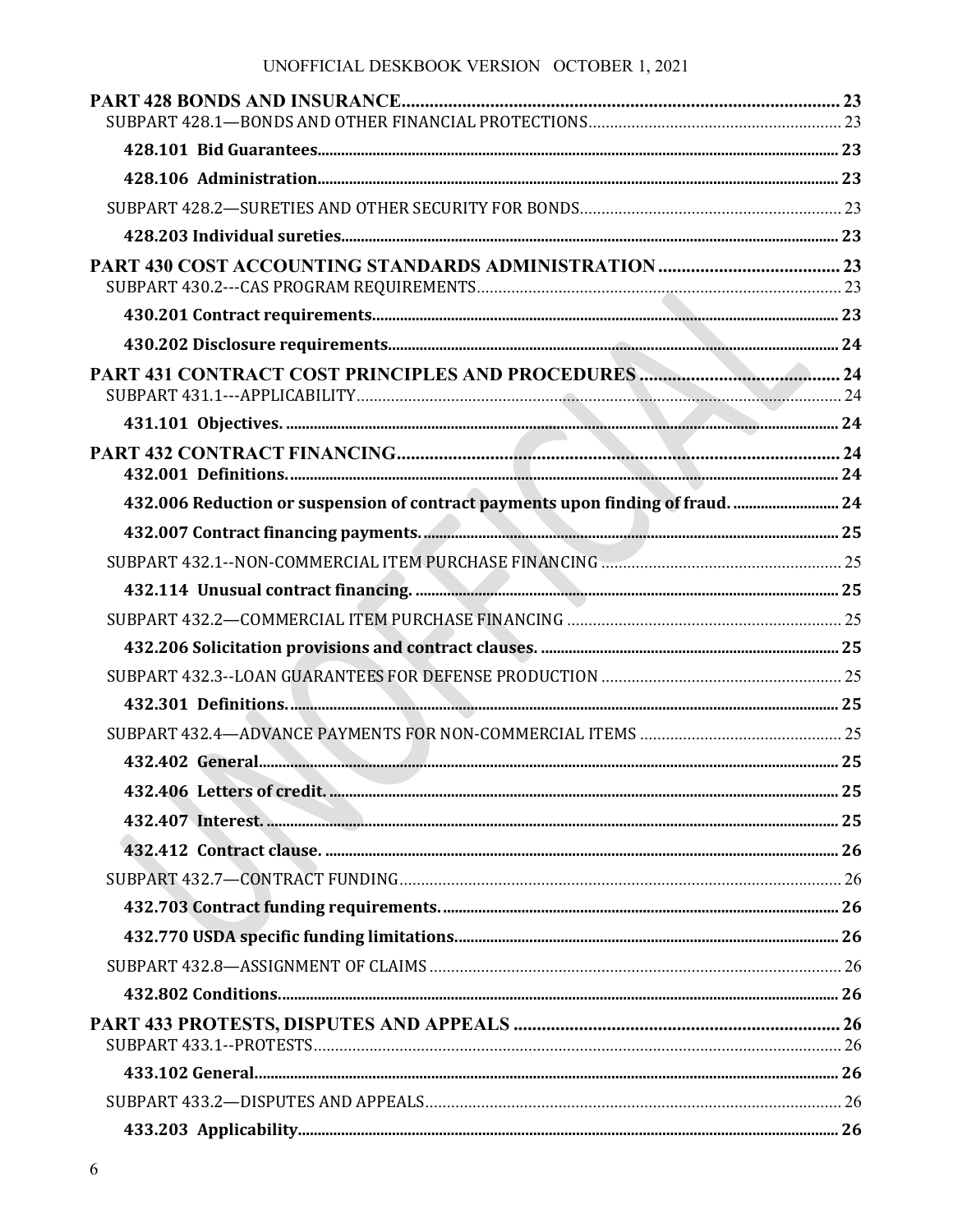| PART 436 CONSTRUCTION AND ARCHITECT-ENGINEER CONTRACTS  28              |  |
|-------------------------------------------------------------------------|--|
|                                                                         |  |
|                                                                         |  |
|                                                                         |  |
|                                                                         |  |
|                                                                         |  |
|                                                                         |  |
|                                                                         |  |
|                                                                         |  |
|                                                                         |  |
|                                                                         |  |
|                                                                         |  |
|                                                                         |  |
|                                                                         |  |
|                                                                         |  |
|                                                                         |  |
|                                                                         |  |
| SUBPART 445.3-AUTHORIZING THE USE AND RENTAL OF GOVERNMENT PROPERTY  31 |  |
|                                                                         |  |
|                                                                         |  |
|                                                                         |  |
| PART 450 EXTRAORDINARY CONTRACTUAL ACTIONS AND THE SAFETY ACT31         |  |
|                                                                         |  |
|                                                                         |  |
|                                                                         |  |
|                                                                         |  |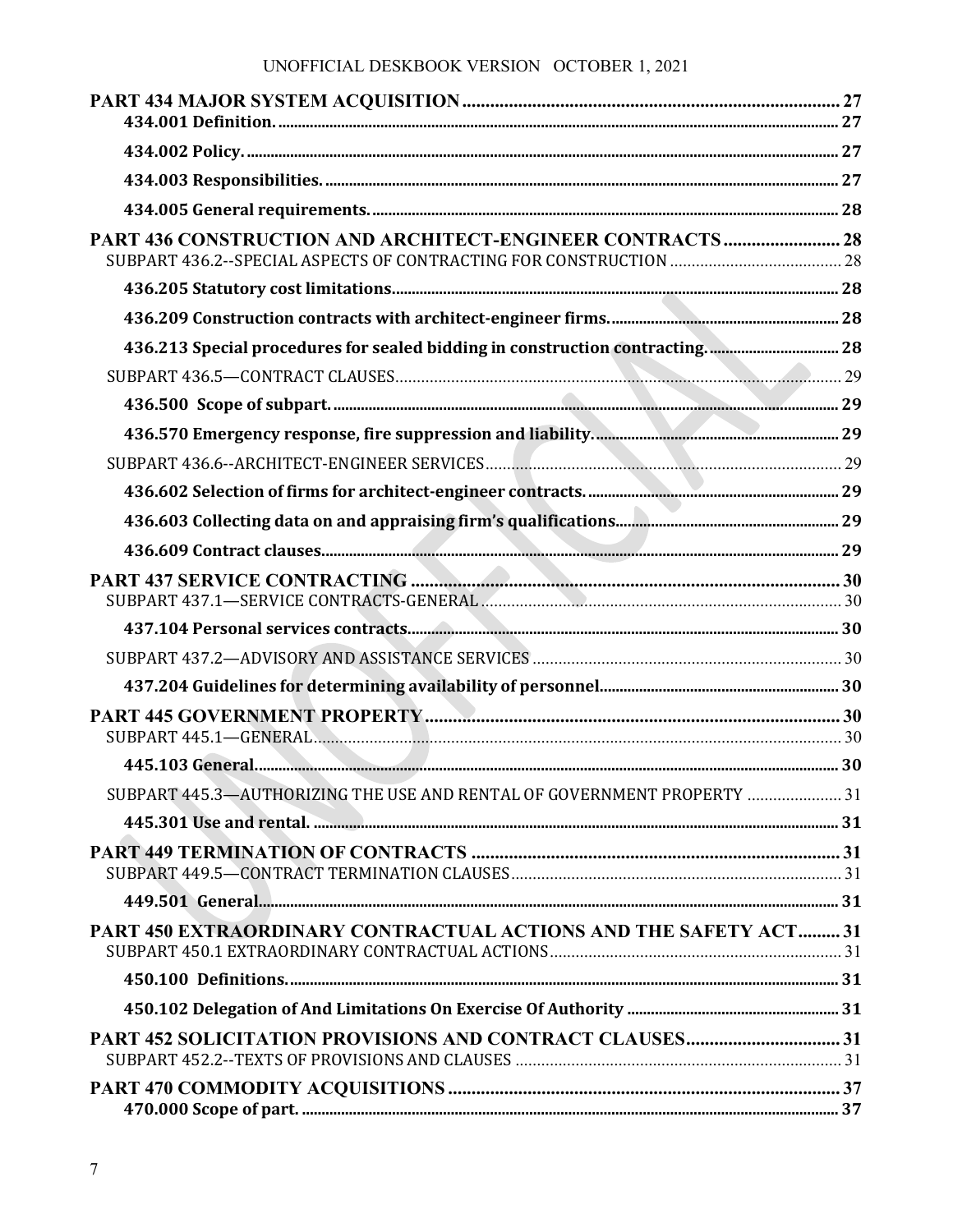| 470.201 Acquisition of commodities and freight shipment for Foreign Agricultural Service  |  |
|-------------------------------------------------------------------------------------------|--|
| 470.202 Acquisition of commodities for United States Agency for International Development |  |
|                                                                                           |  |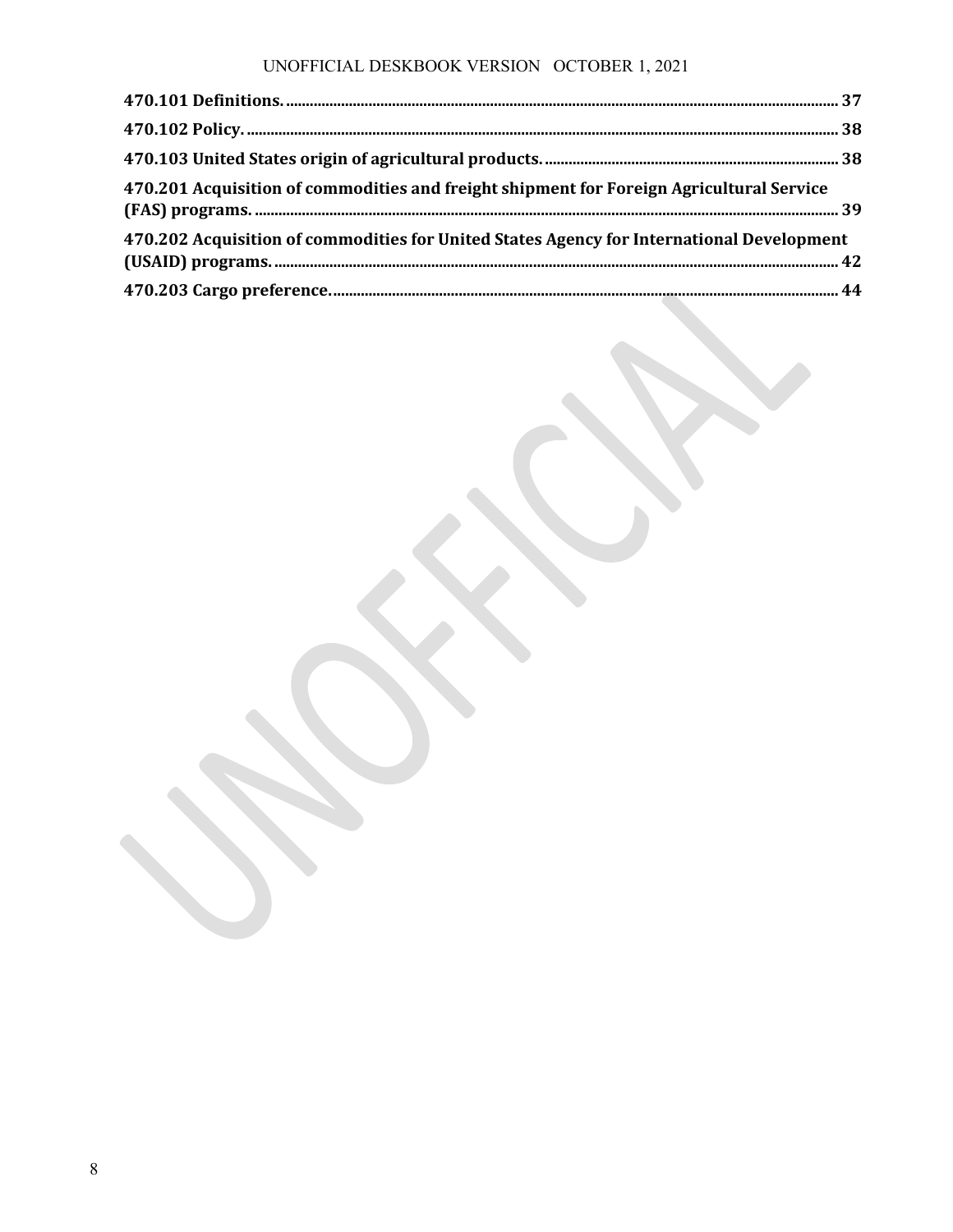## **PART 401 AGRICULTURE ACQUISITION REGULATION SYSTEM**

## **SUBPART 401.1—PURPOSE, AUTHORITY, ISSUANCE**

## **401.101 Purpose.**

The United States Department of Agriculture's (USDA's) Acquisition Regulation (AGAR) provides for the codification and publication of uniform policies and procedures for acquisitions by contracting activities within USDA.

The purpose of the AGAR is to implement the Federal Acquisition Regulation (FAR), where further implementation is needed, and to supplement the FAR when coverage is needed for subject matter not covered in the FAR. The AGAR is not by itself a complete document, as it must be used in conjunction with the FAR.

## **401.103 Authority.**

The AGAR and subsequent amendments are issued under 5 U.S.C. 301 and 40 U.S.C. 486(c). The Senior Procurement Executive (SPE) has the delegated authority to transmit Departmental acquisition regulations.

### **401.104 Applicability.**

The FAR and AGAR apply to all USDA acquisitions of supplies and services (including construction) which obligate appropriated funds, unless otherwise specified or excepted by law.

#### **401.105 Issuance.**

## *401.105-1 Publication and code arrangement.*

(a) The AGAR is codified in the Code of Federal Regulations (CFR) as Chapter 4 of Title 48, Federal Acquisition Regulations System, to implement and supplement Chapter 1 which constitutes the FAR. Parts 400 through 499 have been assigned to USDA by the Office of the Federal Register.

(b) The AGAR and its subsequent changes are published in: (1) daily issues of the Federal Register, (2) cumulative form in the CFR, and (3) electronic form on the USDA Departmental Administration procurement website (see AGAR 401.170).

(c) Section 553(a)(2) of the Administrative Procedure Act, 5 U.S.C. 553, provides an exception from the standard public rulemaking procedures to the extent that the rule involves a matter relating to agency management or personnel or to public property, loans, grants, benefits, or contracts.

(d) The AGAR may be revised from time to time in accordance with the rulemaking procedures of the Administrative Procedure Act. The USDA is also required to publish for public comment procurement regulations in the Federal Register, pursuant to the Office of Federal Procurement Policy Act (41 U.S.C. 418b), and FAR 1.301.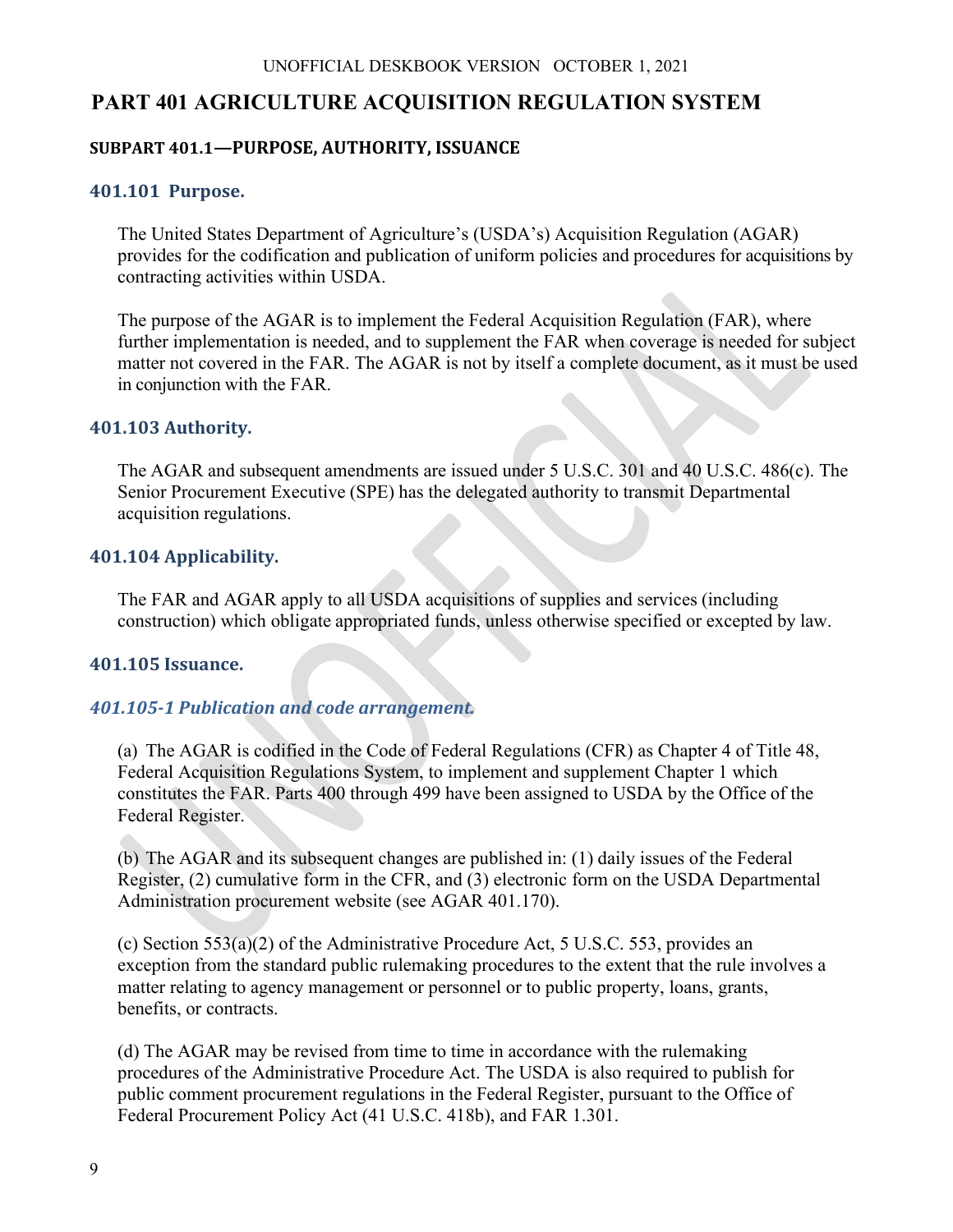#### *401.105-2 Arrangement of regulations.*

AGAR coverage parallels the FAR in format, arrangement, and numbering system. However, subdivisions below the section and subsection levels may not always correlate directly to FAR designated paragraphs and subparagraphs.

### *401.105-3 Copies.*

Copies of the AGAR published in the CFR form may be purchased from the Superintendent of Documents, Government Printing Office, Washington, D.C. 20402. Requests should reference Chapter 4 of Title 48 CFR.

## **401.170 Electronic access to regulatory information.**

The USDA procurement website provides access to the AGAR, AGAR amendments (circulars), the USDA Contracting Desk Book, and other USDA procurement policy and guidance.

## **SUBPART 401.2— ADMINISTRATION**

### **401.201 Maintenance of the FAR.**

### *401.201-1 The two councils.*

(a) USDA's representative on the Civilian Agency Acquisition Council is designated by the SPE.

(b) The USDA Office of Contracting and Procurement, Procurement Policy Division will coordinate proposed FAR revisions within USDA.

## **SUBPART 401.3--AGENCY ACQUISITION REGULATIONS**

## **401.301 Policy.**

(a) The SPE, subject to the authorities in 401.103 and FAR 1.301, may issue and publish Departmental regulations, that together with the FAR constitute Department-wide policies, procedures, solicitation provisions, and contract clauses governing the contracting process or otherwise controlling the relationship between USDA (including any of its contracting activities) and contractors or prospective contractors.

(b) Each designated Mission Area senior contracting official is authorized to issue or authorize the issuance of, at any organizational level, internal guidance which does not have a significant effect beyond the internal operating procedures of the activity, or a significant cost or administrative impact on offerors or contractors. Internal guidance issued by contracting activities will not be published in the Federal Register. Mission Area contracting leadership shall ensure that the guidance, procedures, or instructions issued--

(1) Are consistent with the policies and procedures contained in this regulation and the USDA Contracting Desk Book;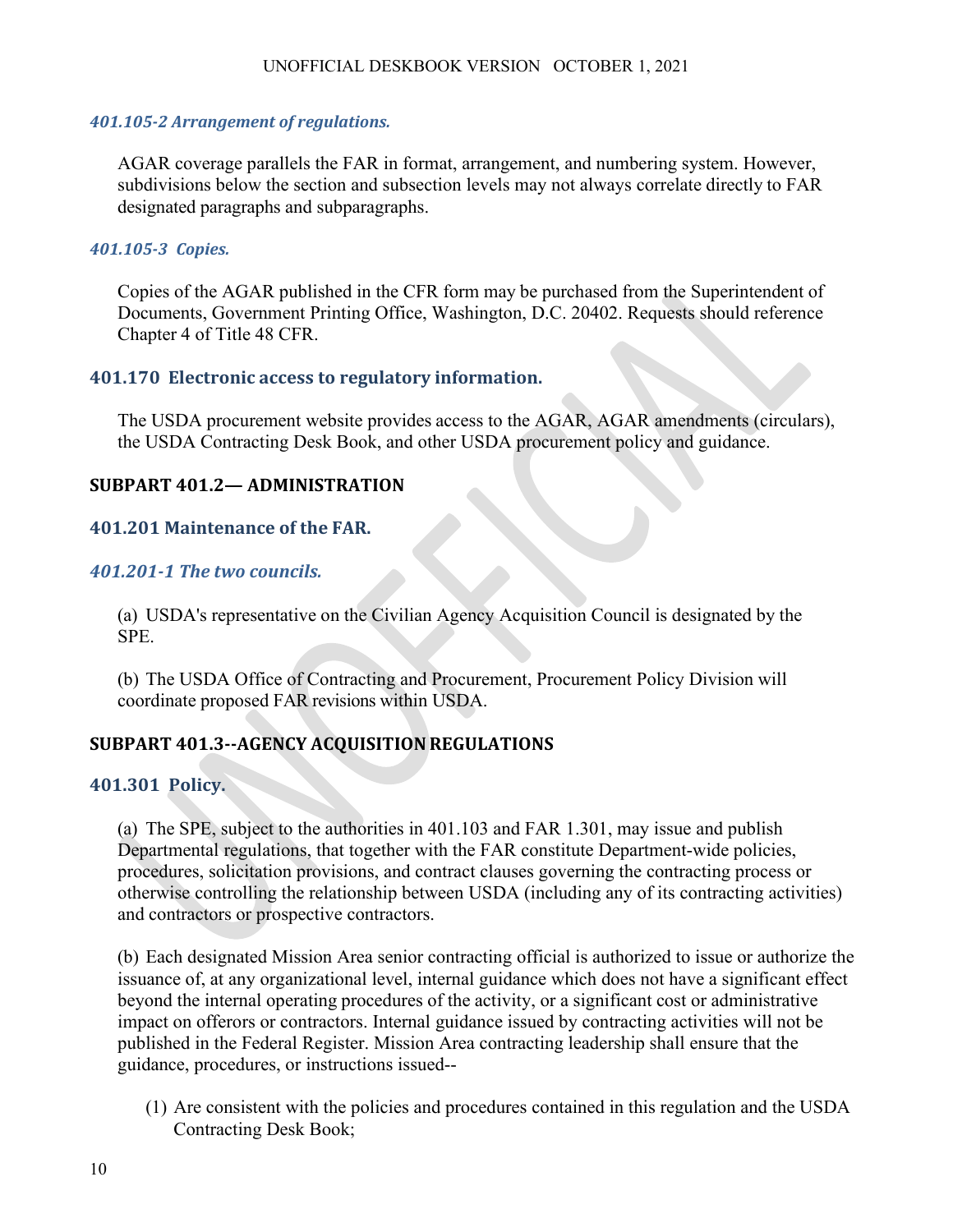(2) Follow the format, arrangement, and numbering system of this regulation to the extent practicable;

(3) Contain no material which duplicates, paraphrases, or is inconsistent with this regulation; and

(4) Are numbered and identified by use of alphabetical suffices to the chapter number as follows:

4A Marketing and Regulatory Programs (MRP) 4B Research, Education and Economics (REE) 4C Food, Nutrition and Consumer Services (FNCS) 4D Natural Resources and Environment (NRE) 4E Farm Production and Conservation (FPAC) 4F Food Safety and Inspection Services (FSIS) 4G [Reserved] 4H Departmental Administration (DA) or Departmental Management (DM) 4J Rural Development (RD)

## **401.304 Agency control and compliance procedures.**

(a) The AGAR System is under the direct oversight and control of the SPE, who is responsible for review and issuance of all Department-wide acquisition regulations published in the Federal Register to assure compliance with FAR Part 1.

(b) The SPE is also responsible for review and issuance of unpublished, Department-wide internal guidance under the AGAR System.

(c) The Mission Area senior contracting official is responsible for establishment and implementation of formal procedures for oversight and control of unpublished internal guidance issued within the contracting activity to implement FAR or AGAR requirements. These procedures shall be subject to the review and approval by the SPE.

(d) The SPE is responsible for evaluating coverage under the AGAR system to determine applicability to other agencies and for recommending coverage to the FAR Secretariat for inclusion in the FAR.

(e) Recommendations for revision of existing FAR coverage or new FAR coverage shall be submitted by the Mission Area senior contracting official to the SPE for further action.

## **401.370 Exclusions.**

Subject to the policies of FAR subpart 1.3, certain USDA acquisition policies and procedures may be excluded from the AGAR under appropriately justified circumstances, such as:

- (a) Subject matter which is effective for a period less than 12 months.
- (b) Subject matter which is instituted on an experimental basis for a reasonable period.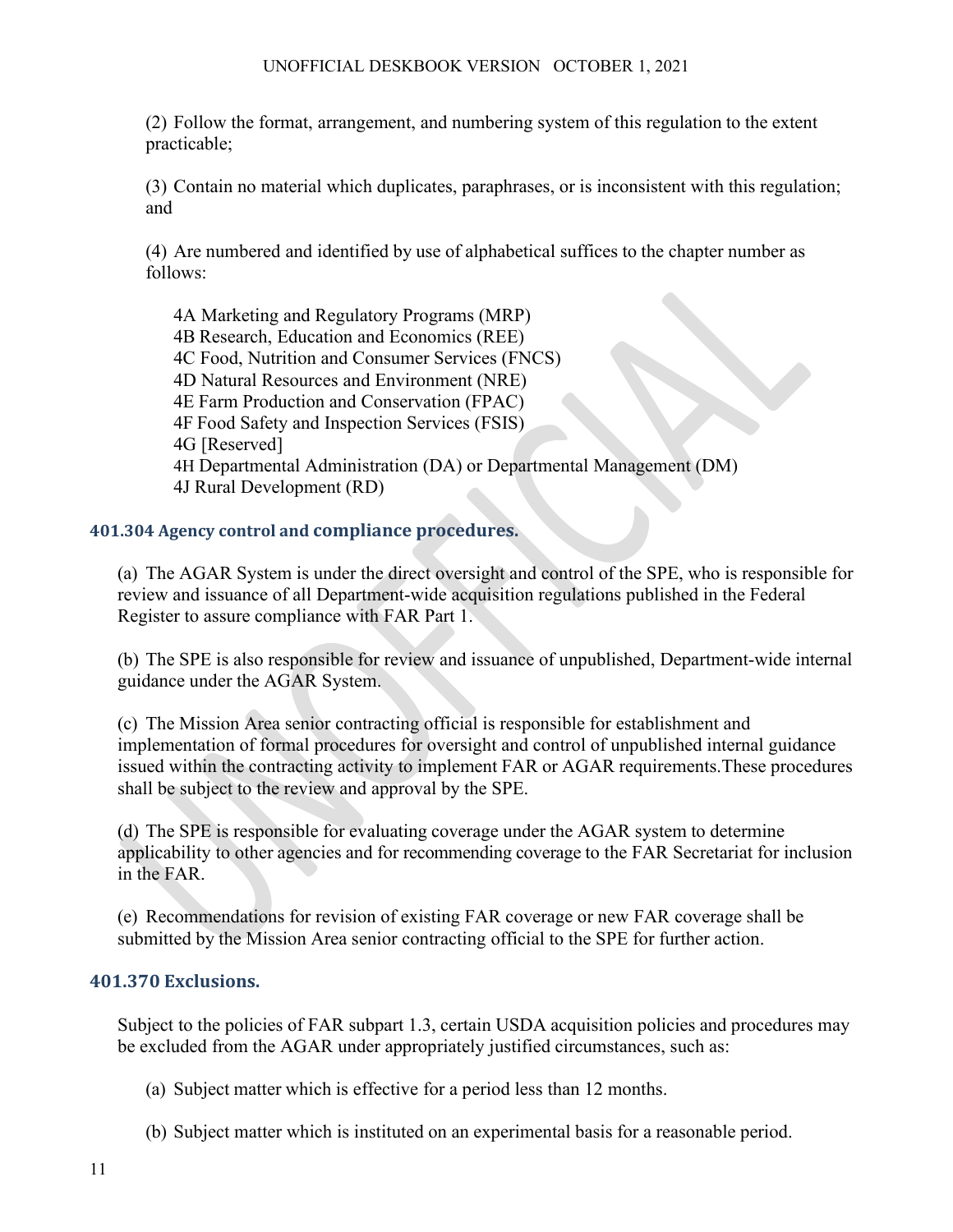(c) Acquisition procedures instituted on an interim basis to comply with the requirements of statute, regulation, Executive Order, Office of Management and Budget (OMB) Circular, or Office of Federal Procurement Policy (OFPP) Policy Letter.

## **401.371 USDA Contracting Desk Book.**

The SPE may issue and update the USDA Contracting Desk Book, consistent with the policies of the FAR and the AGAR, for the following purposes:

(a) to communicate Department-wide policy and/or procedural guidance to contracting activities;

(b) to delegate to procurement officials the authority to make determinations or to take action to implement the policies of the FAR or the AGAR; and,

(c) to establish internal policy and procedures on an interim basis, prior to incorporation in the AGAR or in a Departmental Directive.

The USDA Contracting Desk Book is only available in electronic format on the USDA procurement Website.

## **401.372 Departmental directives.**

Subject to the policies of FAR 1.3, USDA from time to time may issue internal directives to establish procedures, standards, guidance, methods of performing duties, functions, or operations. Such directives include Departmental Regulations (DRs), Departmental Notices, and Secretary's Memoranda.

## **SUBPART 401.4—DEVIATIONS FROM THE FAR AND AGAR**

## **401.402 Policy.**

Requests for authority to deviate from the provisions of the FAR or the AGAR shall be submitted in writing as far in advance of the situation as time will permit. Each request for deviation shall contain the following:

(a) A statement of the deviation desired, including identification of the specific paragraph number(s) of the FAR and AGAR;

(b) The reason why the deviation is considered necessary or would be in the best interest of the Government;

(c) If applicable, the name of the contractor and identification of the contract affected;

(d) A statement as to whether the deviation has been requested previously and, if so, circumstances of the previous request;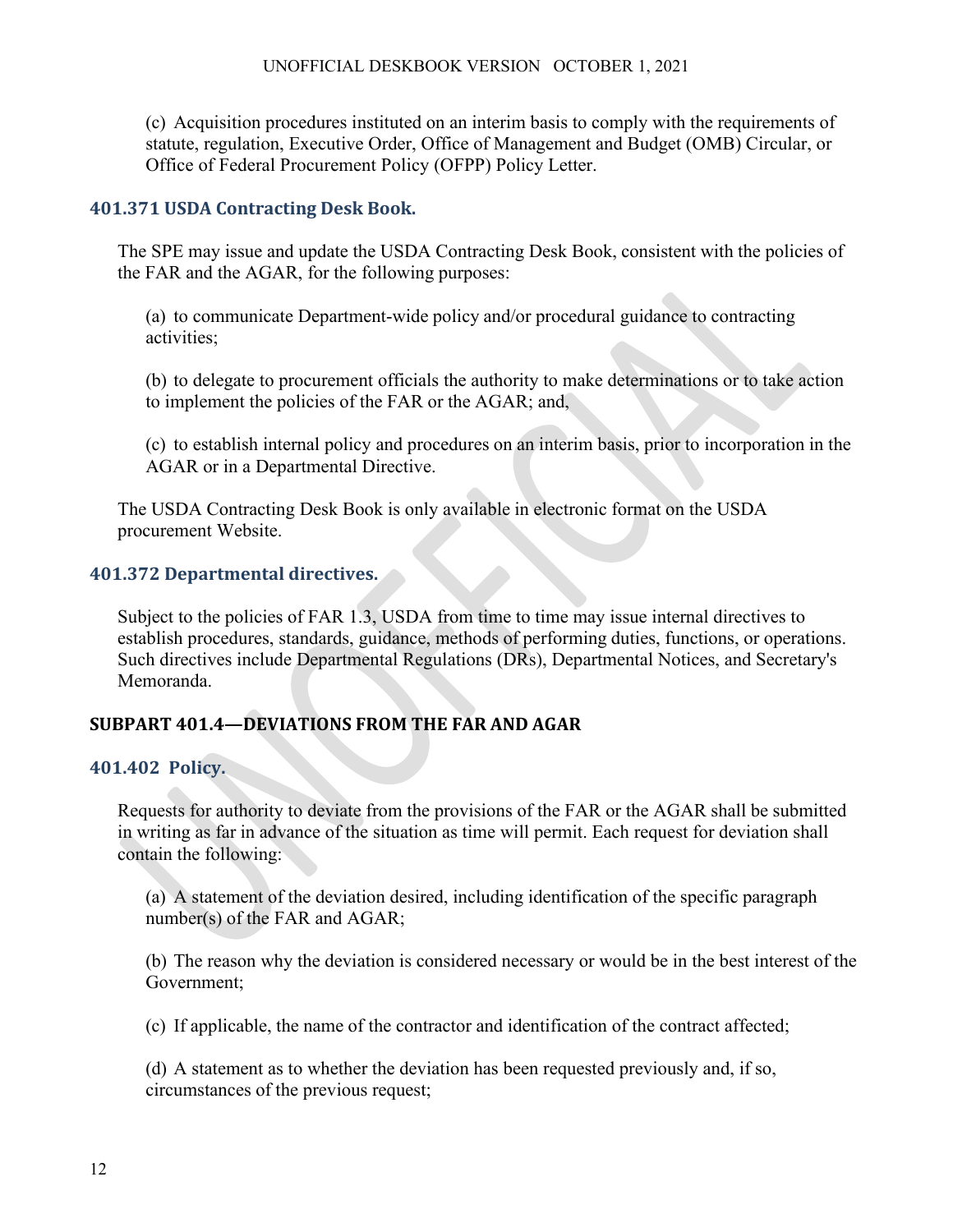- (e) A description of the intended effect of the deviation;
- (f) A statement of the period of time for which the deviation is needed; and

(g) Any pertinent background information which will contribute to a full understanding of the desired deviation.

## **401.403 Individual deviations.**

In individual cases, deviations from either the FAR or the AGAR will be authorized only when essential to effect a necessary acquisition or where special circumstances make such deviations clearly in the best interest of the Government. Except for cost principles, the Head of the Contracting Activity (HCA) may approve individual deviations from the AGAR, after coordinating with the Office of General Counsel (OGC) and the SPE. No deviations from the FAR or AGAR may be authorized by an individual contracting officer or an individual contracting office. A copy of each deviation and its supporting documents shall be provided to the SPE. Deviations from the FAR shall not be made unless such action is authorized by the SPE after consultation with the OGC and any other appropriate office, based on a written justification stating clearly the special circumstances involved.

## **401.404 Class deviations.**

Where deviations from the FAR or AGAR are considered necessary for classes of contracts, requests for authority to deviate shall be submitted in writing to the SPE for approval. The SPE may authorize class deviations from the FAR without consulting the Chairperson of the Civilian Agency Acquisition Council (CAAC) where urgency precludes consultation. The SPE shall subsequently inform the Chairperson of the CAAC of the deviation, including the circumstances under which it was required.

## **SUBPART 401.6—CAREER DEVELOPMENT, CONTRACTING AUTHORITY, AND RESPONSIBILITIES**

## **401.601 General.**

(a) The authority and responsibility vested in the Secretary to manage USDA's acquisition function is delegated through the Assistant Secretary for Administration to the SPE. This broad authority includes, but is not limited to, the following responsibilities:

(1) Prescribing and publishing Departmental acquisition policies, regulations, and procedures.

(2) Taking any necessary actions consistent with policies, regulations, and procedures with respect to purchases, contracts, leases, and other transactions.

- (3) Designating contracting officers.
- (4) Establishing clear lines of contracting authority.
- (5) Evaluating and monitoring the performance of USDA's acquisition system.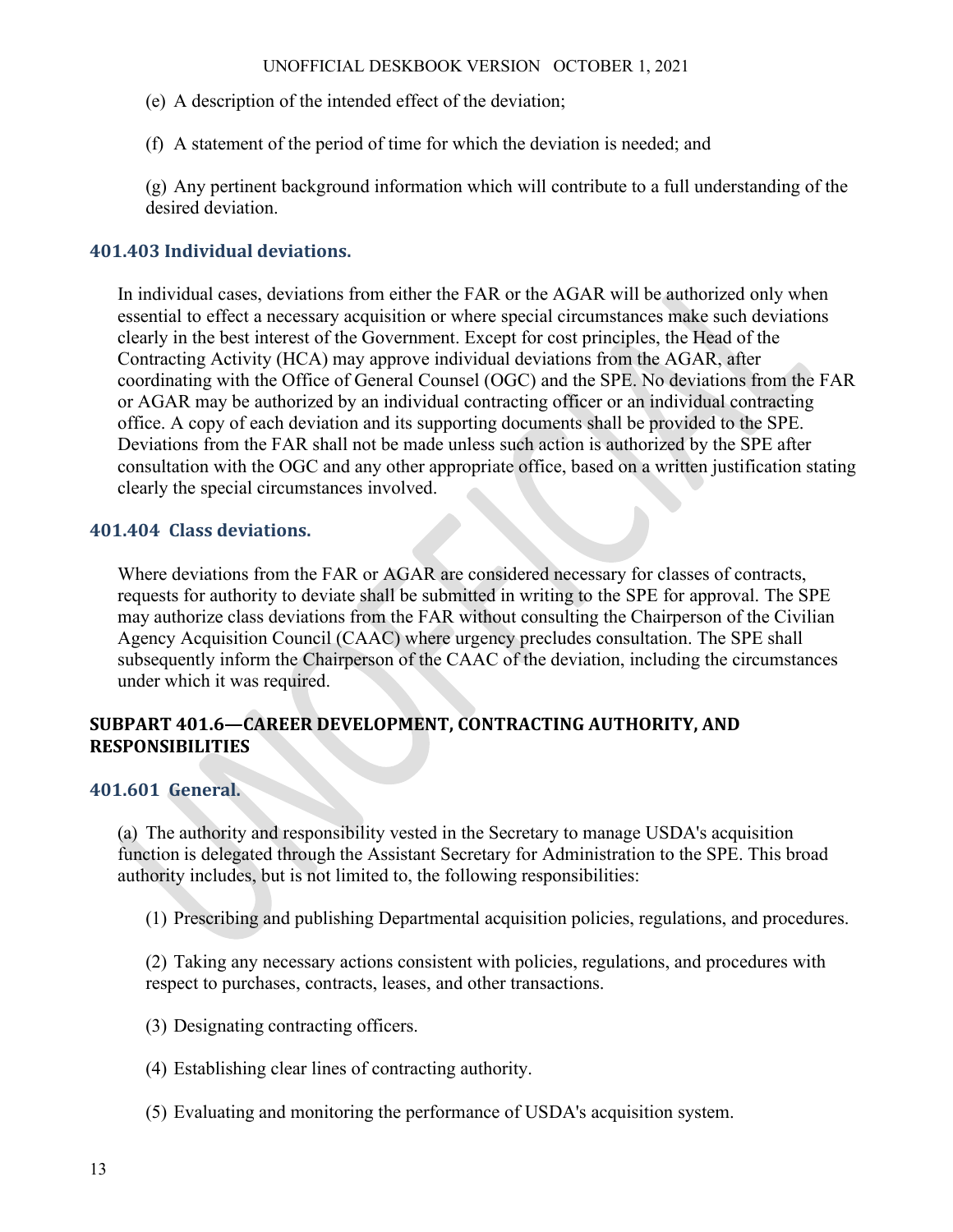(6) Managing and enhancing career development of the acquisition workforce.

(7) Participating in the development of Government-wide acquisition policies, regulations, and standards; and determining specific areas where government-wide performance standards should be established and applied.

(8) Determining areas of Department-unique standards and developing unique Departmentwide standards.

(9) Certifying to the Secretary that the acquisition system meets approved standards.

(b) The SPE may delegate specified contracting authority and the responsibility to manage related acquisition functions.

(c) Unless prohibited by the FAR, the AGAR, or by other applicable statutes and regulations, the SPE may redelegate specified authority to make determinations in order to implement the policies and procedures of the FAR. Such delegations shall be in writing but need not be published. Such delegations may be made by the HCA if authority has been delegated by the SPE.

## **401.602 Contracting officers.**

## *401.602-3 Ratification of unauthorized commitments.*

(a) Definitions. "Ratification" means the signed, documented action taken by an authorized official to approve and sanction a previously unauthorized commitment.

"Unauthorized commitment" means an agreement made by a Government representative who lacked the authority to enter into a contract on behalf of the Government.

(b) Procedures are in accordance with the USDA Contracting Desk Book, Part 401.602-3.

## **401.603 Selection, appointment, and termination of appointment for contracting officers.**

## *401.603-1 General.*

The SPE may delegate contracting authority to the extent authorized by general written delegation of acquisition authority appointing qualified individuals as contracting officers, in accordance with selection and appointment procedures as stated in the USDA Contracting Desk Book.

# **PART 402 DEFINITIONS OF WORDS AND TERMS**

## **SUBPART 402.1--DEFINITIONS**

## **402.101 Definitions.**

"Acquisition official" means an individual who has been delegated authority to manage or to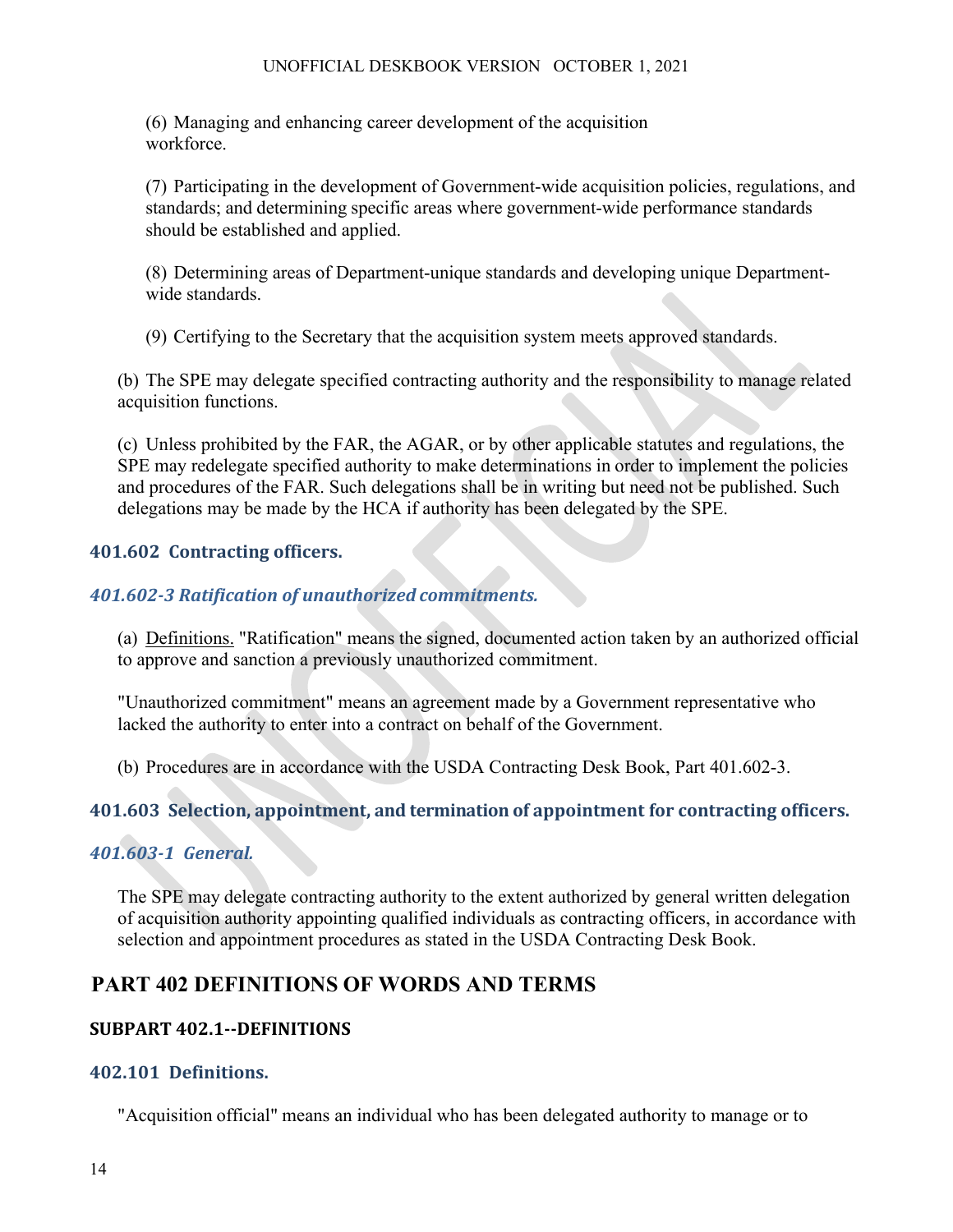exercise acquisition functions and responsibilities.

"Agency head" or "Head of the Agency" means the Secretary of Agriculture (Secretary), Deputy Secretary, or the Assistant Secretary for Administration (ASA).

"Head of the Contracting Activity" (HCA) means the official with overall responsibility of one or more USDA contracting activities.

"Mission Area senior contracting official" means the official designated by the Senior Procurement Executive or Head of the Contracting Activity with specific responsibilities within an individual Mission Area's contracting activity.

"Senior Procurement Executive" (SPE) means the agency official appointed as such by the Head of the Agency pursuant to Executive Order 12931. The Director, Office of Contracting and Procurement, has been designated as the USDA SPE.

# **PART 403 IMPROPER BUSINESS PRACTICES AND PERSONAL CONFLICTS**

## **SUBPART 403.1--SAFEGUARDS**

## **403.101 Standards of conduct.**

(a) The standards of conduct for USDA procurement officials are the uniform standards established by the Office of Government Ethics in 5 CFR Part 2635, Standards of Ethical Conduct for Employees of the Executive Branch, and FAR 3.104, Procurement Integrity.

(b) Procurement officials and other employees who require advice concerning the application of standards of conduct to any acquisition issue shall obtain opinions from the USDA Office of Ethics or the ethics advisory officials within their agency.

# **PART 404 ADMINISTRATIVE AND INFORMATION MATTERS**

## **SUBPART 404.8 – GOVERNMENT CONTRACT FILES**

## **404.804 Closeout of Contract Files**

The contracting officer shall insert the clause at 452.204-70, Modification for Contract Closeout, in all solicitations and contracts that use simplified acquisition procedures.

## **SUBPART 404.13—PERSONAL IDENTITY VERIFICATION**

## **404.1303 Contract clause.**

FAR Subpart 4.13, Personal Identity Verification, establishes the policy and use requirements for FAR clause 52.204-9. The contracting officer shall insert a clause that contains language similar to that in 452.204-71 in all covered solicitations and contracts which include FAR clause 52.204-9.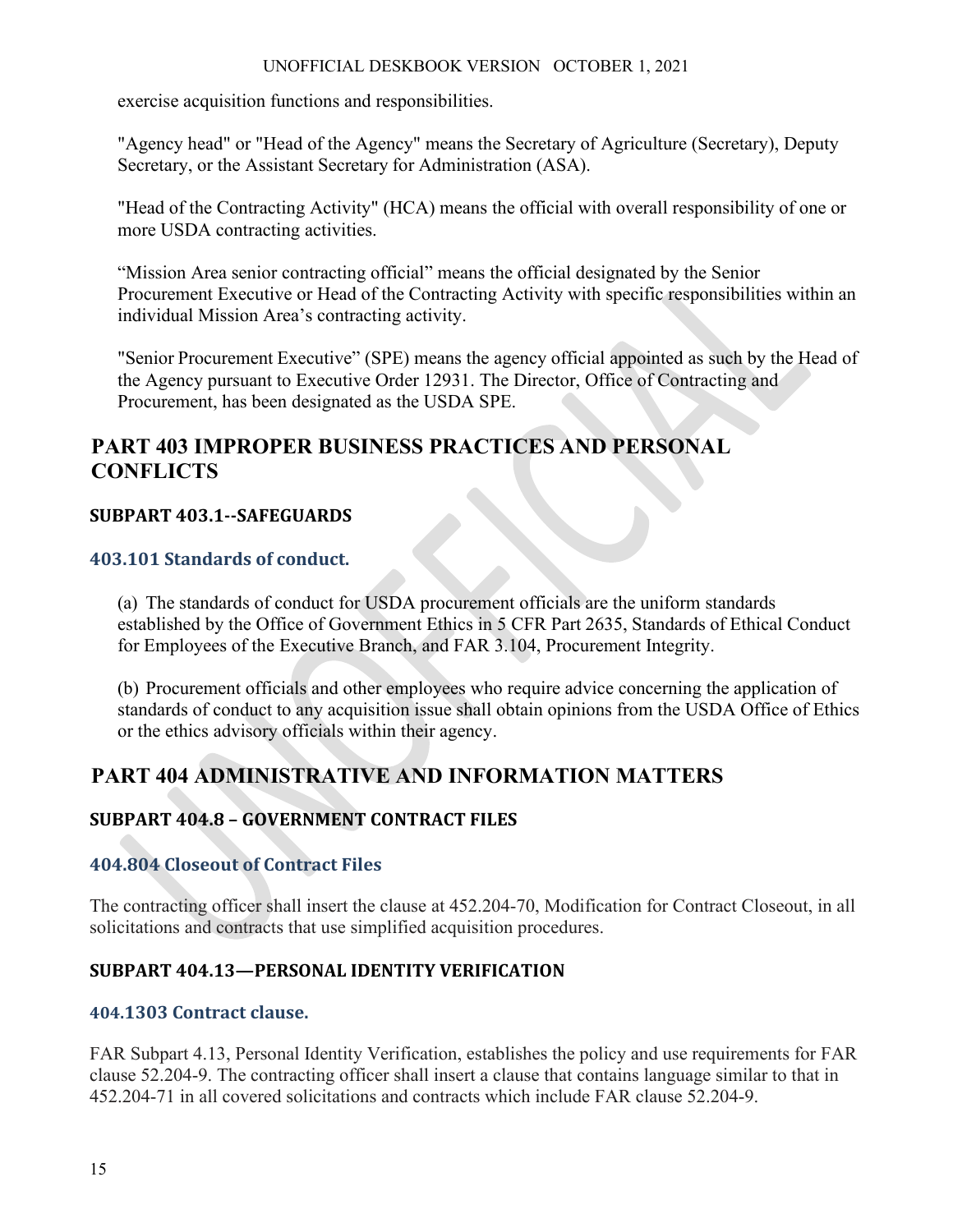# **PART 405 PUBLICIZING CONTRACT ACTIONS**

## **SUBPART 405.4--RELEASE OF INFORMATION**

## **405.404 Release of long-range acquisition estimates.**

## *405.404-1 Release procedures.*

The HCA is the agency head designee pursuant to FAR 5.404-1.

## **SUBPART 405.5--PAID ADVERTISEMENTS**

## **405.502 Authority.**

The authority vested in the HCA to authorize publication of paid advertisements in newspapers (44 U.S.C. 3702) is delegated, with power of redelegation, to Mission Area senior contracting officials. A Mission Area senior contracting official's redelegation of this authority shall be in writing.

# **PART 406 COMPETITION REQUIREMENTS**

## **SUBPART 406.2--FULL AND OPEN COMPETITION AFTER EXCLUSION OF SOURCES**

## **406.202 Establishing or maintaining alternative sources.**

The SPE is authorized to make determinations pursuant to FAR 6.202(a) and sign the determination and findings required by FAR 6.202(b).

## **SUBPART 406.3--OTHER THAN FULL AND OPEN COMPETITION**

## **406.302 Circumstances permitting other than full and open competition.**

## *406.302-70 Otherwise authorized by law.*

(a) Authority. Section 1472 of the National Agricultural Research, Extension, and Teaching Policy Act of 1977 (7 U.S.C. 3318) (the Act) authorizes the Secretary of Agriculture to award contracts, without competition, to further research, extension, or teaching programs in the food and agricultural sciences.

(b) Limitations. The use of this authority is limited to those instances where it can be determined that contracting without full and open competition is in the best interest of the Government and necessary to the accomplishment of the research, extension, or teaching program. Therefore:

(1) Contracts under the authority of the Act shall be awarded on a competitive basis to the maximum practicable extent.

(2) When full and open competition is not deemed appropriate, the contracting officer shall make a written justification on a case-by-case basis in accordance with procedures in FAR 6.303 and 6.304.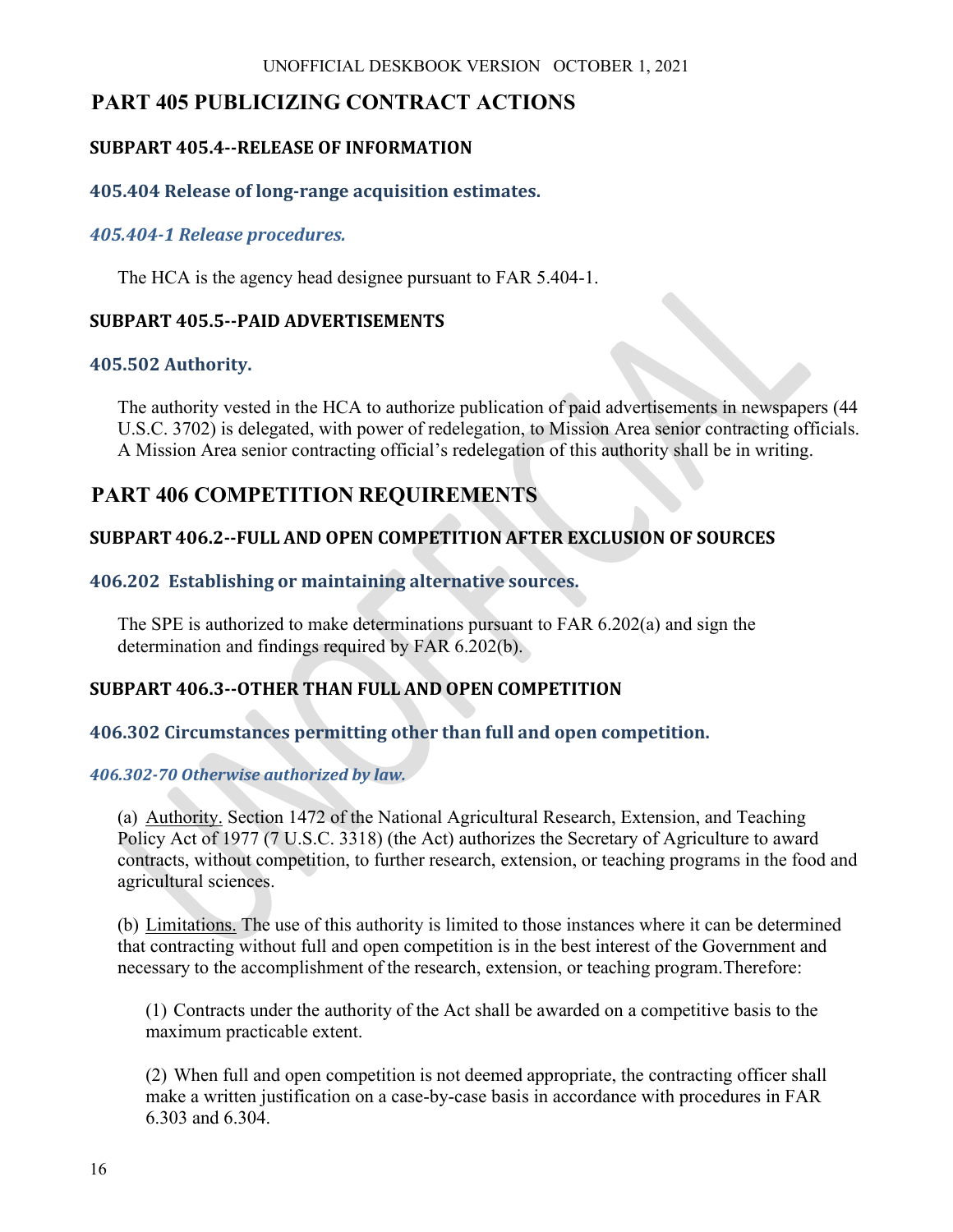# **PART 408 REQUIRED SOURCES OF SUPPLIES AND SERVICES**

## **SUBPART 408.8—ACQUISITION OF PRINTING AND RELATED SUPPLIES**

## **408.802 Policy.**

The Director, Office of Communications (OC) has been designated as the central printing authority in USDA, with the authority to represent the USDA before the Joint Committee on Printing (JCP), the Government Printing Office, and other Federal and State agencies on all matters related to printing.

# **PART 411 DESCRIBING AGENCY NEEDS**

## **SUBPART 411.1—SELECTING AND DEVELOPING REQUIREMENTS DOCUMENTS**

## **411.101 Order of precedence for requirements documents.**

(a) OMB Circular A-119 establishes a Federal policy requiring the use of voluntary consensus standards in lieu of government-unique standards except where inconsistent with law or otherwise impractical.

(b) An HCA is authorized to submit the determination required by OMB Circular A-119 that a voluntary standard is inconsistent with law or otherwise impracticable. The HCA must submit the determination to OMB through the National Institute of Standards and Technology (NIST) in accordance with the Circular with a copy provided to the SPE.

## **SUBPART 411.2---USING AND MAINTAINING REQUIREMENTS DOCUMENTS**

## **411.202 Maintenance of standardization documents.**

Recommendations for changes to standardization documents are to be submitted through the SPE, who will coordinate the submission of these recommendations to the cognizant preparing activity.

# **PART 412 ACQUISITION OF COMMERICAL ITEMS**

## **SUBPART 12.1—ACQUISITION OF COMMERCIAL ITEMS-GENERAL**

## **412.101 Policy.**

USDA has authority to issue rated orders under section 202(c) of Executive Order 13603, and the Defense Production Act of 1950, as Amended (DPA), 50 U.S.C. 4501 et seq. USDA has been given authority by the Secretary of Homeland Security for priorities and allocations of support for agriculture and food critical infrastructure, protection, and restoration: programs to protect or restore the agriculture and food system from terrorist attacks, major disasters, and other emergencies.

## **SUBPART 412.3--SOLICITATION PROVISIONS AND CONTRACT CLAUSES FOR THE**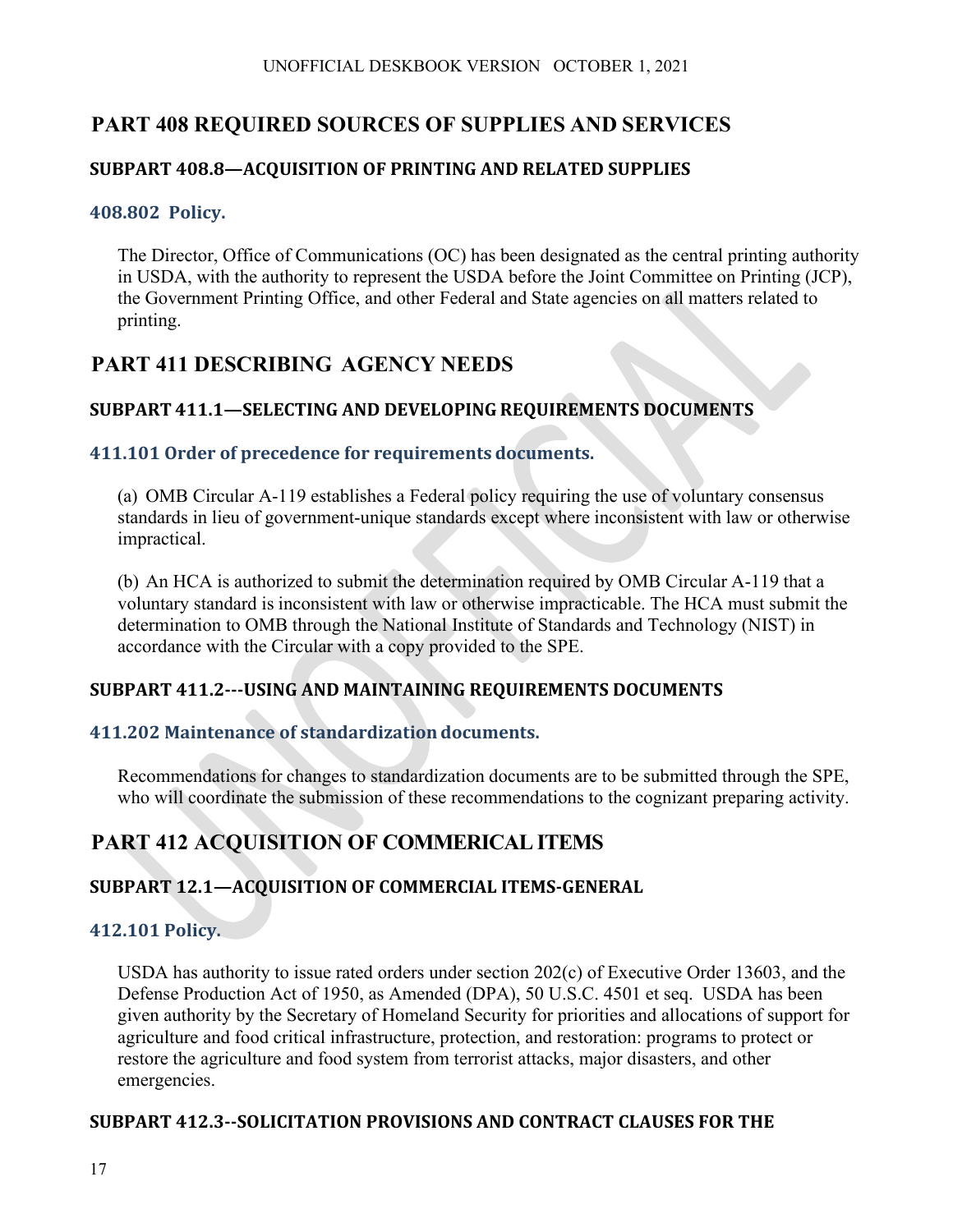## **ACQUISITION OF COMMERCIAL ITEMS**

## **412.302 Tailoring of provisions and clauses for the acquisition of commercial items.**

The HCA is authorized to approve waivers in accordance with FAR 12.302(c). The approved waiver may be either for an individual contract or for a class of contracts for the specific item. The approved waiver and supporting documentation shall be incorporated into the contract file.

## PART 413 SIMPLIFIED ACQUISITION PROCEDURES

## **SUBPART 413.3 – SIMPLIFIED ACQUISITION METHODS**

## **413.302 Purchase orders.**

### *413.302-5 Clauses.*

The contracting officer shall insert the clause at 452.204-70, Modification for Contract Closeout, in all solicitations and contracts that use simplified acquisition procedures.

## **PART 414 SEALED BIDDING**

## **SUBPART 414.4--OPENING OF BIDS AND AWARD OF CONTRACT**

## **414.404 Rejection of bids.**

## *414.404-1 Cancellation of invitations after opening.*

An acquisition official at a level above the contracting officer is authorized to request the determinations under FAR 14.404-1(c) and (e)(1).

## **414.407 Mistakes in bids.**

## *414.407-3 Other mistakes disclosed before award.*

The authority to make the determinations under FAR 14.407-3(a),(b), and (d) is delegated, without power of redelegation, to the HCA. The authority to make the determination under FAR 14.407- 3(c) is delegated to the contracting officer. Each determination pursuant to FAR 14.407-3 shall have the concurrence of the Office of the General Counsel (OGC).

#### *414.407-4 Mistakes after award.*

If a mistake in bid is disclosed after award, the contracting officer shall make a final determination in accordance with the provisions of FAR 14.407-4 (b) and (c) and shall coordinate each proposed determination with OGC. Such coordination shall, at a minimum, consist of the contracting officer providing the proposed determination and the case file to OGC for comment.

## **414.409 Information to bidders.**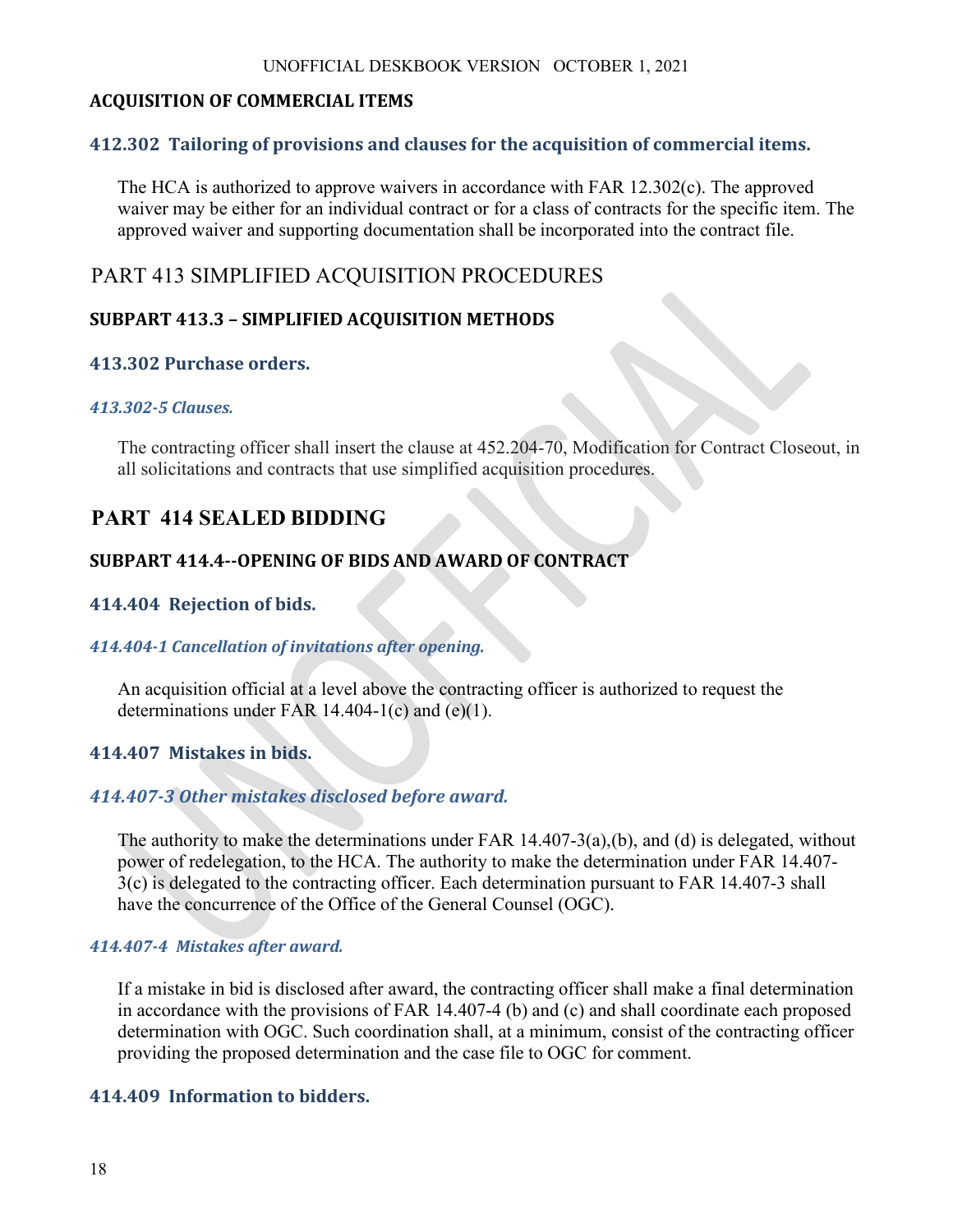### *414.409-2 Award of classified contracts.*

Disposition of classified information shall be in accordance with Departmental Regulation and Manual (3400-001 Series) and in accordance with direction issued by the USDA Office of Homeland Security (OHS), Personnel and Document Security Division.

## **PART 415 CONTRACTING BY NEGOTIATION**

## **SUBPART 415.2—SOLICITATION AND RECEIPT OF PROPOSALS AND INFORMATION**

## **415.204 Contract format.**

The HCA is authorized to exempt contracts from the uniform contract format.

### **SUBPART 415.3—SOURCE SELECTION**

### **415.305 Proposal evaluation.**

Each Mission Area senior contracting official is responsible for establishing procedures regarding the release of cost information to the members of the technical evaluation team per FAR  $15.305(a)(4)$ .

## **SUBPART 415.6—UNSOLICITED PROPOSALS**

#### **415.604 Agency points of contact.**

Each Mission Area senior contracting official is responsible for establishing points of contact for the control of unsolicited proposals. An unsolicited proposal must be formally submitted to the Agency by way of the point of contact.

## **PART 416 TYPES OF CONTRACTS**

## **SUBPART 416.2--FIXED-PRICE CONTRACTS**

### <span id="page-18-0"></span>**416.203 Fixed-price contracts with economic price adjustment.**

### *416.203-4 Contract clauses.*

An economic price adjustment clause based on cost indexes of labor or material may be used under the conditions listed in FAR 16.203-4(d) after HCA approval and consultation with the Office of the General Counsel (OGC).

### <span id="page-18-1"></span>**SUBPART 416.6--TIME-AND- MATERIALS, LABOR-HOUR, AND LETTER CONTRACTS**

### <span id="page-18-2"></span>**416.603 Letter contracts.**

#### *416.603-2 Application.*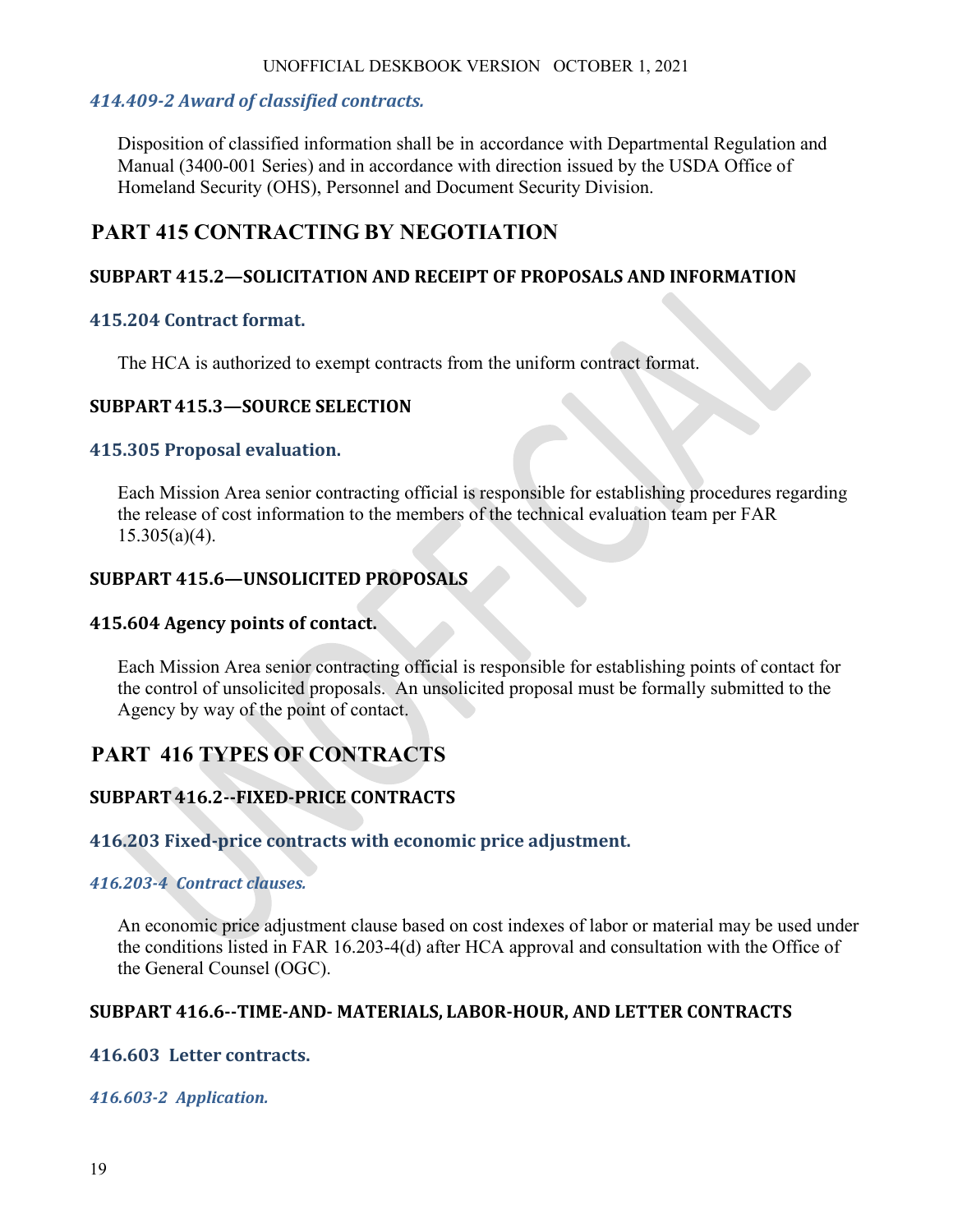The HCA is authorized to extend the period for defining a letter contract required by FAR 16.603- 2(c) in extreme cases where it is determined in writing that such action is in the best interest of the Government.

## <span id="page-19-0"></span>**PART 419 SMALL BUSINESS PROGRAMS**

### <span id="page-19-1"></span>**SUBPART 419.2—POLICIES**

### <span id="page-19-2"></span>**419.201 General Policy.**

#### *419.201-71 Small Business Coordinators.*

The Mission Area senior contracting official shall designate, in writing, small business coordinator(s). The number of coordinators shall be determined by the Mission Area senior contracting official and sufficient for the number of contracting officers or contracting offices.

#### *419.201-72 Reports.*

The Office of Small & Disadvantaged Business Utilization (OSDBU) Director shall be responsible for submitting reports concerning USDA's progress and achievements in the procurement preference program.

## <span id="page-19-3"></span>**SUBPART 419.6—CERTIFICATES OF COMPETENCY AND DETERMINATIONS OF RESPONSIBILITY**

## <span id="page-19-4"></span>**419.602 Procedures.**

#### *419.602-3 Resolving differences between the agency and the Small Business Administration.*

The HCA is authorized to appeal the issuance of a Certificate of Competency (COC) to SBA as provided by FAR 19.602-3(a).

# <span id="page-19-5"></span>**PART 422 APPLICATION OF LABOR LAWS TO GOVERNMENT ACQUISITIONS**

## <span id="page-19-6"></span>**SUBPART 422.3—CONTRACT WORK HOURS AND SAFETY STANDARDS ACT**

## <span id="page-19-7"></span>**422.302 Liquidated damages and overtime pay.**

The Mission Area senior contracting official is authorized to review determinations of liquidated damages due under section 104(c) of the Contract Work Hours and Safety Standards Act, and to recommend remedial action, if appropriate, in accordance with FAR 22.302(c). Contractors or subcontractors may request review of administrative determinations of liquidated damages by written notice to the contracting officer. The contracting officer shall promptly forward appeals of liquidated damages determinations to the Mission Area senior contracting official.

## <span id="page-19-8"></span>**SUBPART 422.4--LABOR STANDARDS FOR CONTRACTS INVOLVING CONSTRUCTION**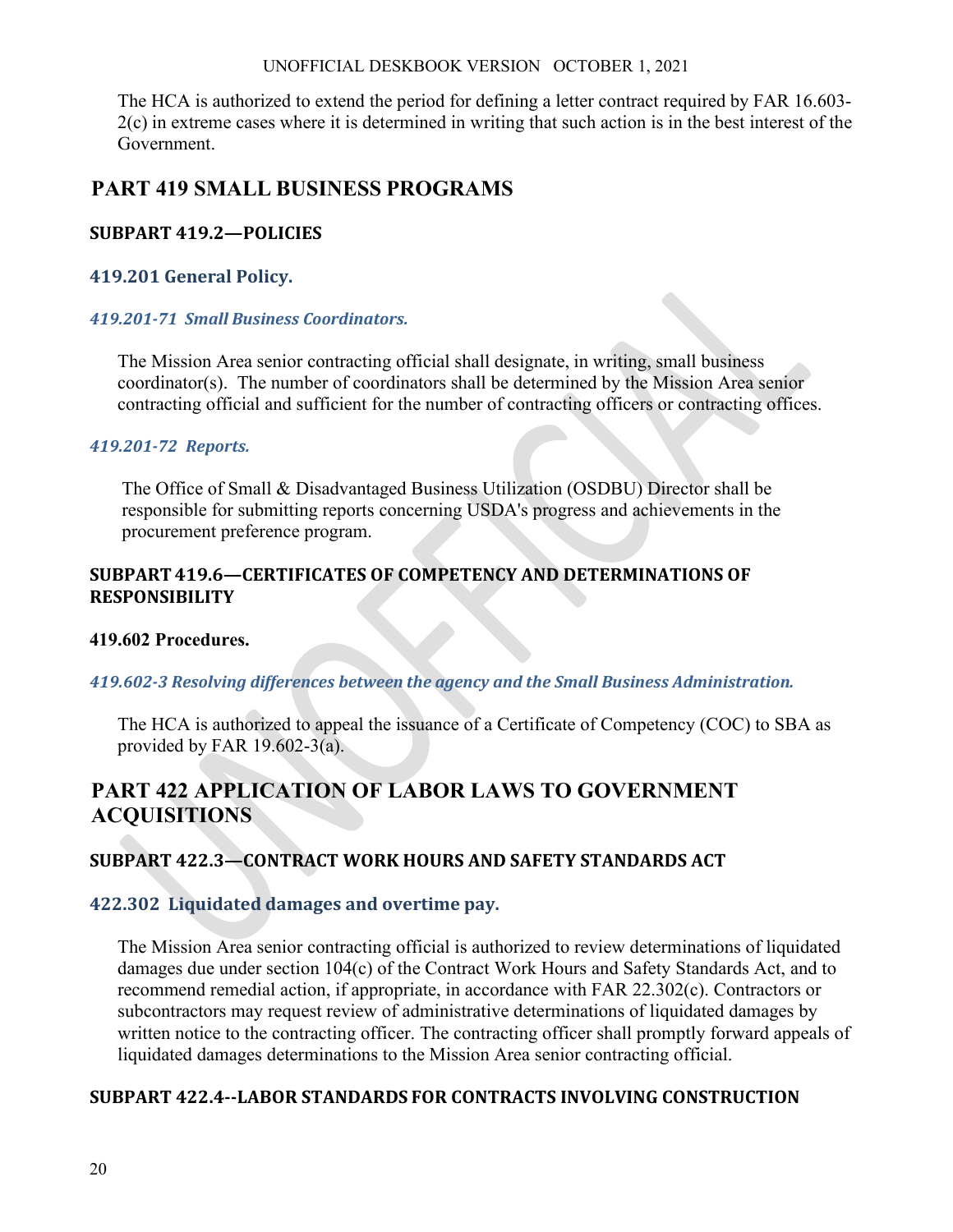### <span id="page-20-0"></span>**422.404 Construction Wage Rate Requirements statute wage determinations.**

#### *422.404-6 Modifications of wage determinations.*

The Mission Area senior contracting official is authorized to process the request for extension of the 90-day period for award after bid opening as provided in FAR 22.404-6(b)(6).

## <span id="page-20-1"></span>**422.406 Administration and enforcement.**

#### *422.406-8 Investigations.*

The HCA is authorized to submit reports of violations to the agency head in accordance with FAR 22.406-8(d).

#### <span id="page-20-2"></span>**SUBPART 422.8--EQUAL EMPLOYMENTOPPORTUNITY**

### <span id="page-20-3"></span>**422.804 Affirmative action programs.**

#### *422.804-2 Construction.*

The Mission Area senior contracting official shall ensure that each contracting office awarding nonexempt construction contracts maintains a current listing of covered geographical areas subject to affirmative action requirements specifying goals for minorities and women in covered construction trades, as provided in FAR 22.804–2(b).

### <span id="page-20-4"></span>**422.807 Exemptions.**

The HCA oversees exemptions of all or part of the requirements of E.O. 11246 pursuant to FAR 22.807(c).

## <span id="page-20-5"></span>**SUBPART 422.13—EQUAL OPPORTUNITY FOR VETERANS**

#### <span id="page-20-6"></span>**422.1305 Waivers.**

The Assistant Secretary for Administration (ASA) is authorized to make the waiver determination in FAR 22.1305(b) that a contract is essential to the national security. The waiver shall be prepared for the ASA's signature and submitted by the Mission Area senior contracting official to the SPE for referral to the ASA.

### <span id="page-20-7"></span>**SUBPART 422.14—EMPLOYMENT OF WORKERS WITH DISABILITIES**

#### <span id="page-20-8"></span>**422.1403 Waivers.**

The ASA is authorized to make the waiver determinations under FAR 22.1403(a) and FAR 22.1403(b) with the concurrence of the Deputy Assistant Secretary for Federal Contract Compliance Programs, Department of Labor. The waiver shall be prepared for the ASA's signature and submitted by the Mission Area senior contracting official to the SPE for referral to the ASA.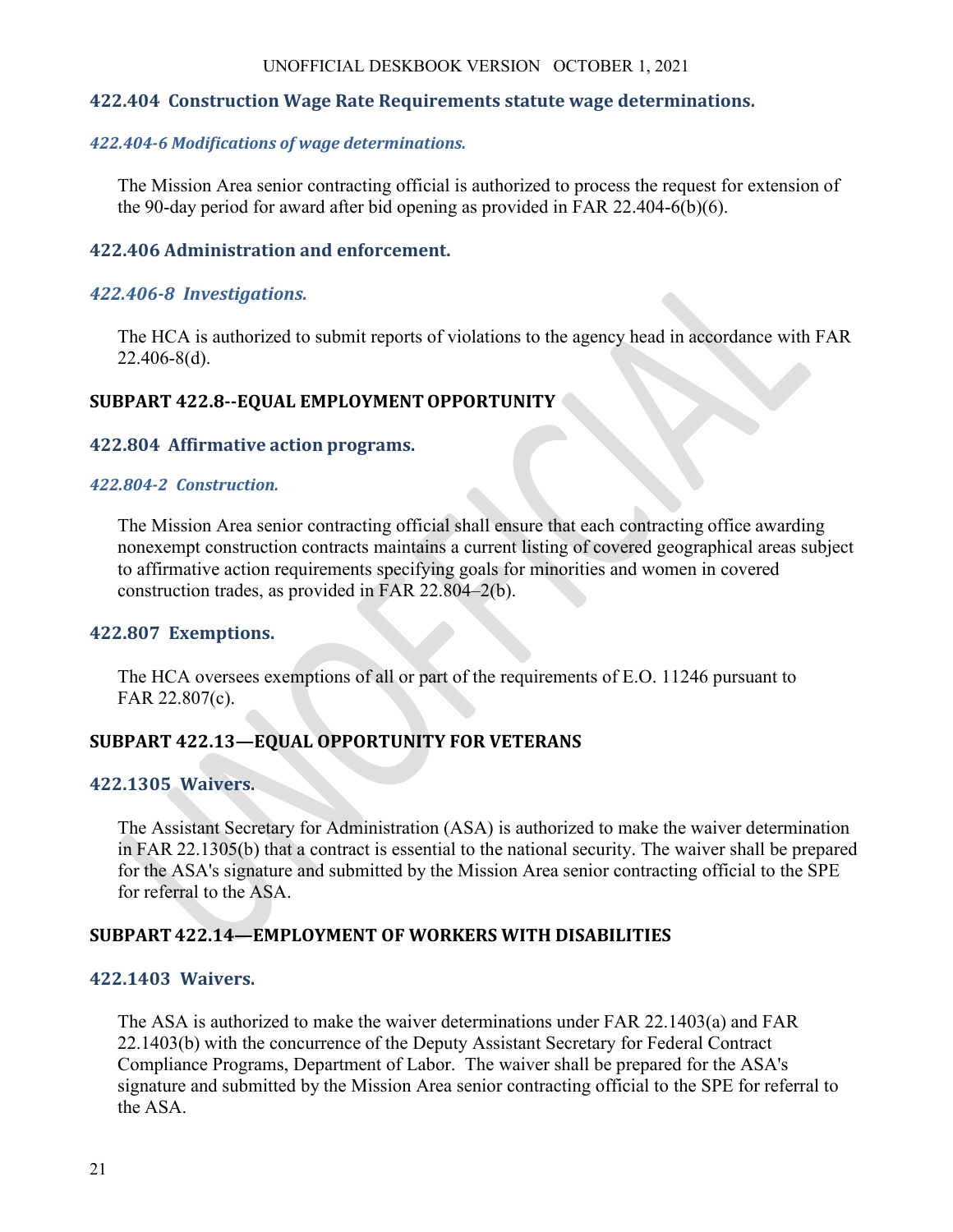## <span id="page-21-0"></span>**SUBPART 422.70—LABOR LAW VIOLATIONS**

### <span id="page-21-1"></span>**422.7001 Contract Clause.**

The clause at 452.222-70, Labor Law Violations, is to be inserted in solicitations and contracts that exceed the simplified acquisition threshold. Contracting officers shall work with their Mission Area senior contracting official to report violations to the HCA within two working days following notification by the contractor. Assertions pertaining to 452.222-70 are binding and incorporated by reference into the contract.

## <span id="page-21-2"></span>**422.7002 Contract Clause.**

The clause at 452.222-71, Past Performance Labor Law Violations, is to be inserted in solicitations that exceed the simplified acquisition threshold. Assertions pertaining to 452.222-71 are binding and incorporated by reference into the contract.

# <span id="page-21-3"></span>**PART 423 ENVIRONMENT, ENERGY AND WATER EFFICIENCY, RENEWABLE ENERGY TECHNOLOGIES, OCCUPATIONAL SAFETY, AND DRUG-FREE WORKPLACE**

## <span id="page-21-4"></span>**SUBPART 423.4--USE OF RECOVERED MATERIALS AND BIOBASED PRODUCTS**

## <span id="page-21-5"></span>**423.404 Agency affirmative procurement programs.**

The USDA affirmative procurement program (APP) policy applicable to all USDA agencies and staff offices is hereby established. Components of the APP are in the USDA Contracting Desk Book, 423.404.

## <span id="page-21-6"></span>**SUBPART 423.5--DRUG-FREE WORKPLACE**

## <span id="page-21-7"></span>**423.506 Suspension of payments, termination of contract, and debarment and suspension actions**.

The SPE will submit the request for a waiver to the agency head with a recommendation for action per FAR 23.506(e).

## <span id="page-21-8"></span>**SUBPART 423.6—NOTICE OF RADIOACTIVE MATERIAL**

## <span id="page-21-9"></span>**423.601 Requirements.**

The HCA shall establish a system of instructions to identify the installation/facility radiation protection officer.

# <span id="page-21-10"></span>**PART 425 FOREIGN ACQUISITION**

## <span id="page-21-11"></span>**SUBPART 425.6—AMERICAN RECOVERY AND REINVESTMENT ACT-BUY AMERICAN STATUTE-CONSTRUCTION MATERIALS**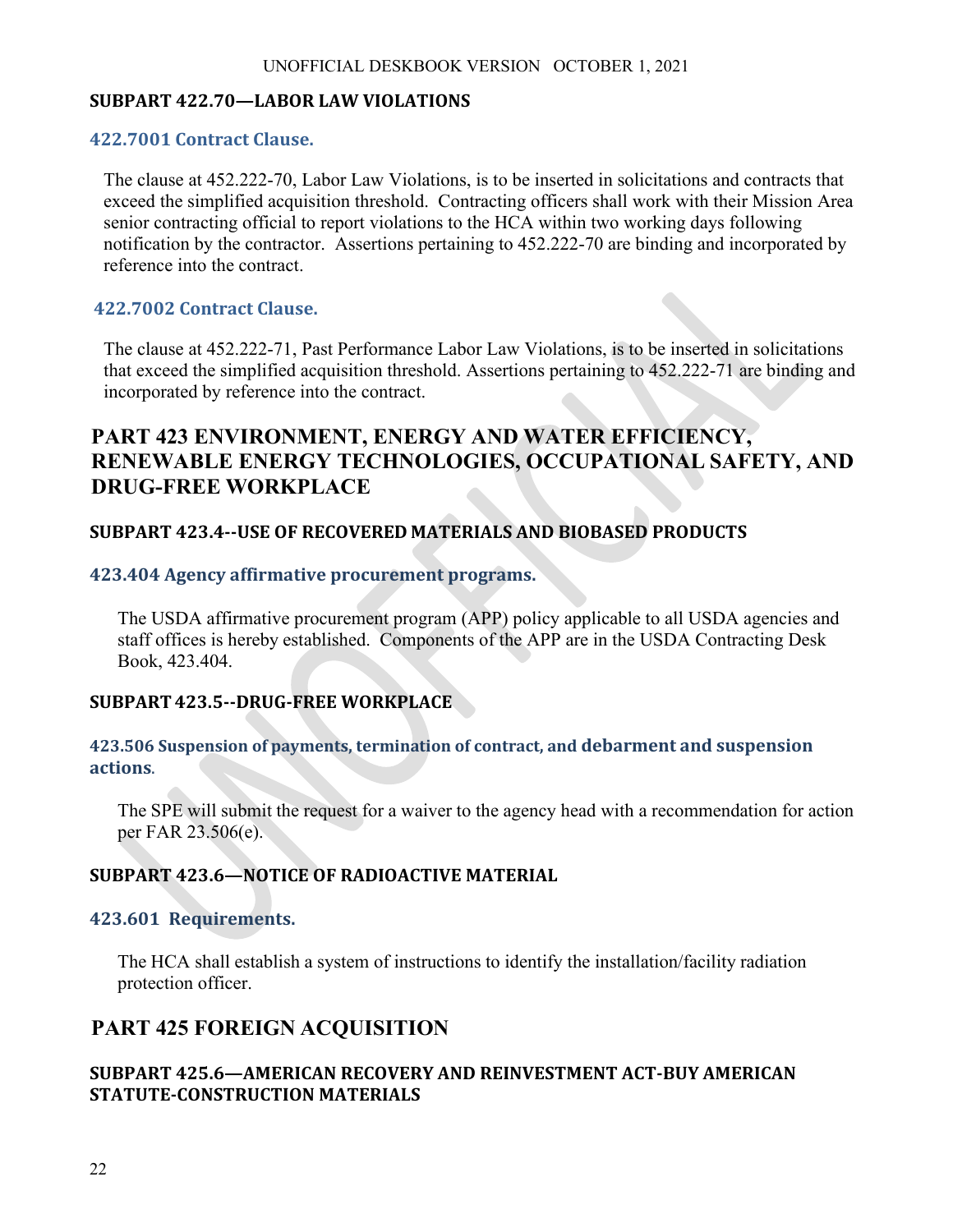#### <span id="page-22-0"></span>**425.603 Exceptions.**

The Secretary, without power of redelegation, has the authority to make the necessary determination(s) and authorize award(s) of contract(s) in accordance with FAR 25.603(b).

## <span id="page-22-1"></span>**PART 428 BONDS AND INSURANCE**

### <span id="page-22-2"></span>**SUBPART 428.1—BONDS AND OTHER FINANCIAL PROTECTIONS**

#### <span id="page-22-3"></span>**428.101 Bid Guarantees.**

#### *428.101-1 Policy on use.*

The SPE may authorize class waivers of the requirement to obtain bid guarantees per FAR  $28.101 - 1(c)$ .

### <span id="page-22-4"></span>**428.106 Administration.**

### *428.106-6 Furnishing information.*

HCAs or their designees may furnish certified copies of bonds and the contracts for which they were given as provided by FAR 28.106-6(c). Requesters may be required to pay costs of certification and copying established by the Departmental Fee Schedule for records requests (7 CFR Part 1, subpart A, appendix A).

## <span id="page-22-5"></span>**SUBPART 428.2—SURETIES AND OTHER SECURITY FOR BONDS**

#### <span id="page-22-6"></span>**428.203 Individual sureties.**

Evidence of possible criminal or fraudulent activities by an individual surety shall be reported to the OIG in accordance with Departmental Regulations (1700 series).

The Mission Area senior contracting official shall establish procedures to ensure protection and conveyance of deposited securities of the types listed in FAR 28.204-1 through 28.204-3.

## <span id="page-22-7"></span>**PART 430 COST ACCOUNTING STANDARDS ADMINISTRATION**

## <span id="page-22-8"></span>**SUBPART 430.2---CAS PROGRAM REQUIREMENTS**

#### <span id="page-22-9"></span>**430.201 Contract requirements.**

#### *430.201-5 Waiver.*

The SPE, without the authority to further redelegate, is authorized to request the Cost Accounting Standards Board to waive the application of the Cost Accounting Standards (CAS) in accordance with FAR 30.201-5.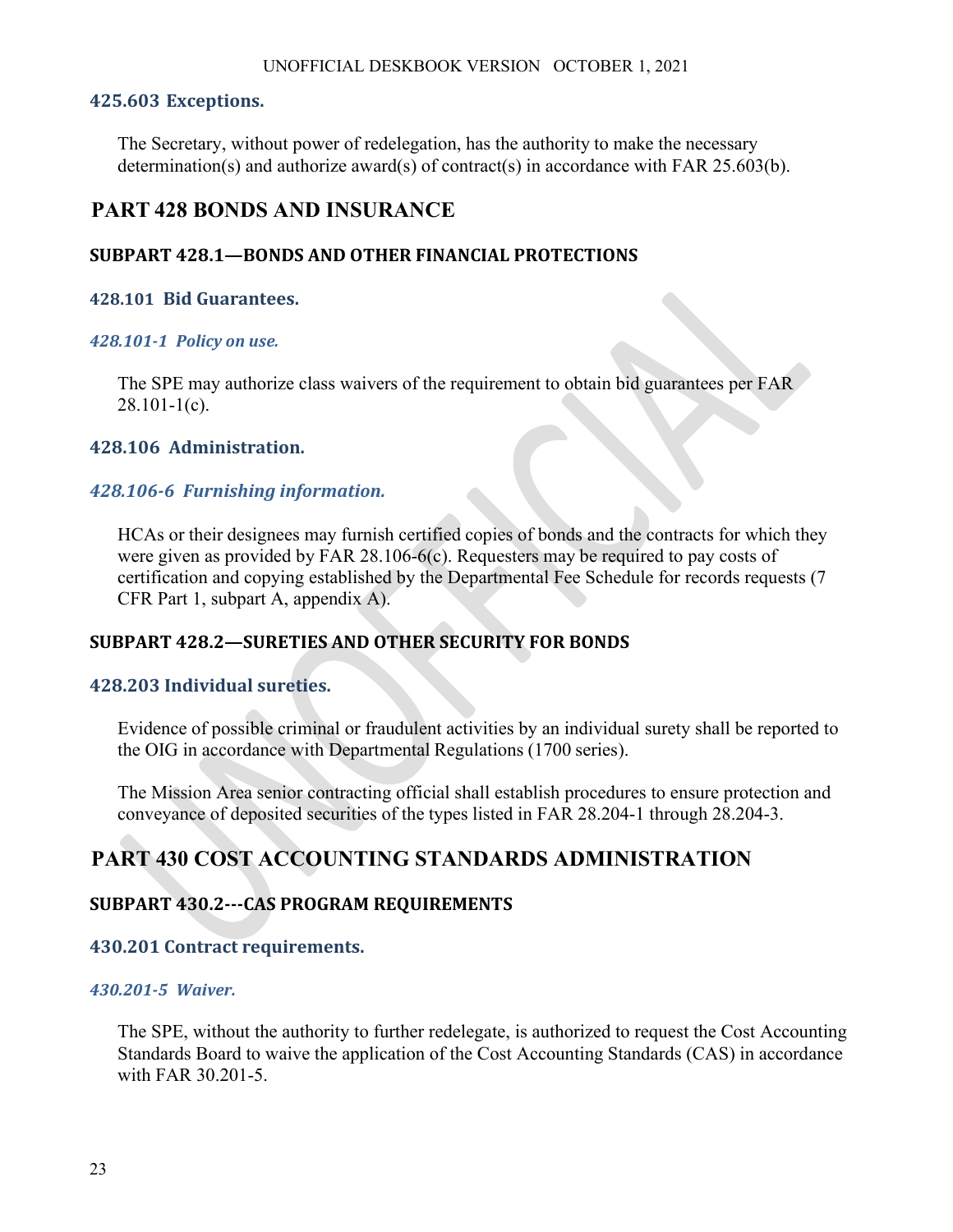### <span id="page-23-0"></span>**430.202 Disclosure requirements.**

### *430.202-2 Impracticality of submission.*

The Secretary, without the power to redelegate, is authorized to determine, in accordance with 48 CFR 9903.202-2, that the Disclosure Statement is impractical to secure and to authorize award without obtaining the Disclosure Statement.

#### *430.202-8 Subcontractor Disclosure Statements.*

The Secretary, without the power to redelegate, is authorized to determine, in accordance with 48 CFR 9903.202–2, that the Disclosure Statement for a subcontractor is impractical to secure and to authorize award without obtainingthe Disclosure Statement.

# <span id="page-23-1"></span>**PART 431 CONTRACT COST PRINCIPLES AND PROCEDURES**

## <span id="page-23-2"></span>**SUBPART 431.1---APPLICABILITY**

### <span id="page-23-3"></span>**431.101 Objectives.**

(a) The SPE is designated as the official authorized to give advance approval of an individual deviation concerning cost principles.

(b) The SPE is designated as the official authorized to give advance approval of a class deviation concerning cost principles after coordination with the Civilian Agency Acquisition Council (CAAC).

# <span id="page-23-4"></span>**PART 432 CONTRACT FINANCING**

## <span id="page-23-5"></span>**432.001 Definitions.**

The "agency contract finance office" is the office, other than the office of the requisitioner, providing funding or performing funding record keeping for the contract action.

"Responsible fiscal authority" is that officer in the agency contract finance office with the responsibility to ensure that adequate funds are available and usable for the intended purpose.

The USDA "remedy coordination official" (RCO) is the Assistant Secretary for Administration.

For the purposes of this part, "head of the agency" means, exclusively, the Secretary or the Deputy Secretary.

<span id="page-23-6"></span>432.006 Reduction or suspension of contract payments upon finding of fraud.

## *432.006-5 Reporting.*

The annual report required by FAR 32.006-5 is to be prepared by the SPE and submitted to the Secretary within 90 calendar days after the end of the fiscal year. When signed by the Secretary,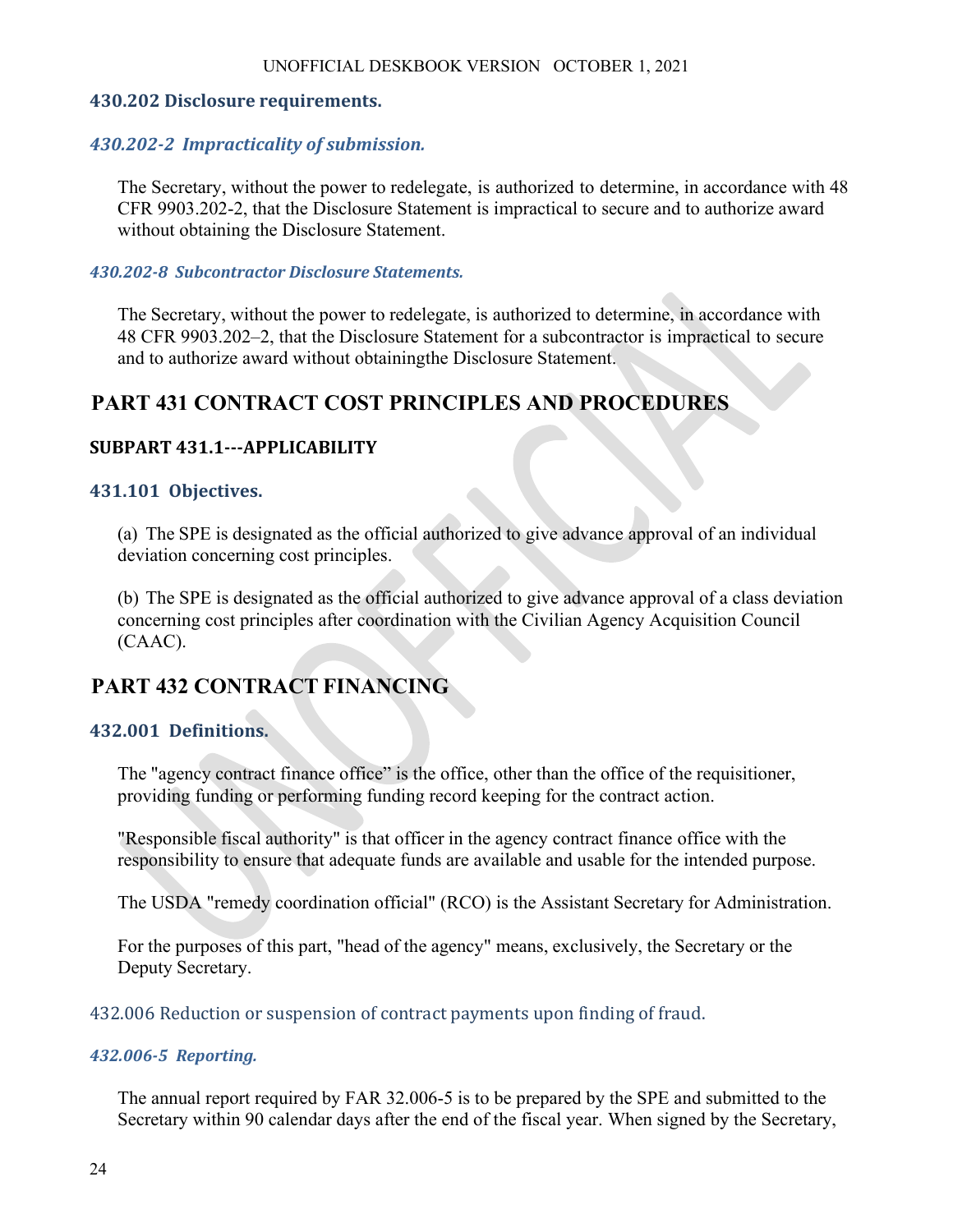the report is to be maintained by the SPE.

### <span id="page-24-0"></span>**432.007 Contract financing payments.**

The Mission Area senior contracting official may prescribe, on a case-by-case basis, a shorter period for financing payments.

### <span id="page-24-1"></span>**SUBPART 432.1--NON-COMMERCIAL ITEM PURCHASE FINANCING**

## <span id="page-24-2"></span>**432.114 Unusual contract financing.**

The HCA is authorized to approve unusual contract financing.

## <span id="page-24-3"></span>**SUBPART 432.2—COMMERCIAL ITEM PURCHASE FINANCING**

### <span id="page-24-4"></span>**432.206 Solicitation provisions and contract clauses.**

The responsibility for administration of the liquidation provisions of a contract may not be transferred from the contracting officer.

## <span id="page-24-5"></span>**SUBPART 432.3--LOAN GUARANTEES FOR DEFENSE PRODUCTION**

### <span id="page-24-6"></span>**432.301 Definitions.**

Within this subpart, the "agency" or "guaranteeing agency" is the HCA and may not be redelegated.

## <span id="page-24-7"></span>**SUBPART 432.4—ADVANCE PAYMENTS FOR NON-COMMERCIAL ITEMS**

## <span id="page-24-8"></span>**432.402 General.**

An HCA is designated as the individual responsible for making the findings and determination, and for approval of the contract terms concerning advance payments.

## <span id="page-24-9"></span>**432.406 Letters of credit.**

The HCA is designated as the individual responsible for coordination with the Department of Treasury concerning letters of credit.

#### <span id="page-24-10"></span>**432.407 Interest.**

(a) The HCA is designated as the individual who may authorize, on a case-by-case basis, advance payments without interest for the contract types described in FAR 32.407(d)(1), (2), (3), and (4). The signed determination and findings supporting these authorizations shall be included in the contract files.

(b) The SPE is designated as the individual who may authorize advance payments without interest other than those described in paragraph (a) of this section.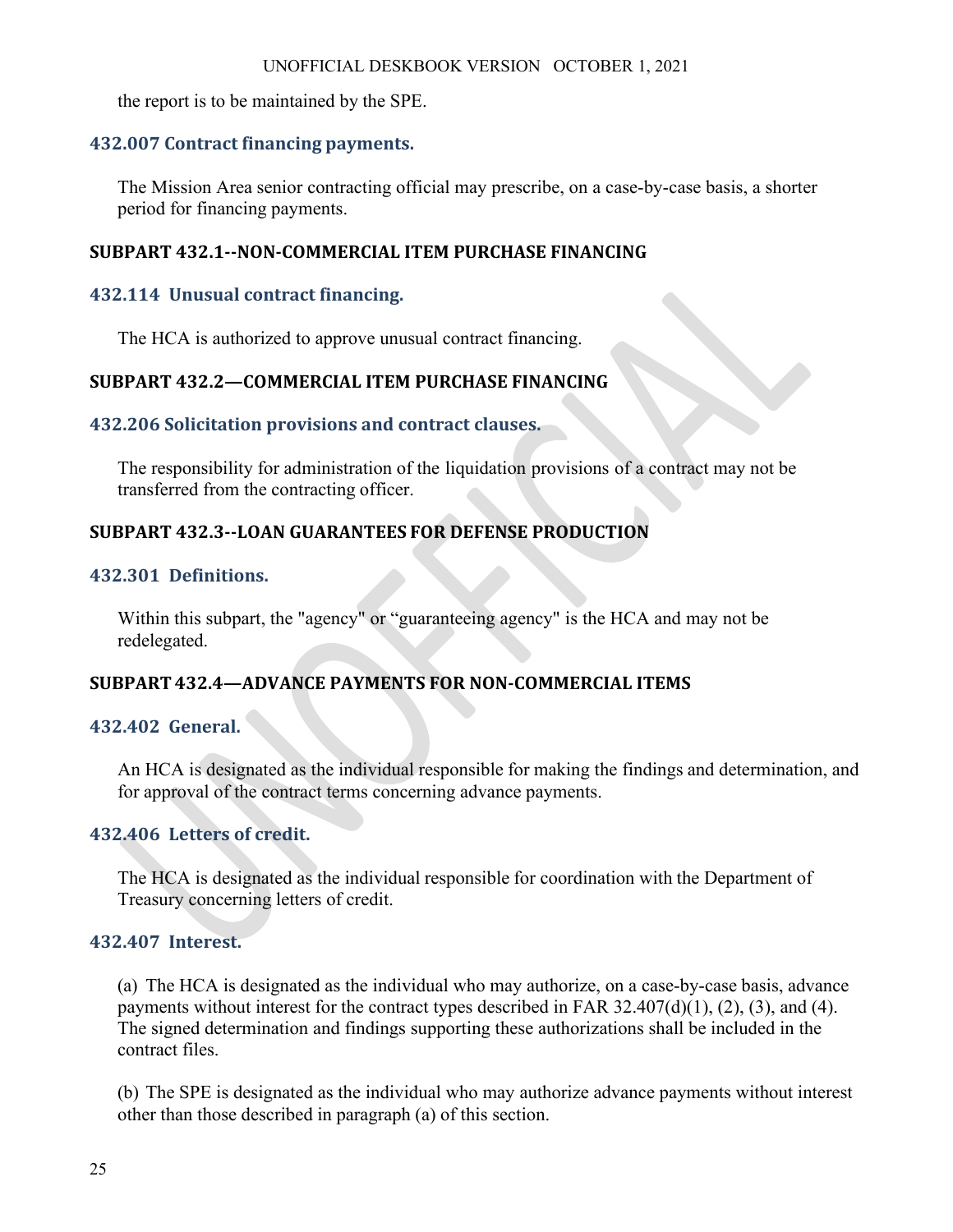### <span id="page-25-0"></span>**432.412 Contract clause.**

The decision to use Alternates I or III to FAR clause 52.232-12 must be supported by a determination and finding.

## <span id="page-25-1"></span>**SUBPART 432.7—CONTRACT FUNDING**

### <span id="page-25-2"></span>**432.703 Contract funding requirements.**

Use the clause, 452.232-70, Limitation of Government's Obligation, in solicitations and resultant incrementally funded fixed-price contracts.

### *432.703-3 Contracts crossing fiscal years.*

Funds appropriated to USDA may be used for one-year contracts which are to be performed in two fiscal years so long as the total amount for such contracts is obligated in the year for which the funds are appropriated (7 U.S.C. 2209c).

## <span id="page-25-3"></span>**432.770 USDA specific funding limitations.**

The expenditure of any USDA appropriation for any consulting service through any contract, pursuant to section 3109 of Title 5 of the U.S. Code shall be limited to those contracts where such expenditures are a matter of public record and available for public inspection, except where otherwise provided under existing law, or under existing Executive Order issued pursuant to existing law (7 U.S.C. 2225a).

## <span id="page-25-4"></span>**SUBPART 432.8—ASSIGNMENT OF CLAIMS**

## <span id="page-25-5"></span>**432.802 Conditions.**

Written notices of assignment and a true copy of the assigned instrument are to be sent to the contracting officer rather than the agency head per FAR 32.802(e)(1). Other copies are distributed as directed in FAR 32.802.

# <span id="page-25-6"></span>**PART 433 PROTESTS, DISPUTES AND APPEALS**

## <span id="page-25-7"></span>**SUBPART 433.1--PROTESTS**

## <span id="page-25-8"></span>**433.102 General.**

The SPE is responsible for coordinating the processing of bid protests lodged with the Government Accountability Office (GAO).

## <span id="page-25-9"></span>**SUBPART 433.2—DISPUTES AND APPEALS**

## <span id="page-25-10"></span>**433.203 Applicability.**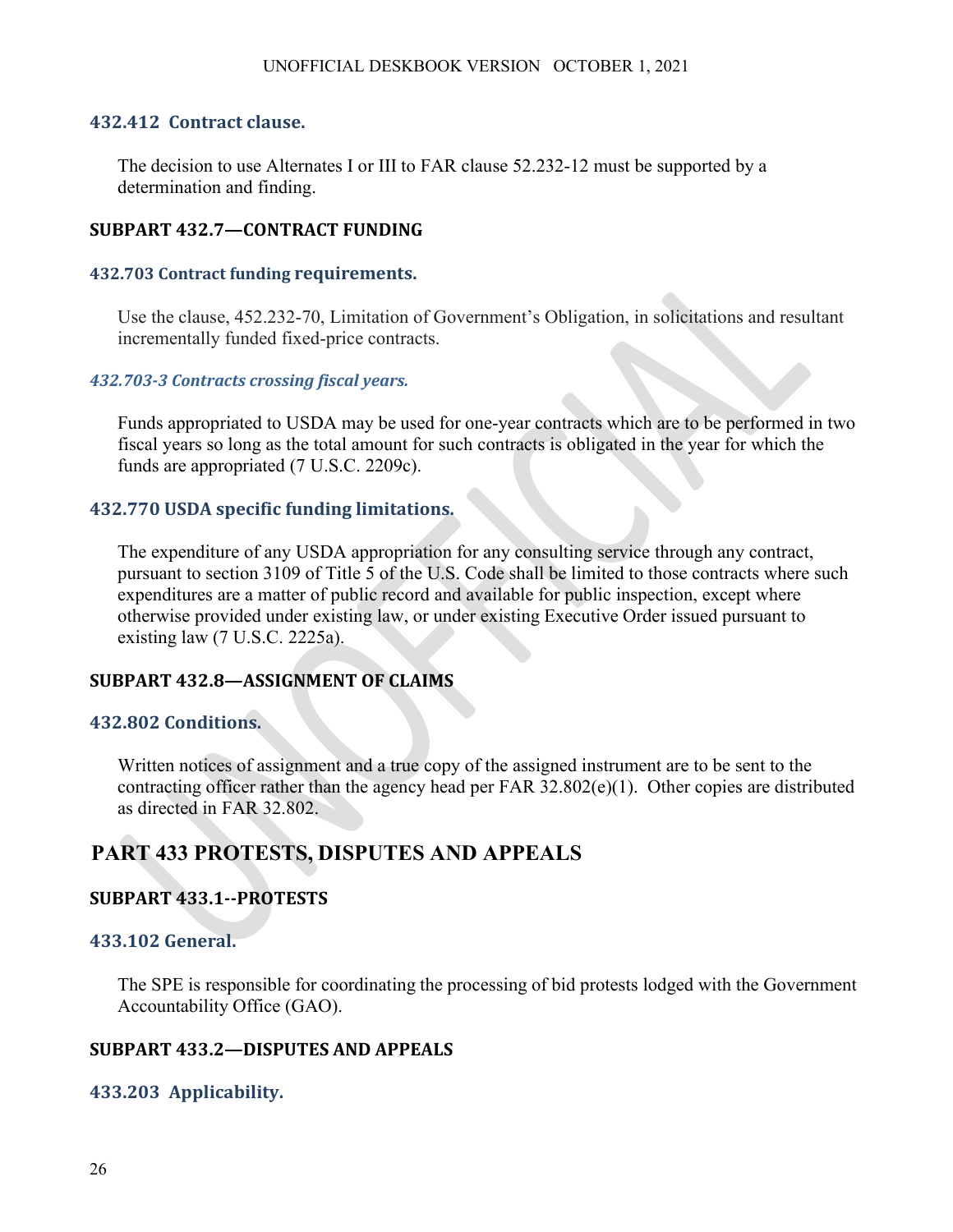The Assistant Secretary for Administration is authorized to determine the applicability of the Contract Disputes Act to contracts with foreign governments pursuant to FAR 33.203.

# <span id="page-26-0"></span>**PART 434 MAJOR SYSTEM ACQUISITION**

## <span id="page-26-1"></span>**434.001 Definition.**

Pursuant to OMB Circular No. A-11 (A-11) and the definition at FAR 2.101, within USDA, a system shall be considered a major system if:

(a) The system has been identified as a Major IT Investment pursuant to USDA Departmental Regulation 3030-008, *Definition of Major Information Technology Investments*,

(b) The total non-IT acquisition costs are estimated to be \$50 million or more, or

(c) The system, regardless of estimated acquisition or life cycle costs, has been specifically designated to be a major system by the USDA Acquisition Executive or by the Major Information Technology Systems Executive. The Assistant Secretary for Administration (ASA) is the USDA Acquisition Executive for major system acquisition other than acquisitions of information technology.

## <span id="page-26-2"></span>**434.002 Policy.**

In addition to the policy guidance at FAR 34.002 and other parts of the FAR, the policies outlined in part 7 of A-11 should serve as guidelines for all contracting activities in planning and developing systems, major or otherwise.

## <span id="page-26-3"></span>**434.003 Responsibilities.**

(a) The key executives of USDA (Secretary, Deputy Secretary, Under Secretaries and Assistant Secretaries) individually or as a group will participate in making four key decision in each major system acquisition process.

1. Identification and definition of a specific mission need to be fulfilled, the relative priority assigned within the agency, and the general magnitude of resources that may be invested.

2. Selection of competitive system design concepts to be advanced to a test/demonstration phase or authorization to proceed with the development of a noncompetitive (single concept) system.

- 3. Commitment of a system to full-scale development and limited production.
- 4. Commitment of a system to full production.

(b) The Chief Information Officer (CIO) is the Major Information Technology Systems Executive. For acquisitions of information technology, the CIO will ensure that A-11 is implemented in USDA and that the management objectives of A-11 are realized. The CIO is responsible for designating the program manager for each major information technology system acquisition, designating an acquisition to be a major information technology system acquisition, and approving the written charter and project control system for each major information technology system acquisition.

(c) The ASA will ensure that A-11 is implemented in USDA and that the management objectives of A-11 are realized. The ASA is responsible for designating the program manager for each major system non-IT acquisition, designating an acquisition to be a major system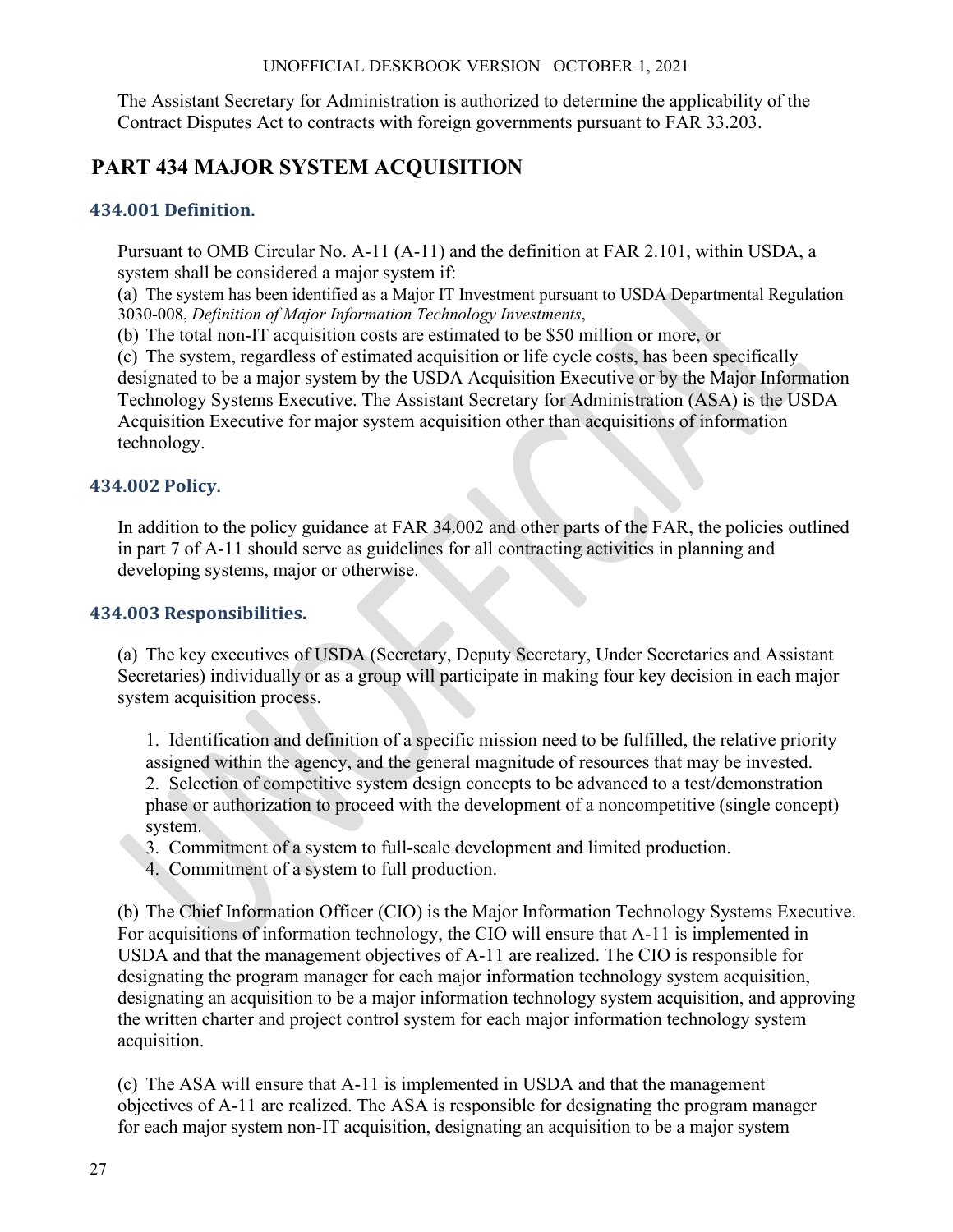non-IT acquisition, and approving the written charter and project control system for each major system non-IT acquisition.

- (d) The Mission Area senior contracting official must:
	- (1) Ensure compliance with the requirements of A-11, FAR Part 34, and AGAR Part 434.
	- (2) Ensure that potential major system acquisitions are brought to the attention of the USDA Acquisition Executive or the Major Information Technology Systems Executive, as appropriate.
	- (3) Coordinate with Mission Area Program Managers (MASPMs) to recommend qualified candidates for designation as program managers for each major system acquisition within their jurisdiction.
	- (4) Coordinate with MASPMs to verify that program managers fulfill their responsibilities and discharge their duties.
	- (5) Cooperate with the ASA and Major Information Technology Systems Executive in implementing the requirements of A-11.

(e) The program manager is responsible for planning and executing the major system acquisition, ensuring appropriate coordination with the USDA Acquisition Executive, Major Information Technology Systems Executive, and other key USDA executives.

## <span id="page-27-0"></span>**434.005 General requirements.**

## *434.005-6 Full production.*

The Secretary or the Secretary's designee for the specific program is the agency head for the purposes of FAR 34.005-6.

# <span id="page-27-1"></span>**PART 436 CONSTRUCTION AND ARCHITECT-ENGINEER CONTRACTS**

## <span id="page-27-2"></span>**SUBPART 436.2--SPECIAL ASPECTS OF CONTRACTING FOR CONSTRUCTION**

## <span id="page-27-3"></span>**436.205 Statutory cost limitations.**

(a) When it appears that funds may be insufficient for all the desired features of construction, the contracting officer may provide in the solicitation for a base bid item covering the work as specified and for one or more additive or deductive bid items which progressively add or omit specified features of the work in a stated order of priority.

(b) In the alternative, the contracting officer may use the policies and procedures found in FAR 17.2, Options.

## <span id="page-27-4"></span>**436.209 Construction contracts with architect-engineer firms.**

The HCA is authorized to approve a contract to construct a project, in whole or in part, to the firm that designed the project (inclusive of its subsidiaries or affiliates).

## <span id="page-27-5"></span>**436.213 Special procedures for sealed bidding in construction contracting.**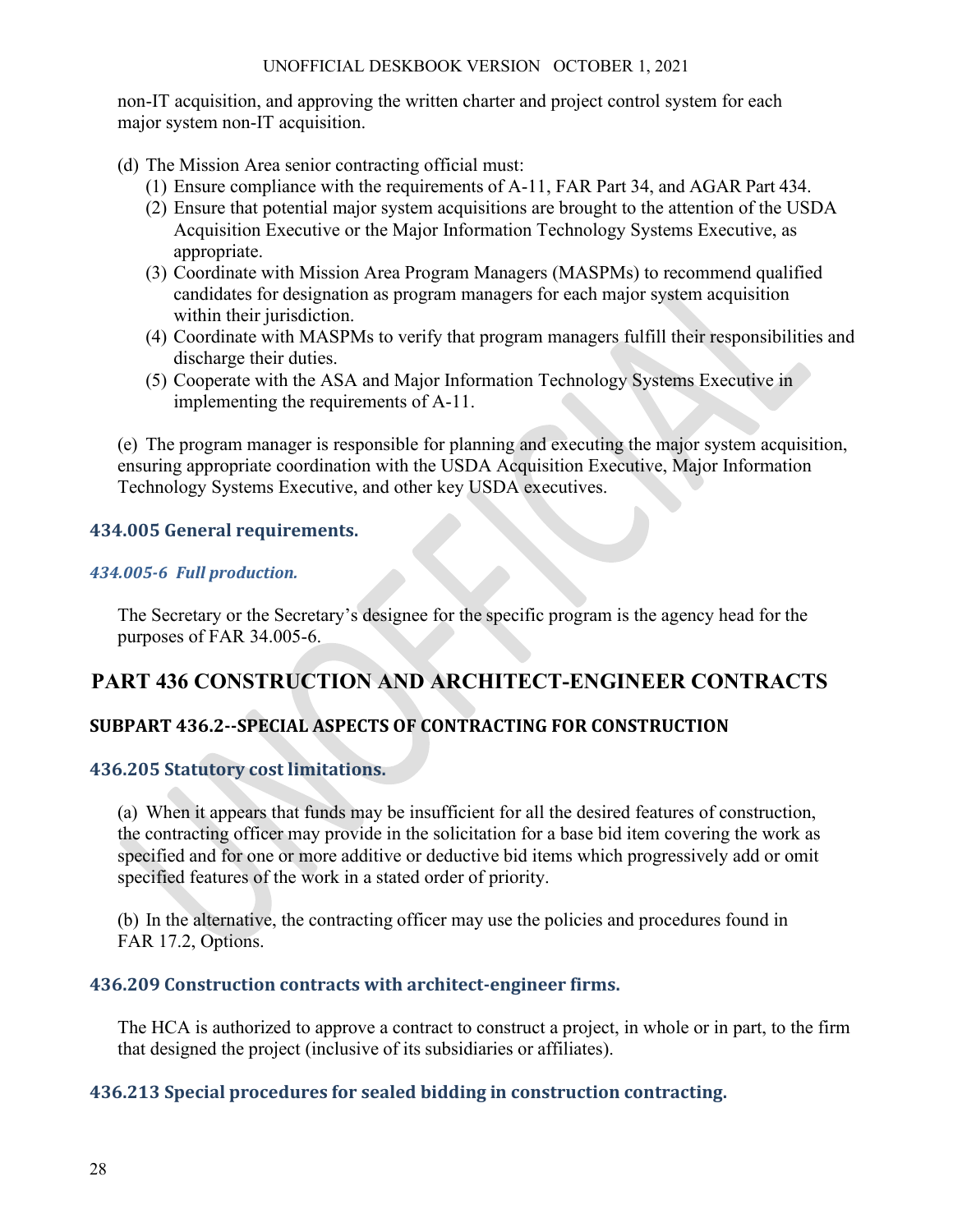#### *436.213-2 Presolicitation notices.*

The authority to waive a presolicitation notice on any construction requirement when the proposed contract is expected to exceed the simplified acquisition threshold is restricted to the HCA.

## <span id="page-28-0"></span>**SUBPART 436.5—CONTRACT CLAUSES**

## <span id="page-28-1"></span>**436.500 Scope of subpart.**

This subpart prescribes clauses for insertion in USDA solicitations and contracts for construction and for dismantling, demolition, or removal of improvements or structures. The contracting officer shall use the clauses as prescribed in contracts that exceed the simplified acquisition threshold. The contracting officer may use the clauses if the contract amount is expected to be at or below the simplified acquisition threshold.

## <span id="page-28-2"></span>**436.570 Emergency response, fire suppression and liability.**

The contracting officer shall insert the clause at 452.236-70, Emergency Response, Fire Suppression and Liability, in Integrated Resource Service Contracts (IRSCs) awarded for the Forest Service. The clause 452.236-70, Emergency Response, Fire Suppression and Liability, is optional for non-IRSCs.

## <span id="page-28-3"></span>**SUBPART 436.6--ARCHITECT-ENGINEER SERVICES**

### <span id="page-28-4"></span>**436.602 Selection of firms for architect-engineer contracts.**

## *436.602-1 Selection criteria.*

The Mission Area senior contracting official is authorized to approve the use of design competition under the conditions in FAR 36.602-1(b).

#### *436.602-2 Evaluation boards.*

The Mission Area senior contracting official shall establish written procedures for providing permanent or ad hoc architect-engineer evaluation boards as prescribed in FAR 36.602-2.

#### *436.602-5 Short selection process for contracts not to exceed the simplified acquisition threshold.*

The Mission Area senior contracting official may include either or both procedures in FAR 36.602- 5(a) and (b) in the procedures for evaluation boards.

## <span id="page-28-5"></span>**436.603 Collecting data on and appraising firm's qualifications.**

Mission Area senior contracting officials for Mission Areas that require architect-engineer services shall establish procedures to comply with the requirements of FAR 36.603.

## <span id="page-28-6"></span>**436.609 Contract clauses.**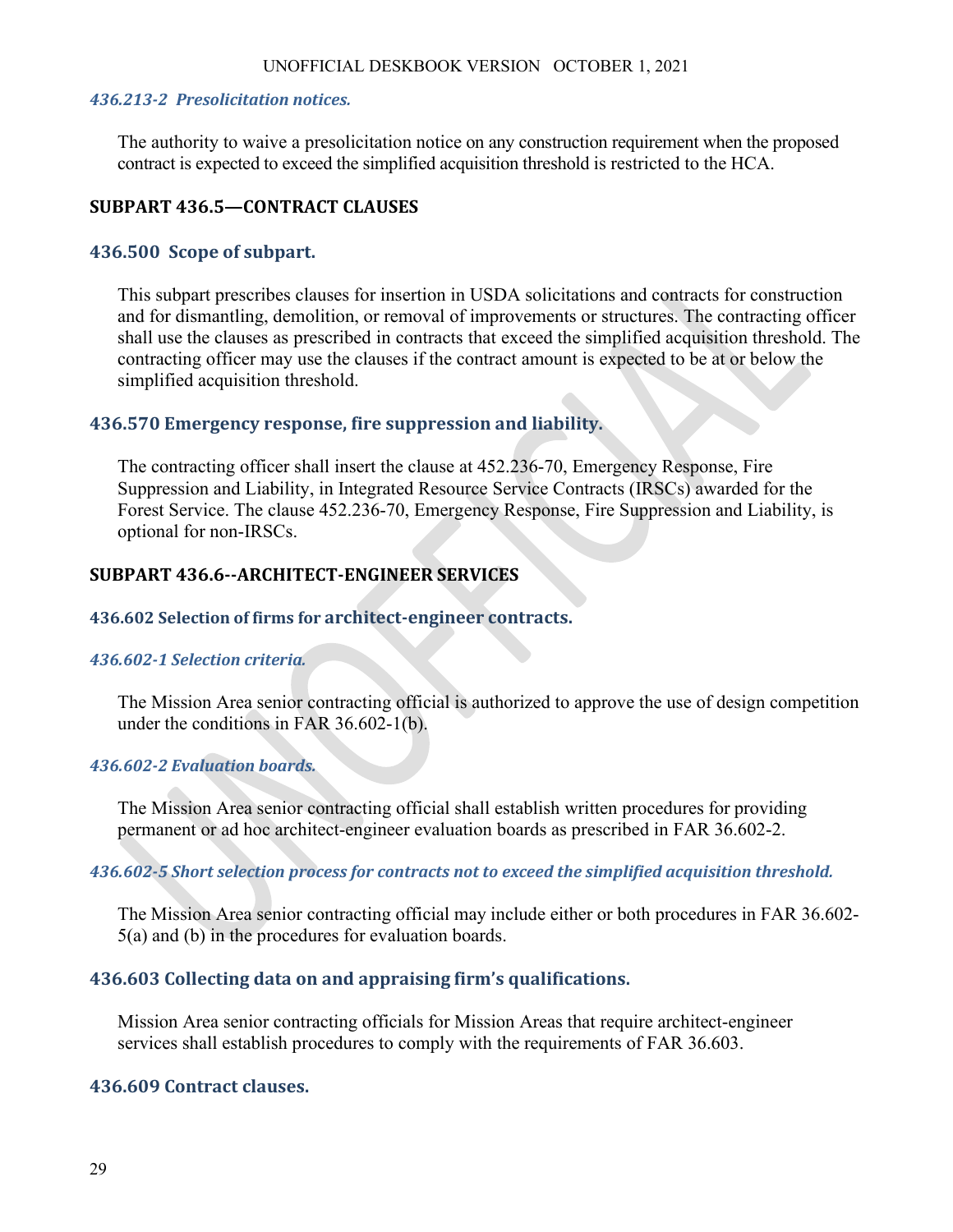#### *436.609-1 Design within funding limitations.*

(a) Should the HCA appoint a designee to make the determination in FAR  $36.609-1(c)(1)$ , the appointment may be to one no lower than the official authorized to commit program funds for the work being acquired.

(b) The contracting officer, with the advice of appropriate technical representatives, may make the determination in FAR 36.609-1(c)(2) or  $(3)$ .

## <span id="page-29-0"></span>**PART 437 SERVICE CONTRACTING**

### <span id="page-29-1"></span>**SUBPART 437.1—SERVICE CONTRACTS-GENERAL**

#### <span id="page-29-2"></span>**437.104 Personal services contracts.**

USDA has the following specific statutory authorities to contract for personal services:

(a) Section 706(a) of the Organic Act of 1944 (7 U.S.C. 2225) authorizes contracting with persons or organizations on a temporary basis, without regard to civil service compensation classification standards in 5 U.S.C., Chapter 51 and Subchapter III of Chapter 53, Provided:

(1) That no expenditures shall be made unless specifically provided for in the applicable appropriation, and

(2) Expenditures do not exceed any limitations prescribed in the appropriation.

(b) 7 U.S.C. 1627 authorizes the Secretary of Agriculture to contract with technically qualified persons, firms or organizations to perform research, inspection, classification, technical, or other special services, without regard to the civil-service laws, Provided: it is for a temporary basis and for a term not to exceed six months in any fiscal year.

## <span id="page-29-3"></span>**SUBPART 437.2—ADVISORY AND ASSISTANCE SERVICES**

### <span id="page-29-4"></span>**437.204 Guidelines for determining availability of personnel.**

The HCA is authorized to request the use of non-Government evaluators in proposal evaluations. Each decision shall be supported by a written determination in accordance with FAR 37.204.

## <span id="page-29-5"></span>**PART 445 GOVERNMENT PROPERTY**

#### <span id="page-29-6"></span>**SUBPART 445.1—GENERAL**

#### <span id="page-29-7"></span>**445.103 General.**

The Mission Area senior contracting official is authorized to make determinations for charging rent on the basis of use under the Use and Charges clause in FAR 52.245-9 as prescribed in FAR  $45.103(a)(5)$ .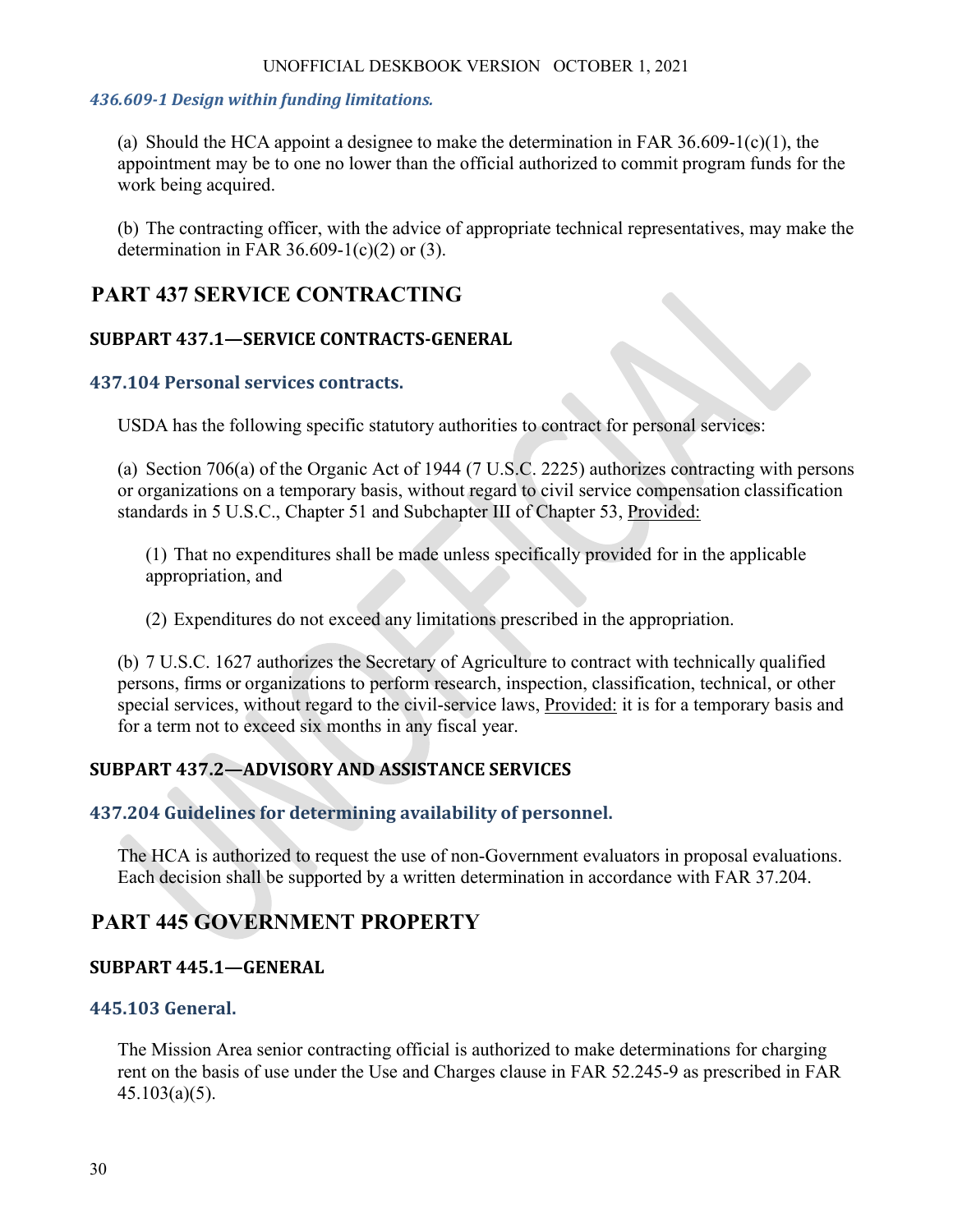### <span id="page-30-0"></span>**SUBPART 445.3—AUTHORIZING THE USE AND RENTAL OF GOVERNMENT PROPERTY**

### <span id="page-30-1"></span>**445.301 Use and rental.**

The Mission Area senior contracting official is authorized to make determinations for providing facilities to contractors as prescribed in FAR 45.301(f).

Requests for non-Government use of plant equipment as prescribed in FAR 45.301 shall be submitted by the HCA to the SPE for approval.

## <span id="page-30-2"></span>**PART 449 TERMINATION OF CONTRACTS**

## <span id="page-30-3"></span>**SUBPART 449.5—CONTRACT TERMINATION CLAUSES**

### <span id="page-30-4"></span>**449.501 General.**

Use of special purpose termination clauses pursuant to the authority of FAR 49.501 shall be approved in advance by the HCA.

# <span id="page-30-5"></span>**PART 450 EXTRAORDINARY CONTRACTUAL ACTIONS AND THE SAFETY ACT**

## <span id="page-30-6"></span>**SUBPART 450.1 EXTRAORDINARY CONTRACTUAL ACTIONS**

### <span id="page-30-7"></span>**450.100 Definitions.**

"Approving authority," as used in this part, means the Assistant Secretary for Administration.

"Secretarial level," as used in this part means the Assistant Secretary for Administration.

## <span id="page-30-8"></span>**450.102 Delegation of And Limitations on Exercise of Authority**

## *450.102-1 Delegation of authority.*

The Assistant Secretary for Administration is authorized to approve all actions under FAR Part 50 except indemnification actions listed in FAR 50.102-1(d), which must be approved by the Secretary, without power of redelegation.

## <span id="page-30-9"></span>**PART 452 SOLICITATION PROVISIONS AND CONTRACT CLAUSES**

## <span id="page-30-10"></span>**SUBPART 452.2--TEXTS OF PROVISIONS AND CLAUSES**

#### *452.204-70 Modification for Contract Closeout.*

As prescribed in 404.804 and 413.302-5, insert the following clause:

## **MODIFICATION FOR CONTRACT CLOSEOUT (MONTH YEAR)**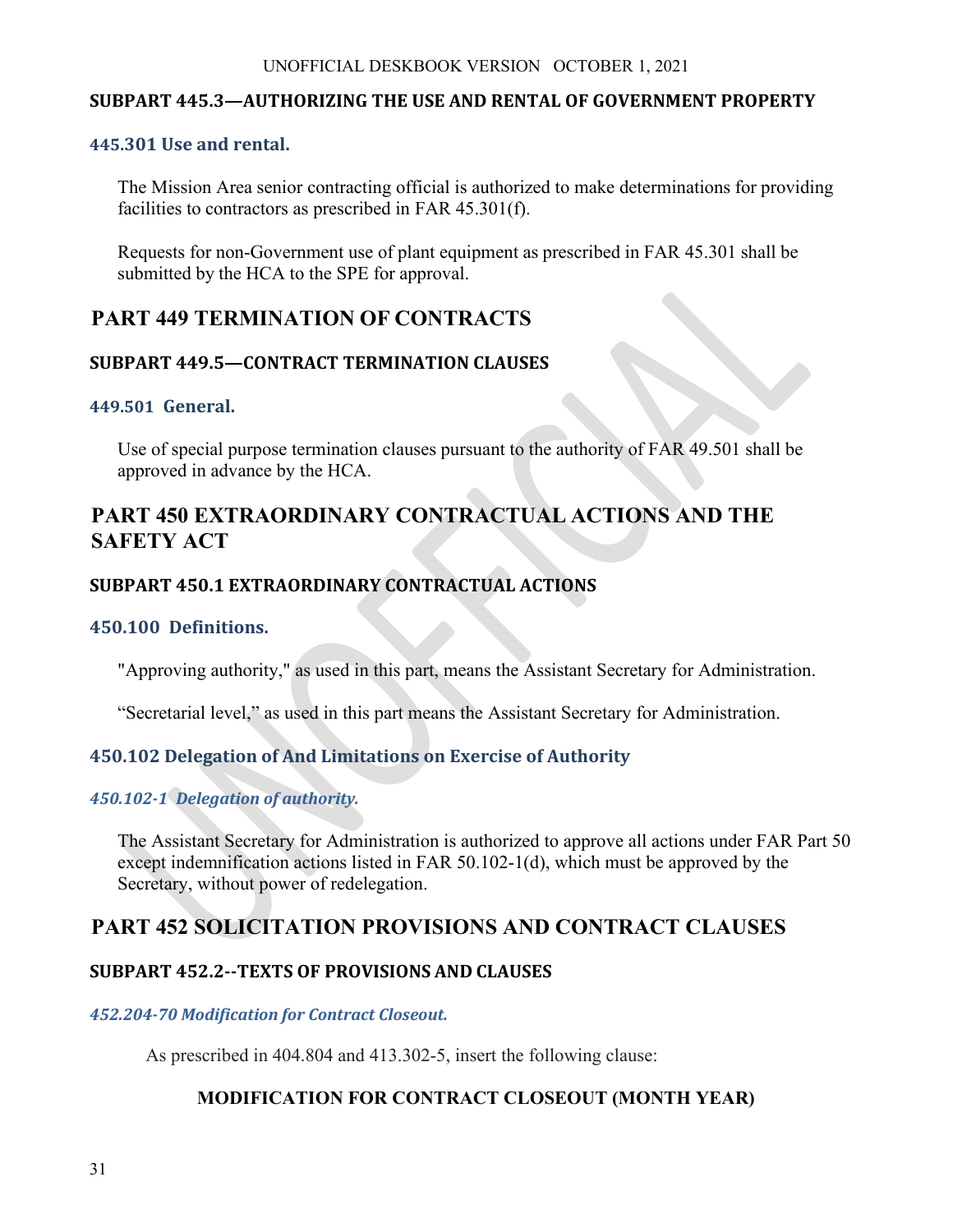Upon contract closeout for contracts utilizing Simplified Acquisition Procedures (SAP) according to FAR 13:

- (a) If unobligated funds in the amount of \$1000 or less remain on the contract, the Contracting Officer (CO) shall issue a unilateral modification for deobligation. The contractor will receive a copy of the modification but will not be required to provide a signature. The CO shall immediately proceed with contract closeout upon completion of the period of performance, receipt and acceptance of supplies or services, and final payment.
- (b) If unobligated funds of more than \$1000 remain on the contract, the CO shall issue a bilateral modification for deobligation. The contractor will receive a copy of the modification and will be required to provide a signature. (The CO may also request a Release of Claims be completed by the contractor, although not required for contract and orders using SAP procedures.) If the bilateral modification and Release of Claims are not returned to the CO within 60 days, the CO shall release the modification as unilateral and proceed with contract closeout upon completion of the period of performance, receipt and acceptance of supplies or services, and final payment.

## *452.204-71 Personal Identity Verification of Contractor Employees.*

As prescribed in 404.1303, insert the following clause:

## **PERSONAL IDENTITY VERIFICATION OF CONTRACTOR EMPLOYEES (MONTH YEAR)**

(a) The contractor shall comply with the personal identity verification (PIV) policies and procedures established by the United States Department of Agriculture (USDA) Directives 4620- 002 series.

(b) Should the USDA Directives 4620-002 require the exclusion of a contractor's employee, the Contracting Officer will notify the contractor in writing.

(c) The contractor must appoint a representative to manage compliance with the PIV policies established by the USDA Directives 4620-002 and to maintain a list of employees eligible for a USDA LincPass required for performance of the work.

(d) The responsibility of maintaining a sufficient workforce remains with the contractor. Contractor employees may be barred by the Government from performance of work should they be found ineligible or to have lost eligibility for a USDA LincPass. Failure to maintain a sufficient workforce of employees eligible for a USDA LincPass may be grounds for termination of the contract.

(e) The contractor shall insert this clause in all subcontracts when the subcontractor is required to have routine unaccompanied physical access to a Federally controlled facility and/or routine unaccompanied access to a Federally controlled information system.

(f) The PIV Sponsor for this contract is a designated program point of contact, which in most cases is the COR, unless otherwise specified in this contract. The PIV Sponsor will be available to receive contractor identity information from \* (hours and days) to \* (hours and days) at \* (office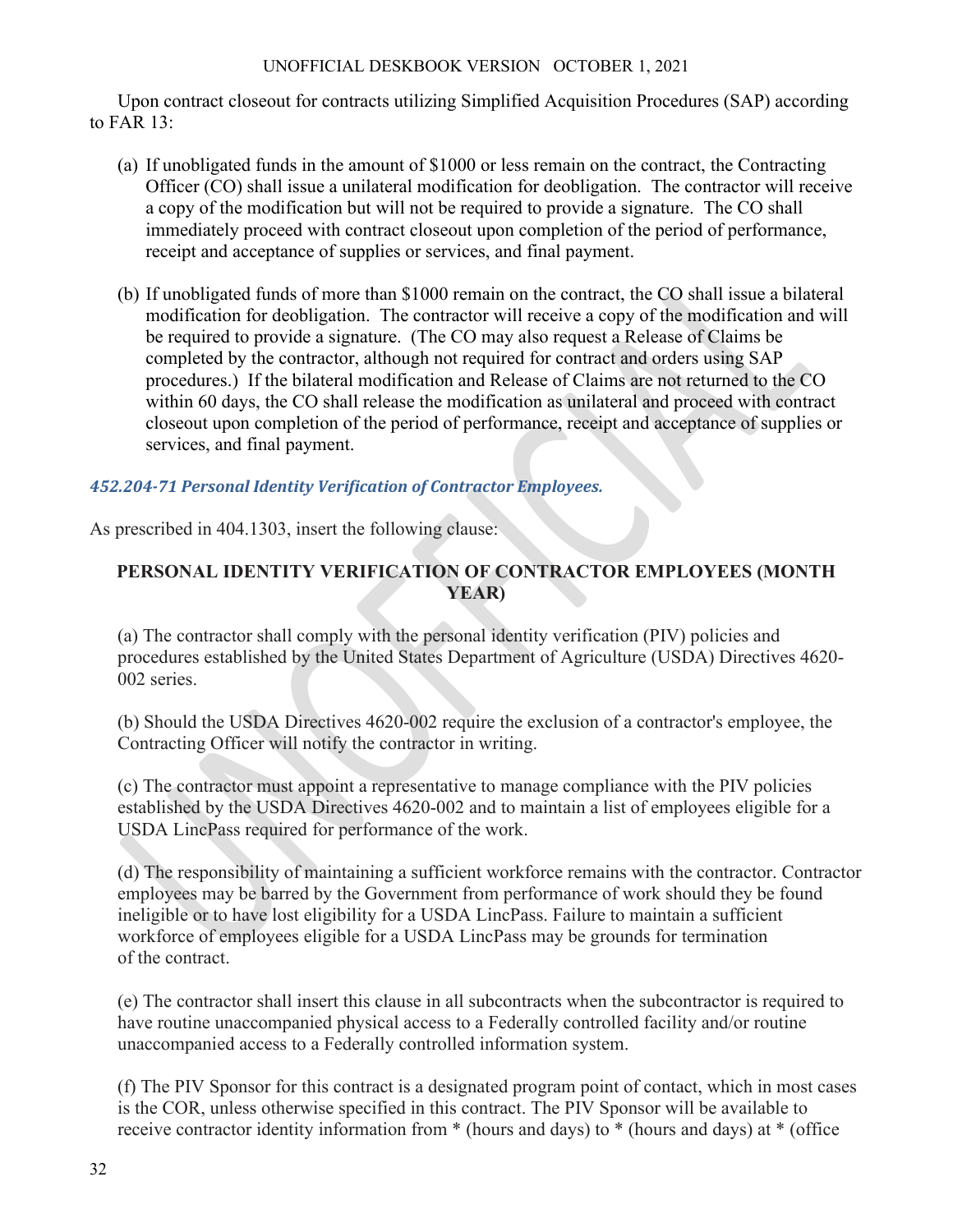address for registration). The Government will notify the contractor if there is a change in the PIV Sponsor, the office address, or the office hours for registration; however, it is the contractor's responsibility to meet all aspects of paragraphs (c), (d), and (e).

(End of Clause)

\*CO shall insert the appropriate information.

## *452.222-70 Labor Law Violations.*

As prescribed in 422.7001, insert the following clause:

## **LABOR LAW VIOLATIONS (MONTH YEAR)**

In accepting this contract award, the contractor certifies that it is in compliance with all applicable labor laws and that, to the best of its knowledge, its subcontractors of any tier, and suppliers, are also in compliance with all applicable labor laws. The Department of Agriculture will vigorously pursue corrective action against the contractor and/or any tier subcontractor (or supplier) in the event of a violation of labor law(s) made in the provision of supplies and/or services under this or any other government contract. The contractor is responsible for promptly reporting to the contracting officer if and when adjudicated evidence of noncompliance occurs. The Department of Agriculture considers certification under this clause to be a certification for purposes of the False Claims Act. The Department will cooperate as appropriate regarding labor laws applicable to the contract which are enforced by other agencies.

## Applicable Labor Laws include:

- (a) the Fair Labor Standards Act;
- (b) the Occupational Safety and Health Act;
- (c) the Migrant and Seasonal Agricultural Workers Protection Act;
- (d) the National Labor Relations Act;
- (e) the Davis-Bacon Act;
- (f) the Service Contract Act;
- (g) Executive Order 11246 (Equal Employment Opportunity);
- (h) Section 503 of the Rehabilitation Act of 1973;
- (i) the Vietnam Era Veterans' Readjustment Assistance Act;
- (j) the Family and Medical Leave Act;
- (k) Title VII of the Civil Rights Act of 1964;
- (l) the Americans with Disabilities Act of 1990;
- (m)the Age Discrimination in Employment Act of 1967;
- (n) Executive Order 13658 of February 12, 2014 (Establishing a Minimum Wage for Contractors);
- (o) equivalent state laws, as defined by the Secretary of Labor in guidance.
- (p) Executive Order 13627 (Strengthening Protections Against Trafficking in Persons in Federal Contracts)

The contractor and any subcontractors shall incorporate into lower tier subcontracts a requirement that the information described above be provided to the contractor. (End of Clause)

## *452.222-71 Past Performance Labor Law Violations.*

As prescribed in 422.7002, insert the following clause: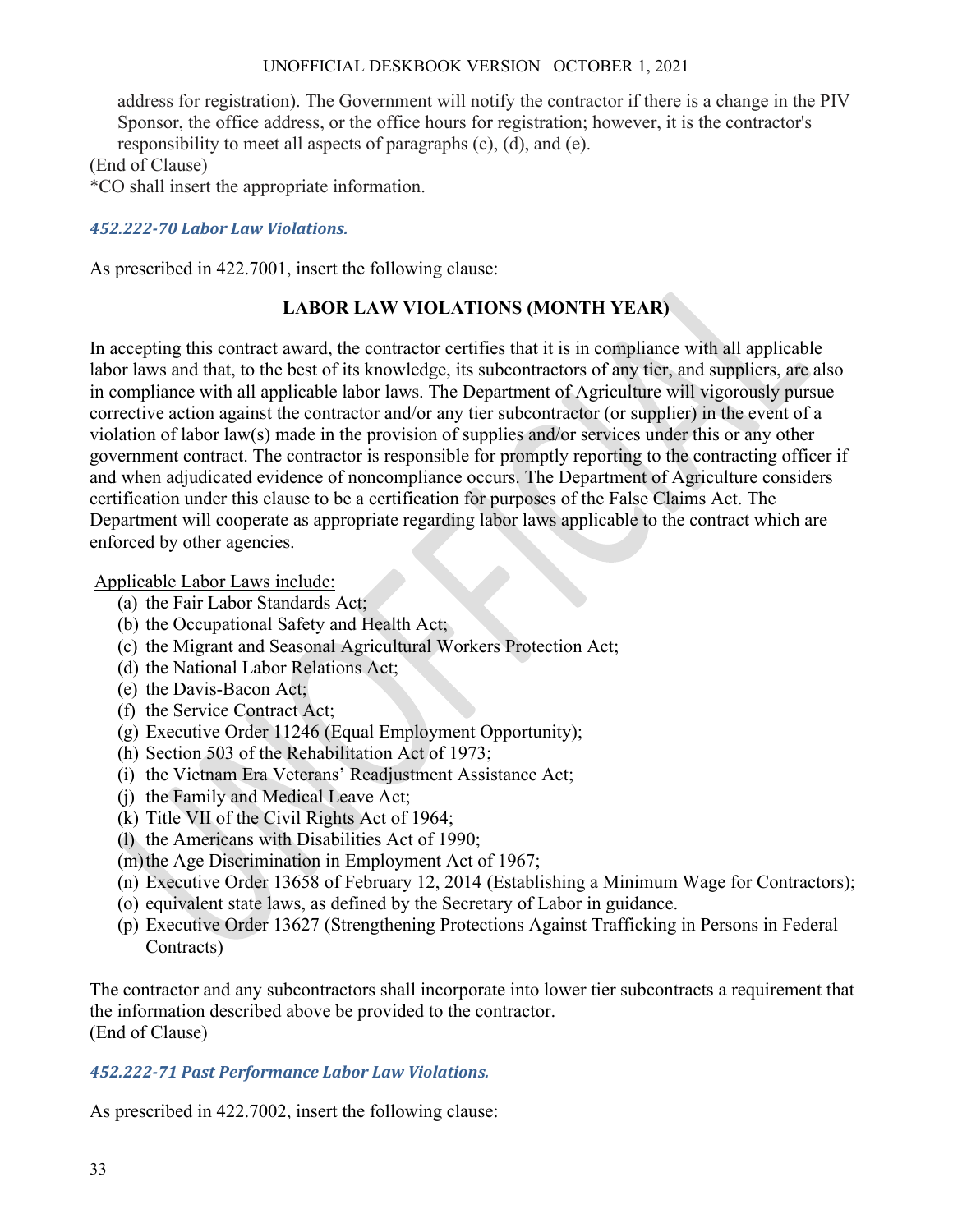## **PAST PERFORMANCE LABOR LAW VIOLATIONS (MONTH YEAR)**

In submitting this offer, the offeror (prospective contractor) certifies to the best of the offeror's knowledge and belief, that they, and any subcontractor at any tier, are in compliance with all previously required corrective actions for adjudicated labor law violations (see applicable labor laws in in 452.222.70).

Prior to receiving an award, a contractor shall provide a list of the specific violations of the legal requirements listed above, if any, and be given an opportunity to disclose any steps taken to correct the violations of, or improve compliance with, such legal requirements. The contracting officer in coordination with their Mission Area senior contracting official will consider any information provided and determine whether a contractor is a responsible source that has a satisfactory record of integrity and business ethics. The contracting officer shall ensure that contractors update the information provided every 6 months and that they require their subcontractors to update them on the aforementioned information every 6 months.

The contractor and any subcontractors shall incorporate into lower tier subcontracts a requirement that the information described above be provided to the contractor. (End of Clause)

## *452.232-70 Limitation of Government's Obligation.*

As prescribed in 432.703, insert the following clause:

## **LIMITATION OF GOVERNMENT'S OBLIGATION (MONTH YEAR)**

(a) Contract line item(s) listed below is/are incrementally funded. For this/these item(s), the sum of \$ *[Contracting Officer insert after negotiations]* of the total price is presently available for payment and allotted to this contract. An allotment schedule is set forth in paragraph (j) below.

| Line Item | Price | <b>Currently Allotted Funding</b> | Funds Required for |
|-----------|-------|-----------------------------------|--------------------|
|           |       |                                   | Complete Funding   |
|           |       |                                   |                    |
|           |       |                                   |                    |

(b) For item(s) identified in paragraph (a) as not fully funded, the Contractor agrees to perform up to the point at which the total amount payable by the Government, including reimbursement of costs in the event of termination of those item(s) for the Government's convenience, approximates the total amount currently allotted to the contract. The Contractor is not authorized to continue work on those item(s) beyond that point. The Government will not be obligated in any event to reimburse the Contractor more than the amount allotted to the contract for those item(s) regardless of anything to the contrary in the clause entitled "Termination for Convenience of the Government". The total amount payable by the Government in the event of termination of applicable contract line item(s) for convenience includes costs, profit, and estimated termination settlement costs for those item(s).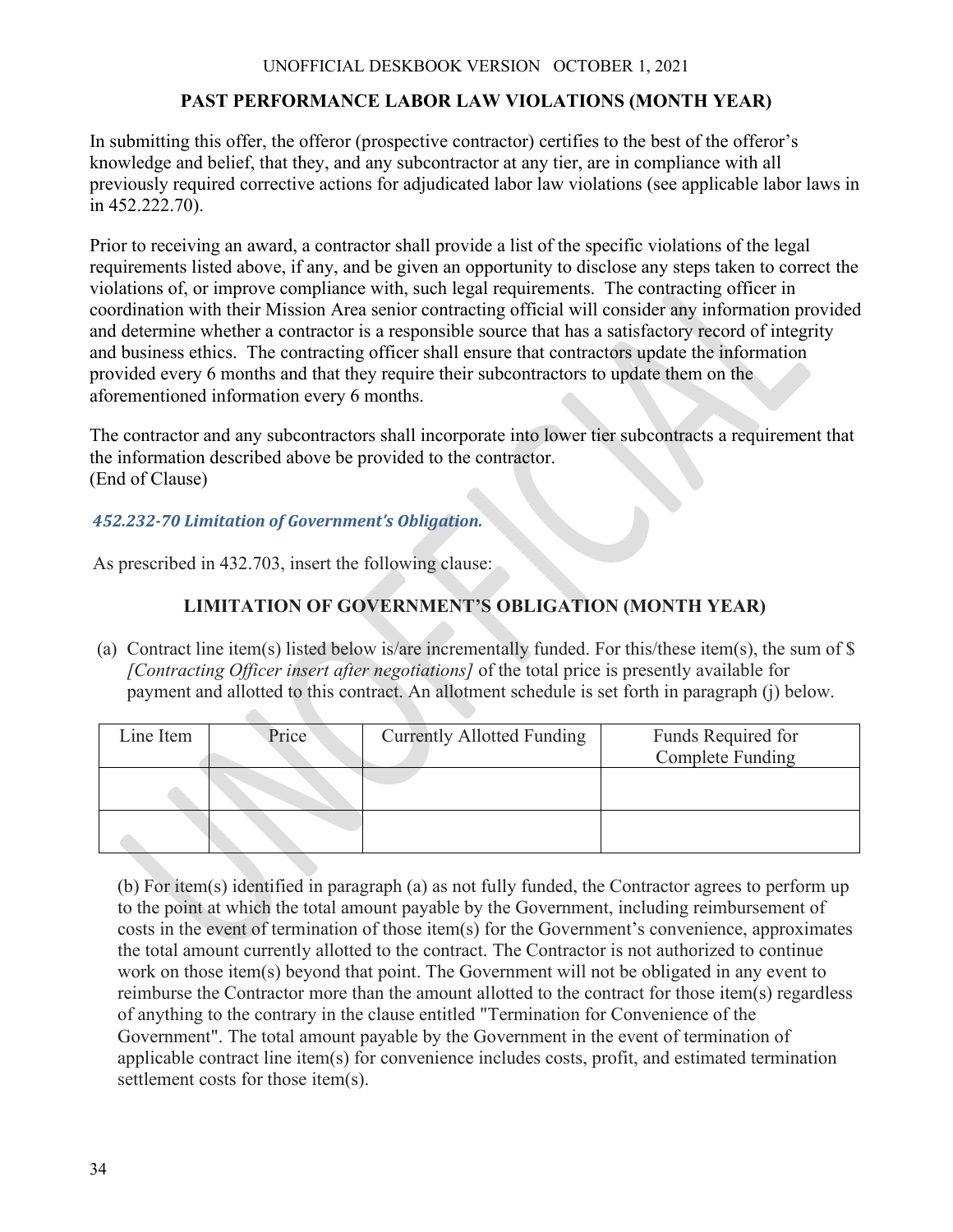(c) Notwithstanding the dates specified in the allotment schedule in paragraph (j), the Contractor will notify the Contracting Officer in writing at least [*thirty, sixty, or ninety, as appropriate]* days prior to the date when, in the Contractor's best judgment, the work will reach the point at which the total amount payable by the Government, including any cost for termination for convenience, will approximate 85 percent of the total amount currently allotted to the contract for performance of the applicable item(s). The notification will state  $(1)$  the estimated date when that point will be reached and (2) an estimate of additional funding, if any, needed to continue performance of applicable line items up to the next scheduled date for allotment of funds identified in paragraph (j), or to a mutually agreed upon substitute date. The notification will also advise the Contracting Officer of the estimated amount of additional funds that will be required for the timely performance of the item(s) funded, for a subsequent period as may be specified in the allotment schedule in paragraph (j) or otherwise agreed to by the parties. If after such notification additional funds are not allotted by the date identified in the Contractor's notification, or by an agreed substitute date, the Contracting Officer will terminate any item(s) for which additional funds have not been allotted, pursuant to the clause of this contract entitled "Termination for Convenience of the Government".

(d) When additional funds are allotted for continued performance of the contract line item(s) identified in paragraph (a) above, the parties will agree as to the period of contract performance which will be covered by the funds. The provisions of paragraphs (b) through (d) will apply similarly to the additional allotted funds and agreed substitute date, and the contract will be modified accordingly.

(e) If, solely by reason of failure of the Government to allot additional funds, by the dates indicated below, in amounts sufficient for timely performance of the contract line item(s) identified in paragraph (a), the Contractor incurs additional costs or is delayed in the performance of the work under this contract and if additional funds are allotted, an equitable adjustment will be made in the price or prices (including appropriate target, billing, and ceiling prices where applicable) of the item(s), or in the time of delivery, or both. Failure to agree to any such equitable adjustment hereunder will be a dispute concerning a question of fact within the meaning of the clause entitled "Disputes."

(f) The Government may at any time prior to termination allot additional funds for the performance of the contract line item(s) identified in paragraph (a) above.

(g) The termination provisions do not limit the rights of the Government under the clauses entitled "Default" and "Termination for Cause". The provisions are limited to the work and allotment of funds for the contract line item(s) set forth in paragraph (a) above. These terms no longer apply once the contract is fully funded except with regard to the rights or obligations of the parties concerning equitable adjustments negotiated under paragraphs (e) and (f) above.

(h) Nothing herein affects the right of the Government to terminate this contract pursuant to the clause of this contract entitled "Termination for Convenience of the Government".

(i) Nothing herein shall be construed as authorization of voluntary services whose acceptance is otherwise prohibited under 31 U.S.C. 1342.

(j) The parties agree that the Government will allot funds to this contract in accordance with the following schedule: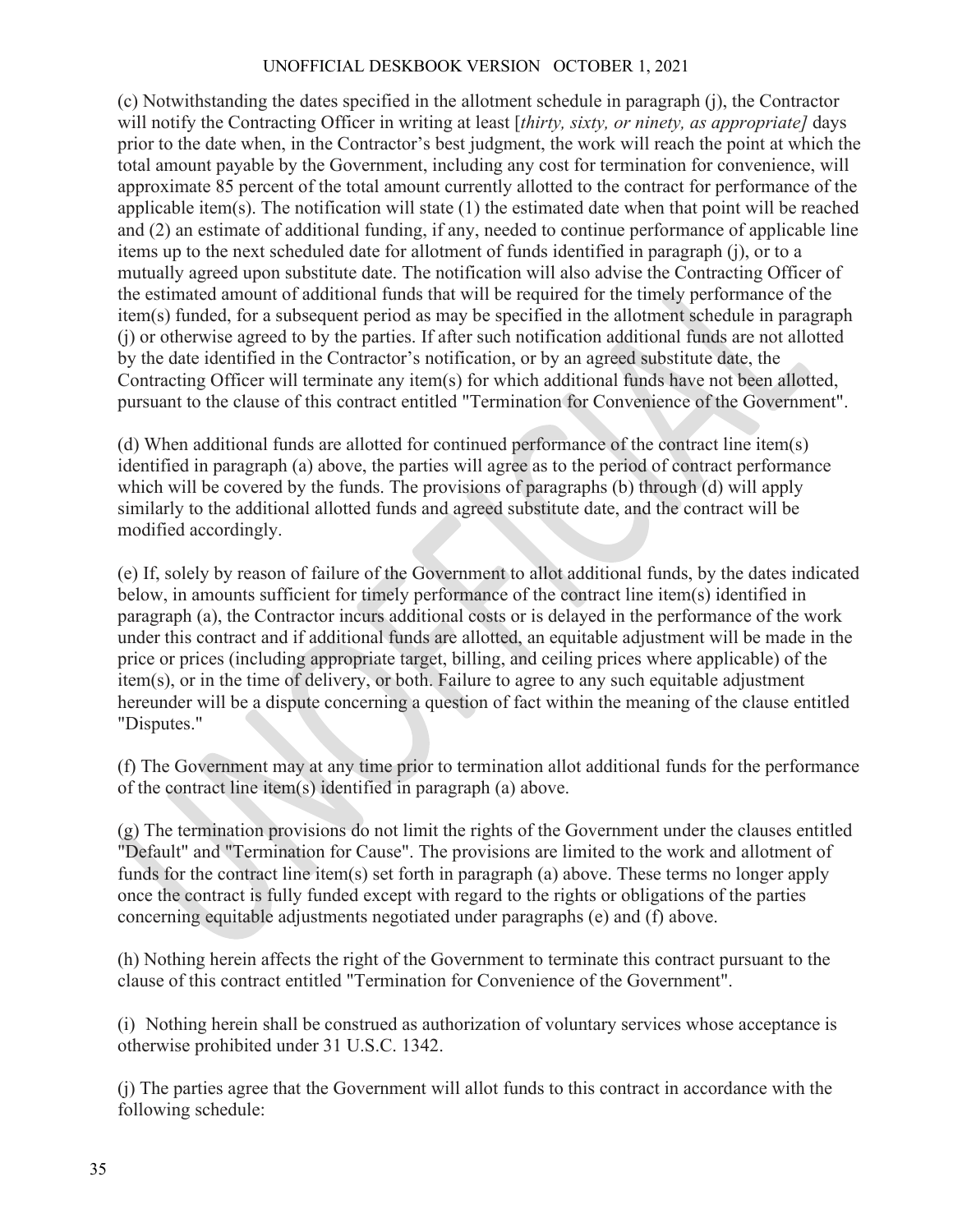| On execution of contract            |  |
|-------------------------------------|--|
| $\vert$ (month) (day), (year)       |  |
| $\vert$ (month) (day), (year)       |  |
| $\frac{1}{2}$ (month) (day), (year) |  |

(End of Clause)

## *452.236-70 Emergency Response, Fire Suppression and Liability.*

As prescribed in 436.570, the following clause shall be used in Forest Service Integrated Resource Service Contracts (IRSCs), and is optional for non-IRSCs:

## **EMERGENCY RESPONSE, FIRE SUPPRESSION AND LIABILITY (MONTH YEAR)**

(a) Contractor's Responsibility for Responding to Emergencies. When directed by the Contracting Officer, the Contractor shall allow the Government to temporarily use employees and equipment from the work site for emergency work (anticipated to be restricted to firefighting). This is considered to be within the general scope of the contract. An equitable adjustment for the temporary use of employees and equipment will be made under the CHANGES clause, FAR 52.243-4.

(b) Contractor's Responsibility for Fire Fighting*.* The Contractor, under the provisions of FAR 52.236-9, Protection of Existing Vegetation, Structures, Equipment, Utilities, and Improvements*,*  shall immediately extinguish all fires on the work site other than those fires in use as a part of the work. The Contractor may be held liable for all damages and for all costs incurred by the Government for labor, subsistence, equipment, supplies, and transportation deemed necessary to control or suppress a fire set or caused by the Contractor or the Contractor's agents, subcontractors, or employees subject to the fire classifications listed in subsection (c).

(c) Fire Suppression Costs*.* The Contractor's obligations for cost of fire suppression vary according to three classifications of fires as follows:

(1) Operations Fire*.* An "operations fire" is a fire caused by the Contractor's operations other than a negligent fire. The Contractor agrees to reimburse the Forest Service for such cost for each operations fire, subject to a maximum dollar amount of [*Contracting Officer insert amount*]. The cost of the Contractor's actions, supplies, and equipment expended or used on suppressing any such fire, or otherwise provided at the request of Forest Service, shall be credited toward such maximum. If the Contractor's actual cost exceeds the contractor's maximum obligation stated above, the Forest Service shall reimburse the contractor for the excess.

(2) Negligent Fire*.* A "negligent fire" is a fire caused by the negligence or fault of the Contractor's operations including, but not limited to, one caused by smoking by persons engaged in the Contractor's operations during the course of their employment, or during rest or lunch periods; or if the Contractor's failure to comply with requirements under this contract results in a fire starting or permits a fire to spread. Damages and the cost of suppressing negligent fires shall be borne by the Contractor.

(3) Other Fires on Contract Area*.* The Forest Service shall pay the Contractor, at firefighting rates common in the area or at prior agreed rates, for equipment or personnel furnished by the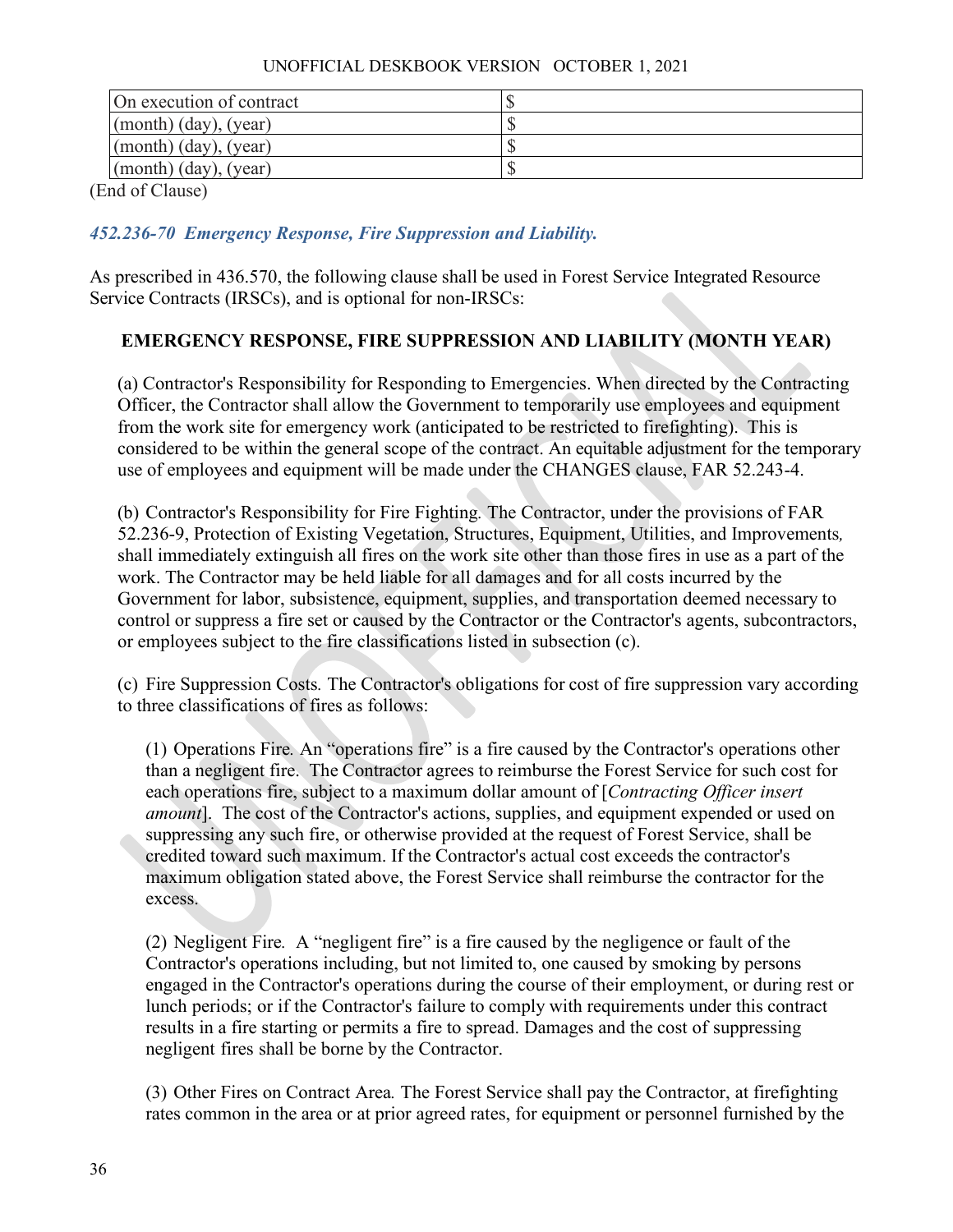Contractor at the request of the Forest Service, on any fire on the contract area other than an operations fire or a negligent fire.

(d) Contractor's Responsibility for Notification in Case of Fire. The Contractor shall immediately notify the Government of any fires sighted on or in the vicinity of the work site.

(e) Performance by the Contractor. Where the Contractor's employees, agents, contractors, subcontractors, or their employees or agents perform the Contractor's operations in connection with fire responsibilities, the Contractor's obligations shall be the same as if performance was by the Contractor.

(f) State Law*.* The Contractor shall not be relieved by the terms of this contract of any liability to the United States for fire suppression costs recovered in an action based on State law, except for such costs resulting from operations fires. Amounts due to the Contractor for firefighting expenditures on operations fires shall not be withheld pending settlement of any such claim or action based on State law.

### (End of Clause)

\*CO shall insert the appropriate information.

# <span id="page-36-0"></span>**PART 470 COMMODITY ACQUISITIONS**

## <span id="page-36-1"></span>**470.000 Scope of part.**

This part sets forth the policies, procedures and requirements governing the procurement of agricultural commodities by the Department of Agriculture for use:

(a) Under child nutrition programs such as the National School Lunch Program, The Emergency Food Assistance Program, Commodity Supplemental Food Program, Food Distribution Program on Indian Reservations, and any other domestic food assistance program.

(b) Under Title II of the Food for Peace Act (7 U.S.C. 1721 *et seq.*), the Food for Progress Act of 1985, the McGovern-Dole International Food for Education and Child Nutrition Program, and any other international food assistance program.

## <span id="page-36-2"></span>**470.101 Definitions.**

The following definitions are applicable to this part:

*Commingled product* means grains, oilseeds, rice, pulses, other similar commodities and the products of such commodities, when such commodity or product is normally stored on a commingled basis in such a manner that the commodity or product produced in the United States cannot be readily distinguished from a commodity or product not produced in the United States.

*Foreign Agriculture Service* (FAS) means such agency located within the Department of Agriculture.

*Free alongside ship (f.a.s.) (\* \* named port of shipment)* means a term of sale where the seller fulfills its obligation to deliver when the goods have been placed alongside the vessel on the quay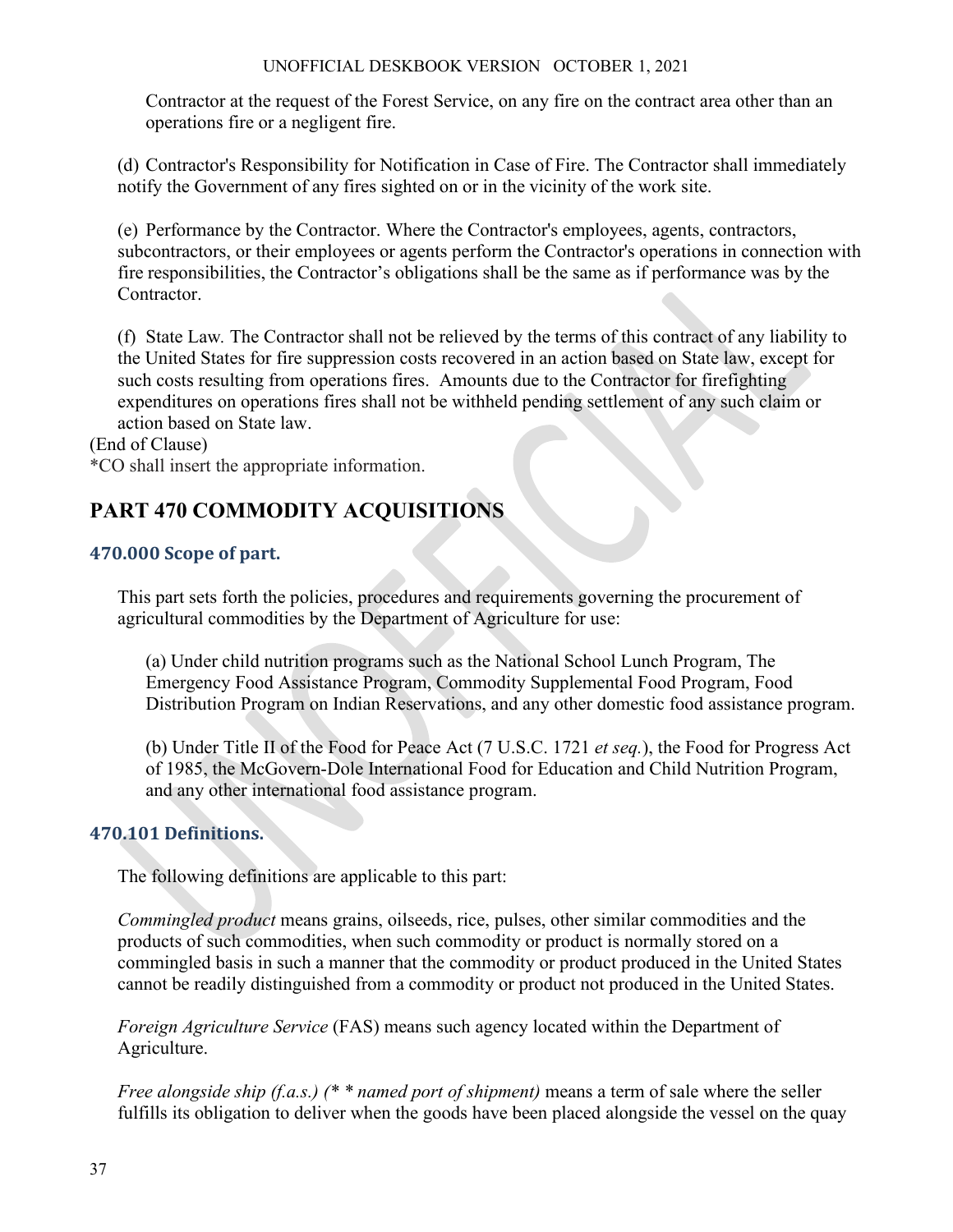or in lighters at the named port of shipment. The buyer bears all costs and risks of loss of or damage to the goods from that moment.

*Grantee organization* means an organization which will receive commodities from the United States Agency for International Development under Title II of the Food for Peace Act (7 U.S.C. 1721 *et seq.*) or from the Foreign Agricultural Service under the Food for Progress Act of 1985; the McGovern-Dole International Food for Education and Child Nutrition Program; and any other international food assistance program.

*Ingredient* means spices, vitamins, micronutrients, desiccants, and preservatives when added to an agricultural commodity product.

*Last contract lay day* means the last day specified in an ocean freight contract by which the carriage of goods must start for contract performance.

*Lowest landed cost* means with respect to an agricultural product acquired under this part, the lowest aggregate cost for the acquisition of such product and the shipment of such product to a foreign destination.

*Multi-port or multi-trip voyage charter* means the charter of an ocean carrier in which the carrier will stop at two or more ports to discharge cargo.

## <span id="page-37-0"></span>**470.102 Policy.**

(a) *Policy.* USDA follows the policies and procedures set forth in the Federal Acquisition Regulation (FAR) as supplemented by the Agriculture Acquisition Regulation (AGAR), in the procurement of agricultural commodities and products of agricultural commodities that are used in domestic and international food assistance and nutrition programs.

(b) *Electronic submission.* To the maximum extent possible, the use of electronic submission of solicitation-related documents shall be used with respect to the acquisition of agricultural commodities and related freight. However, to the extent that a solicitation allows for the submission in paper or hard copy format in addition to information in an electronic format and there is a discrepancy in such submissions, the information submitted in paper or hard copy format shall prevail unless the electronic submission states that a specific existing written term is superseded by the electronic submission.

(c) *Freight.* With respect to the acquisition of freight for the shipment of agricultural commodities and products of agricultural commodities, the provisions of the FAR, including part 47, shall be utilized as applicable and various types of services to be obtained may include multi-trip voyage charters.

## <span id="page-37-1"></span>**470.103 United States origin of agricultural products.**

(a) *Products for use in international food assistance programs.* As provided by 7 U.S.C. 1732(2) and 1736o-1(a) commodities and the products of agricultural commodities acquired for use in international feeding and development programs shall be products of United States origin. A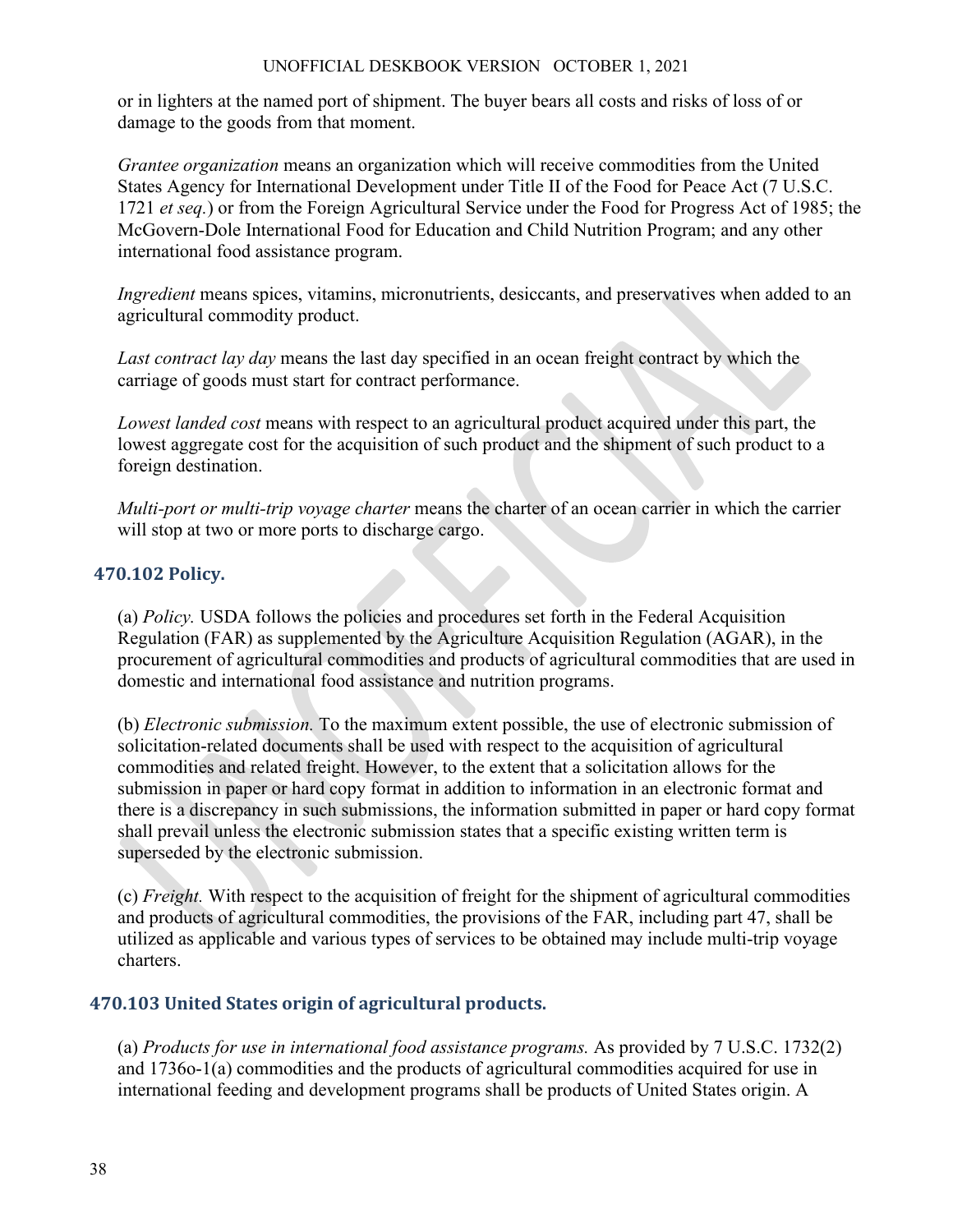product shall not be considered to be a product of the United States if it contains any ingredient that is not produced in the United States if that ingredient is:

(1) Produced in the United States; and

(2) Commercially available in the United States at fair and reasonable prices from domestic sources.

(b) *Products for use in domestic food assistance programs.* Commodities and the products of agricultural commodities acquired by USDA for use in domestic food assistance programs shall be a product of the United States, except as may otherwise be required by law, and shall be considered to be such a product if it is grown, processed, and otherwise prepared for sale or distribution exclusively in the United States except with respect to ingredients as defined above. Ingredients from non-domestic sources will be allowed to be utilized as a United States product if such ingredients are not otherwise:

(1) Produced in the United States; and

(2) Commercially available in the United States at fair and reasonable prices from domestic sources.

(c) *Commingled product.*

(1) Except as provided in paragraph (c)(2) of this section, a commingled product shall be considered to be a product of the United States if the offeror can establish that the offeror has in inventory at the time the contract for the commodity or product is awarded to the offeror, or obtains during the contract performance period specified in the solicitation, or a combination thereof, a sufficient quantity of the commodity or product that was produced in the United States to fulfill the contract being awarded, and all unfulfilled contracts that the offeror entered into to provide such commingled product to the United States.

(2) To the extent USDA has determined a commodity is one that is generally commingled but is also one which can be readily stored on an identity preserved basis with respect to its country of origin, USDA may require that the commodity procured shall be of 100 percent United States origin.

(d) *Product derived from animals.* With respect to the procurement of products derived from animals, the solicitation will set forth any specific requirement that is applicable to the country in which the animal was bred, raised, slaughtered or further processed.

## <span id="page-38-0"></span>**470.201 Acquisition of commodities and freight shipment for Foreign Agricultural Service (FAS) programs.**

(a) *Lowest landed cost and delivery considerations.*

(1) Except as provided in paragraphs (a)(3) and (4) of this section, in contracts for FAS for commodities and related freight shipment for delivery to foreign destinations, the contracting officer shall consider the lowest landed cost of delivering the commodity to the intended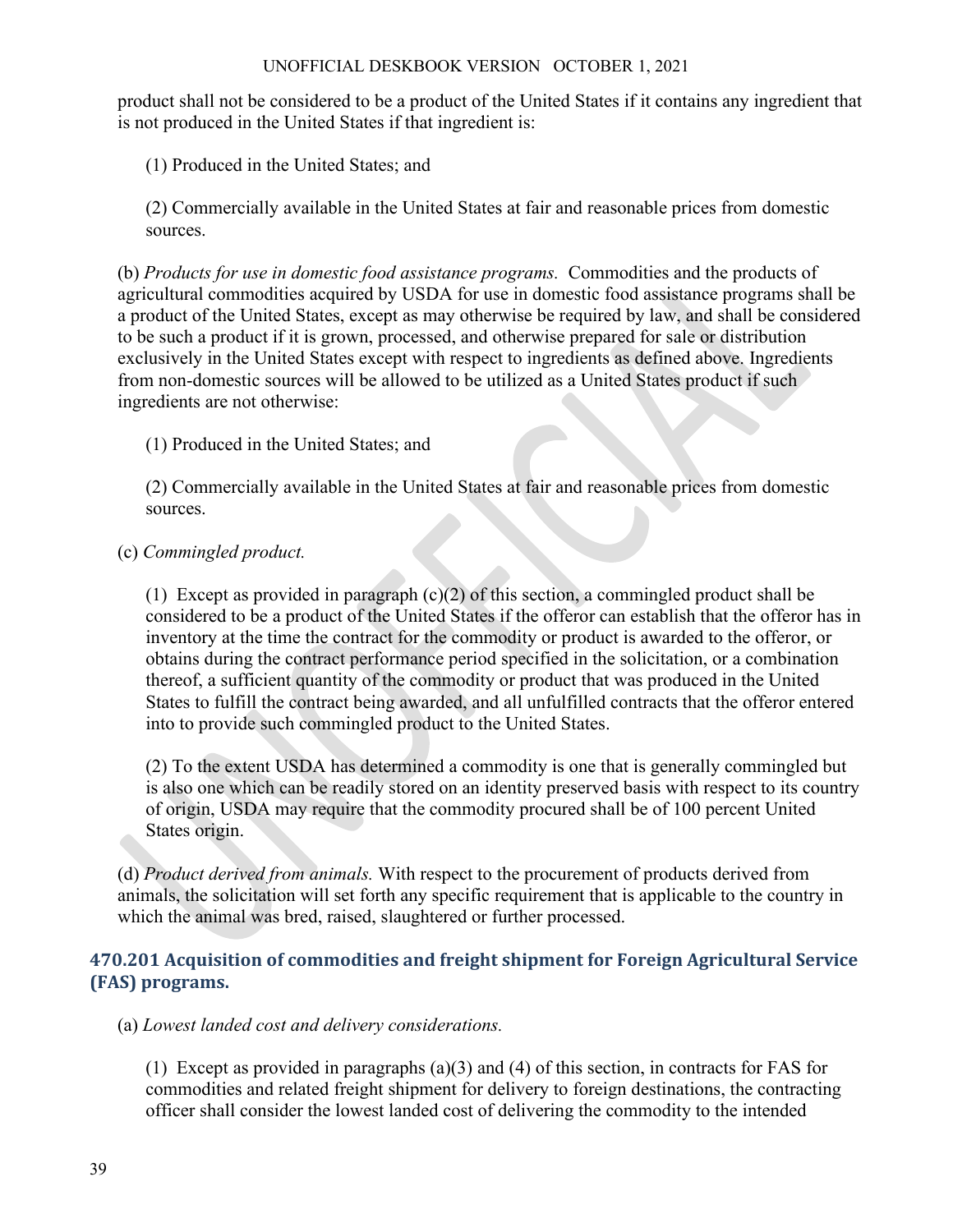destination. This lowest landed cost determination will be calculated on the basis of rates and service for that portion of the commodities being purchased that is determined is necessary and practicable to meet cargo preference requirements and on an overall (foreign and U.S. flag) basis for the remaining portion of the commodities being procured and the additional factors set forth in this section. Accordingly, the solicitations issued with respect to a commodity procurement, or a related freight procurement will specify that in the event an offer submitted by a party is the lowest offered price, the contracting officer reserves the right to reject such offer if the acceptance of another offer for the commodity or related freight, when combined with other offers for commodities or related freight, results in a lower landed cost.

(2) USDA may contact any port prior to award to determine the port's cargo handling capabilities, including the adequacy of the port to receive, accumulate, handle, store, and protect the cargo. Factors considered in this determination may include, but not be limited to: the adequacy of building structures, proper ventilation, freedom from insects and rodents, cleanliness, and overall good housekeeping and warehousing practices. USDA may consider the use of another coastal range or port if a situation exists at a port that may adversely affect the ability of USDA to have the commodity delivered in a safe and timely manner. Such situations include:

(i) A port is congested;

(ii) Port facilities are overloaded;

(iii) A vessel would not be able to dock and load cargo without delay;

(iv) Labor disputes or lack of labor may prohibit the loading of the cargo onboard a vessel in a timely manner; or

(v) Other similar situation that may adversely affect the ability of USDA to have the commodity delivered in a timely manner.

(3) *Use of other than lowest landed cost.* In order to ensure that commodities are delivered in a timely fashion to foreign destinations and without damage, the contracting officer may award an acquisition without regard to the lowest land cost process set forth in paragraph (a)(1) of this section if:

(i) The solicitation specifies that the lowest land cost process will not be followed in the completion of the contract; or

(ii) After issuance of the solicitation, it is determined that:

(A) Internal strife at the foreign destination or urgent humanitarian conditions threatens the lives of persons at the foreign destination;

(B) A specific port's cargo handling capabilities (including the adequacy of the port to receive, accumulate, handle, store, and protect commodities) and other similar factors may adversely affect the delivery of such commodities through damage or untimely delivery. Such similar factors include, but are not limited to: port congestion; overloaded facilities at the port; vessels not being able to dock and load cargo without delay due to conditions at the port; labor disputes or lack of labor may prohibit the loading of the cargo onboard a vessel in a timely manner; and the existence of inadequate or unsanitary warehouse and other supporting facilities;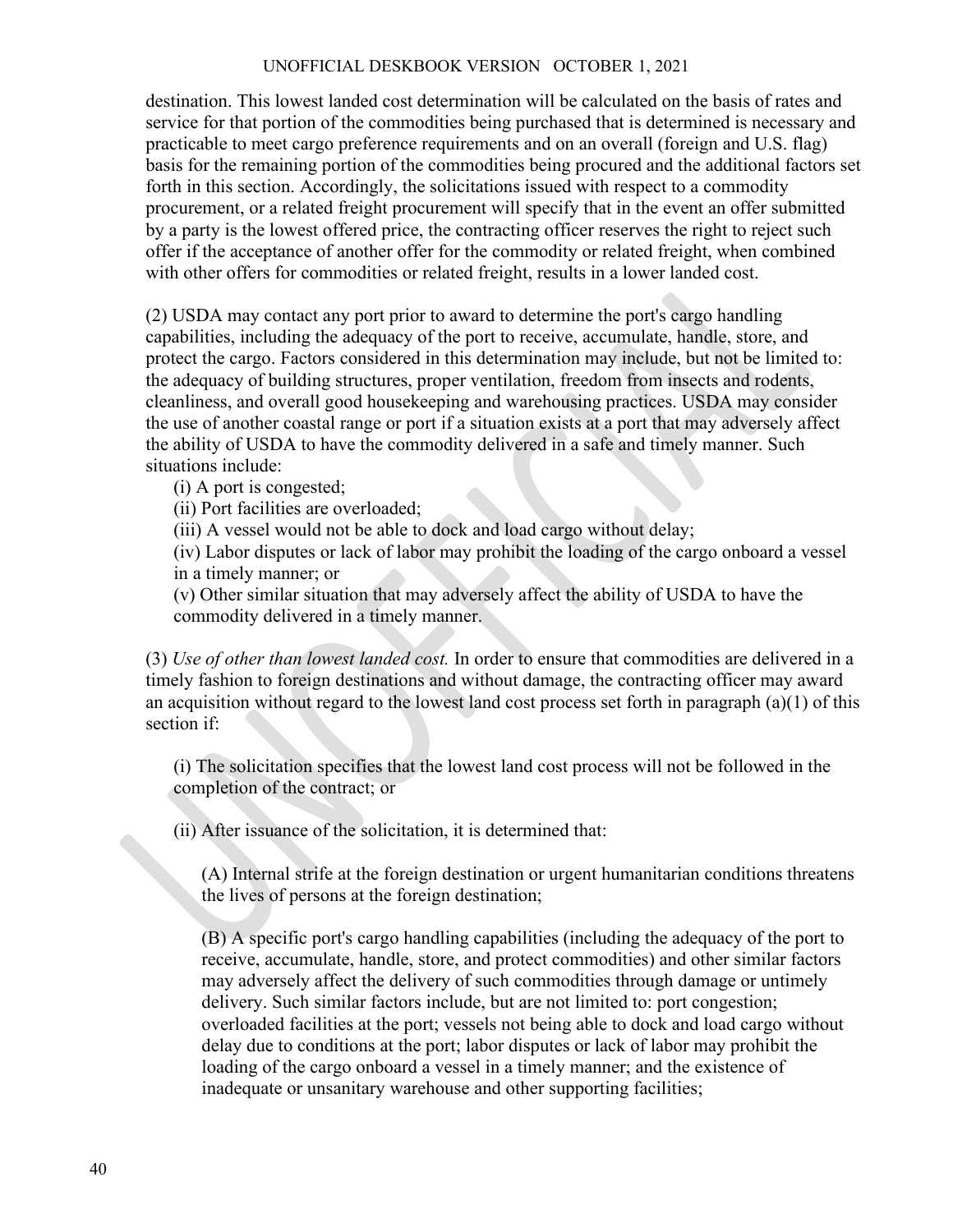(C) The total transit time of a carrier, as it relates to a final delivery date at the foreign destination may impair the timely delivery of the commodity;

(D) Other similar situations arise that materially affect the administration of the program for which the commodity or freight is being procured; or

(E) The contracting officer determines that extenuating circumstances preclude awards on the basis of lowest-landed cost, or that efficiency and cost-savings justify use of types of ocean service that would not involve an analysis of freight. However, in all such cases, commodities would be transported in compliance with cargo preference requirements. Other types of services may include, but are not limited to, multi-trip voyage charters, indefinite delivery/indefinite quantity (IDIQ), delivery cost and freight (C & F), delivery cost insurance and freight (CIF), and indexed ocean freight costs.

(4) If the contracting officer determines that action may be appropriate under paragraph (a)(3) of this section, prior to the acceptance of any applicable offer, the contracting officer will provide to the Head of Contracting Activity Designee (HCAD) a written request to obtain commodities and freight in a manner other than on a lowest landed cost basis consistent with Title 48 Code of Federal Regulations. This request shall include a statement of the reasons for not using lowest landed cost basis. The HCAD, or the designee one level above the contracting officer, may either accept or reject this request and shall document this determination.

(b) *Multiple offers or delivery points.* If more than one offer for the sale of commodities is received or more than one delivery point has been designated in such offers, in order to achieve a combination of a freight rate and commodity award that produces the lowest landed cost for the delivery of the commodity to the foreign destination, the contracting officer shall evaluate offers submitted on a delivery point by delivery point basis; however, consideration shall be given to prioritized ocean transport service in determining lowest landed cost.

(c) *Freight shipping and rates.*

(1) In determining the lowest-landed cost, USDA shall use the freight rates offered in response to solicitations issued by USDA or, if applicable, the grantee organization.

(2) Freight rates offered must be submitted as specified in the solicitation issued by USDA or, if applicable, the grantee organization. Any such solicitation issued by a grantee organization must contain the following elements:

(i) If directed by USDA, include a closing time for the receipt of written freight offers and state that late written freight offers will not be considered;

(ii) Provide that freight offers are required to have a canceling date no later than the last contract lay day specified in the solicitation;

(iii) Provide the same deadline for receipt of written freight offers from both U.S. flag vessel and non-U.S. flag vessels; and

(iv) Be received and opened prior to any related offer for acquisition of commodities to be shipped.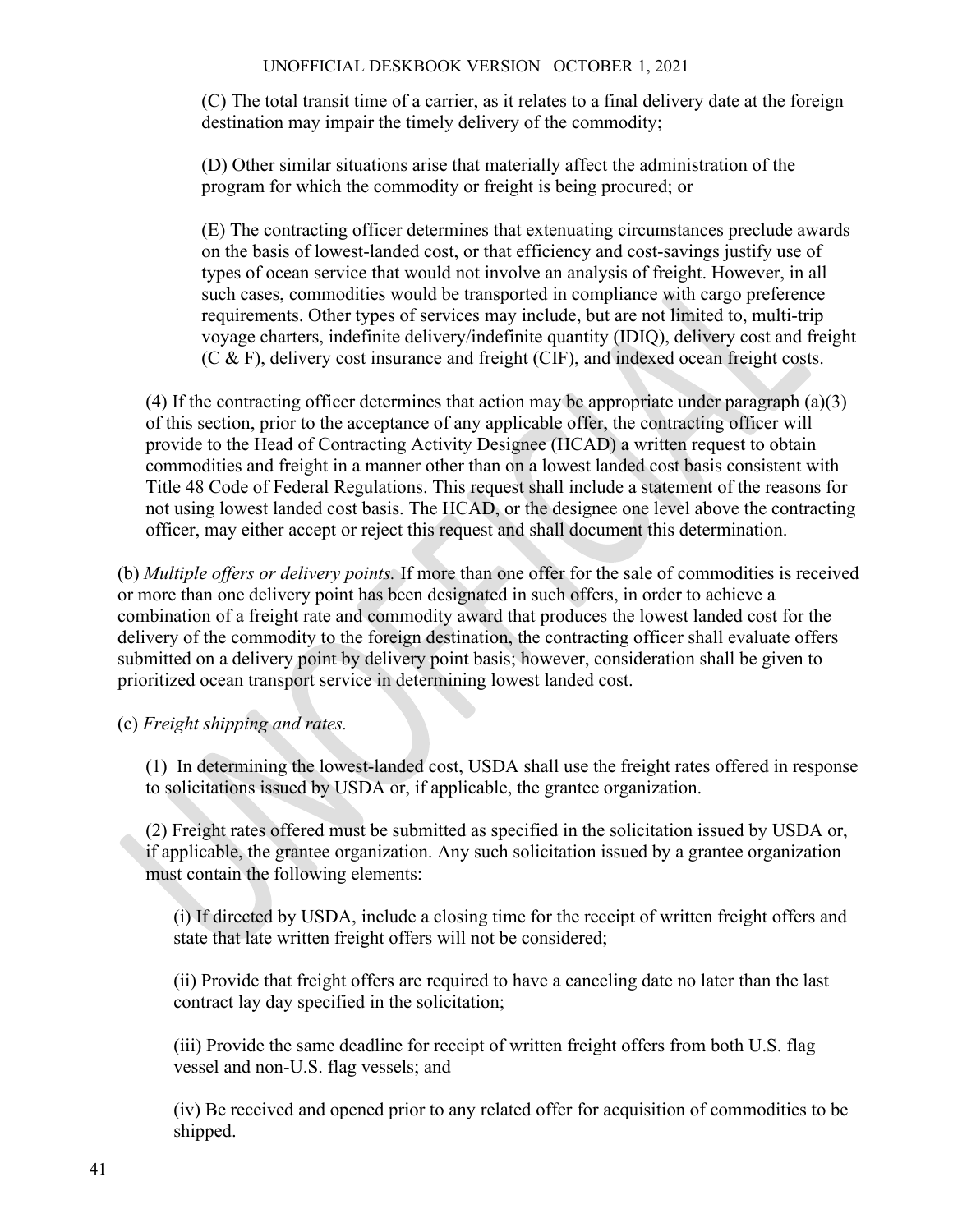(3) USDA may require organizations that will receive commodities from USDA to submit information relating to the capacity of a U.S. port, or, if applicable, a terminal, prior to the acquisition of such commodities or freight.

(d) *Freight rate notification.* If USDA is not the party procuring freight with respect to a shipment of an agricultural commodity for delivery to a foreign destination, the organization that will receive commodities from USDA, or its shipping agent, shall be notified by USDA of the vessel freight rate used in determining the commodity contract award and the organization will be responsible for finalizing the charter or booking contract with the vessel representing the freight rate.

## <span id="page-41-0"></span>**470.202 Acquisition of commodities for United States Agency for International Development (USAID) programs.**

(a) *Lowest landed cost and delivery considerations.*

(1) Except as provided in paragraphs (a)(3) and (e)(2) of this section, with respect to the acquisition of agricultural commodities for delivery to foreign destinations and related freight to transport such commodities under Title II of Public Law 83-480, contracts will be entered into in a manner that will result in the lowest landed cost of such commodity delivery to the intended destination. This lowest landed cost determination shall be calculated on the basis of rates and service for that portion of the commodities being purchased that is determined is necessary and practicable to meet cargo preference requirements and on an overall (foreign and U.S. flag) basis for the remaining portion of the commodities being procured and the additional factors set forth in this section. Accordingly, the solicitations issued with respect to a commodity procurement, or a freight procurement will specify that in the event an offer submitted by a party is the lowest offered price, the contracting officer reserves the right to reject such offer if the acceptance of another offer for the commodity or freight, when combined with other offers for commodities or freight, results in a lower landed cost.

(2) USDA may contact any port prior to award to determine the port's cargo handling capabilities, including the adequacy of the port to receive, accumulate, handle, store, and protect the cargo. Factors which will be considered in this determination will include, but not be limited to, the adequacy of building structures, proper ventilation, freedom from insects and rodents, cleanliness, and overall good housekeeping and warehousing practices. USDA may consider the use of another coastal range or port if a situation exists at a port that may adversely affect the ability of USDA to have the commodity delivered in a safe and/or timely manner. Such situations include:

- (i) A port is congested;
- (ii) Port facilities are overloaded;

(iii) A vessel would not be able to dock and load cargo without delay;

(iv) Labor disputes or lack of labor may prohibit the loading of the cargo onboard a vessel in a timely manner; or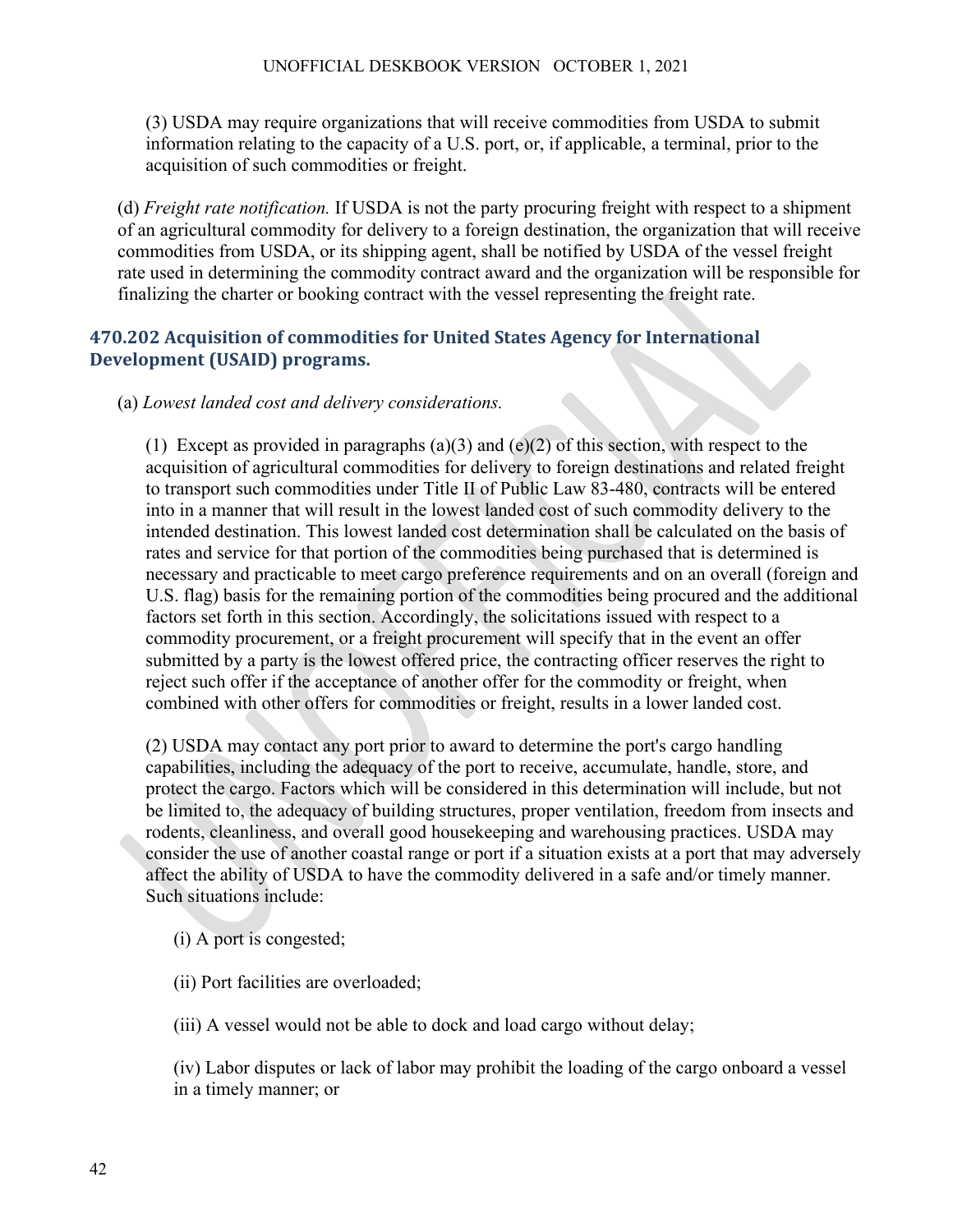(v) Other similar situation that may adversely affect the ability of the Department to have the commodity delivered in a timely manner.

(3) *Use of other than lowest landed cost.* In order to ensure that commodities are delivered in a timely fashion to foreign destinations and without damage, USDA may complete an acquisition without regard to the lowest land cost process set forth in paragraph  $(a)(1)$  of this section, if:

(i) The solicitation specifies that the lowest land cost process will not be followed in the completion of the contract; or

(ii) After issuance of the solicitation, it is determined that:

(A) Internal strife at the foreign destination or urgent humanitarian conditions threatens the lives of persons at the foreign destination;

(B) A specific port's cargo handling capabilities (including the adequacy of the port to receive, accumulate, handle, store, and protect commodities) and other similar factors will adversely affect the delivery of such commodities without damage or in a timely manner. Such similar factors include, but are not limited to: port congestion; overloaded facilities at the port; vessels would not be able to dock and load cargo without delay; labor disputes or lack of labor may prohibit the loading of the cargo onboard a vessel in a timely manner; and the existence of inadequate or unsanitary warehouse and other supporting facilities;

(C) The total transit time of a carrier, as it relates to a final delivery date at the foreign destination may impair the ability of USDA to achieve timely delivery of the commodity; or

(D) Other similar situations arise that materially affect the administration of the program for which the commodity or freight is being procured.

(4) If the contracting officer determines that action may be appropriate under paragraph (a)(3) of this section, prior to the acceptance of any applicable offer, the contracting officer shall provide to the HCAD and to USAID, a written request to obtain commodities and freight in a manner other than on a lowest landed cost basis. This request shall include a statement of the reasons for not using lowest landed cost basis. The HCAD, or one level above the contracting officer, with the concurrence of USAID, shall, on an expedited basis, either accept or reject this request and shall document this determination in writing and provide a copy to USAID.

(b) *Freight shipping and rates.*

(1) In determining lowest-landed cost as specified in paragraph (a) of this section, USDA shall use vessel rates offered in response to solicitations issued by USAID or grantee organizations receiving commodities under 7 U.S.C. 1721 *et seq.*

(2) USAID may require, or direct a grantee organization to require, an ocean carrier to submit offers electronically through a Web-based system maintained by USDA. If electronic submissions are required, USDA may, at its discretion, accept corrections to such submissions that are submitted in a written form other than by use of such Web-based system.